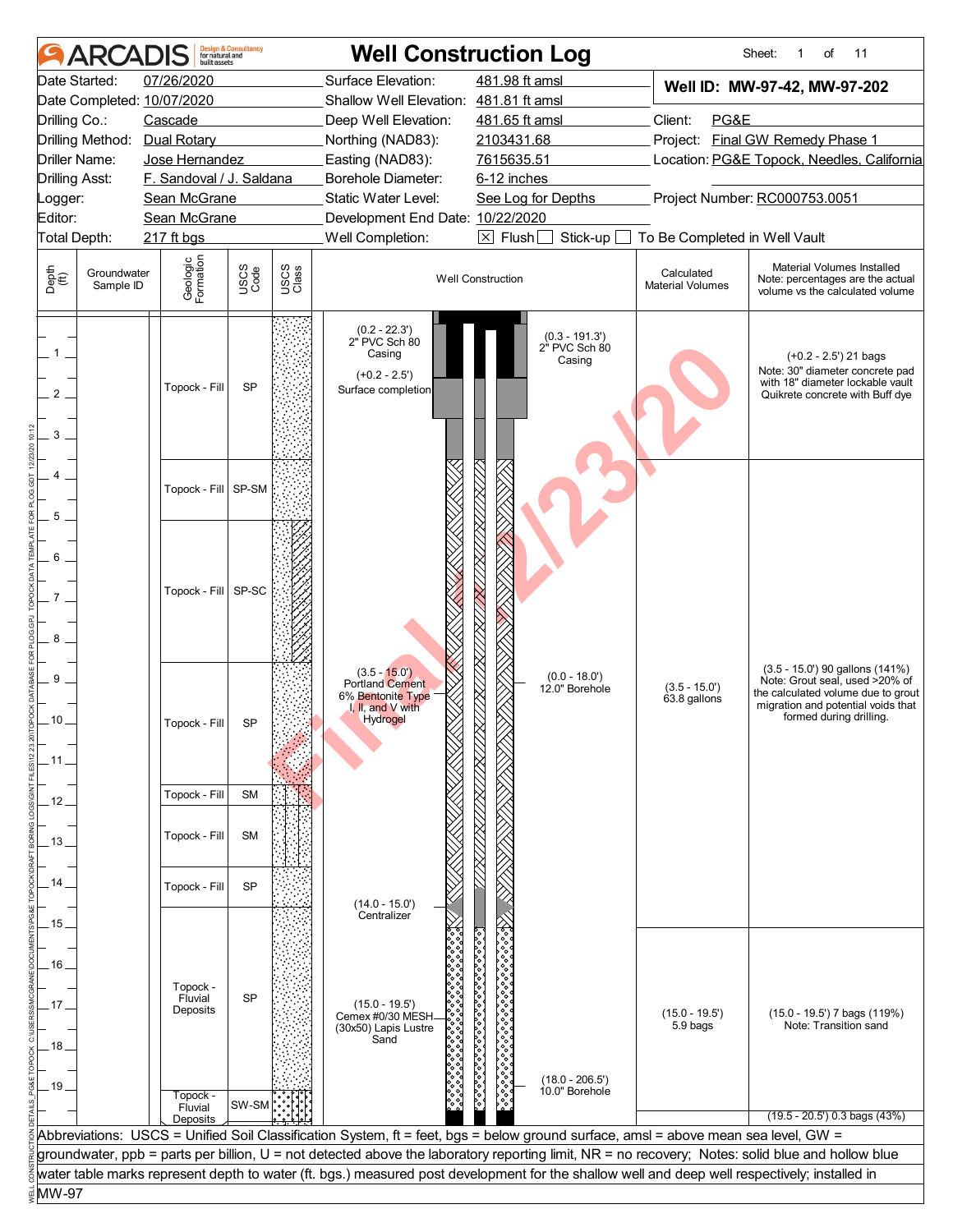|                                | <b>ARCADIS</b>                                               | built assets                                 | <b>Design &amp; Consultancy</b><br>for natural and |               |                                                                                                       | <b>Well Construction Log</b>                                                                                                                     |                                       | Sheet:<br>2<br>11<br>of                                                                                                                                    |  |
|--------------------------------|--------------------------------------------------------------|----------------------------------------------|----------------------------------------------------|---------------|-------------------------------------------------------------------------------------------------------|--------------------------------------------------------------------------------------------------------------------------------------------------|---------------------------------------|------------------------------------------------------------------------------------------------------------------------------------------------------------|--|
|                                | Date Started:                                                | 07/26/2020                                   |                                                    |               | Surface Elevation:                                                                                    | 481.98 ft amsl                                                                                                                                   |                                       | Well ID: MW-97-42, MW-97-202                                                                                                                               |  |
|                                |                                                              | Date Completed: 10/07/2020                   |                                                    |               | Shallow Well Elevation: 481.81 ft amsl                                                                |                                                                                                                                                  |                                       |                                                                                                                                                            |  |
| Drilling Co.:                  |                                                              | Cascade                                      |                                                    |               | Deep Well Elevation:                                                                                  | 481.65 ft amsl                                                                                                                                   | Client:<br>PG&E                       |                                                                                                                                                            |  |
|                                | Drilling Method:                                             | Dual Rotary                                  |                                                    |               | Northing (NAD83):                                                                                     | 2103431.68                                                                                                                                       | Project: Final GW Remedy Phase 1      |                                                                                                                                                            |  |
|                                | Driller Name:                                                | Jose Hernandez                               |                                                    |               | Easting (NAD83):                                                                                      | 7615635.51                                                                                                                                       |                                       | Location: PG&E Topock, Needles, California                                                                                                                 |  |
| <b>Drilling Asst:</b>          |                                                              | F. Sandoval / J. Saldana                     |                                                    |               | Borehole Diameter:                                                                                    |                                                                                                                                                  | 6-12 inches                           |                                                                                                                                                            |  |
| Logger:                        |                                                              | Sean McGrane                                 |                                                    |               | Static Water Level:<br>See Log for Depths                                                             |                                                                                                                                                  |                                       | Project Number: RC000753.0051                                                                                                                              |  |
| Editor:                        |                                                              | Sean McGrane                                 |                                                    |               | Development End Date: 10/22/2020                                                                      |                                                                                                                                                  |                                       |                                                                                                                                                            |  |
| Total Depth:                   |                                                              | 217 ft bgs                                   |                                                    |               | Well Completion:                                                                                      | $\boxtimes$ Flush<br>Stick-up $\Box$                                                                                                             | To Be Completed in Well Vault         |                                                                                                                                                            |  |
| Depth<br>$\bigoplus_{i=1}^{n}$ | Groundwater<br>Sample ID                                     | Geologic<br>Formation                        | USCS<br>Code                                       | USCS<br>Class |                                                                                                       | <b>Well Construction</b>                                                                                                                         | Calculated<br><b>Material Volumes</b> | Material Volumes Installed<br>Note: percentages are the actual<br>volume vs the calculated volume                                                          |  |
| .21.                           |                                                              |                                              | ЗM                                                 |               | (19.5 - 20.5')<br>Bentonite chip seal<br>Puregold Medium<br>Chips<br>$(0.2 - 22.3')$<br>2" PVC Sch 80 | $(0.3 - 191.3')$<br>2" PVC Sch 80<br>Casing                                                                                                      | $(19.5 - 20.5')$<br>0.7 bags          | Note: Seal to prevent transition<br>sand from migrating into filter<br>pack. Used <20% of the calculated<br>volume due to potential formation<br>collapse. |  |
| 22.<br>23.                     |                                                              | Topock -<br>Alluvium<br>Deposits             | <b>SM</b>                                          |               | Casing<br>$(22.3 - 42.3')$<br>2" 20-Slot Sch 80<br><b>PVC Screen</b>                                  |                                                                                                                                                  |                                       |                                                                                                                                                            |  |
| 24<br>25.                      |                                                              | Topock -                                     |                                                    |               |                                                                                                       |                                                                                                                                                  |                                       |                                                                                                                                                            |  |
| 26.<br>27                      |                                                              | Alluvium<br>Deposits<br>Topock -             | <b>SM</b>                                          |               |                                                                                                       |                                                                                                                                                  |                                       |                                                                                                                                                            |  |
|                                |                                                              | Alluvium                                     | SW-SM                                              |               |                                                                                                       |                                                                                                                                                  |                                       |                                                                                                                                                            |  |
| 28.<br>29<br>30<br>.31.        | <b>MW-97-VAS-</b><br>27-32<br>(270 ppb)<br>7/9/2020<br>13:56 | Deposits<br>Topock -<br>Alluvium<br>Deposits | SW-SM                                              |               | $(20.5 - 45.0)$<br>Cemex #3 MESH<br>(8x20) Lapis Lustre<br>Sand                                       | $(18.0 - 206.5')$<br>10.0" Borehole                                                                                                              | $(20.5 - 45.0')$<br>$22.8$ bags       | (20.5 - 45.0') 41 bags (180%)<br>Note: Filter pack, used >20% of<br>the calculated volume due to<br>potential voids that formed during<br>drilling.        |  |
| 32<br>33.<br>34.               |                                                              | Topock -<br>Alluvium<br>Deposits             | <b>SM</b>                                          |               |                                                                                                       |                                                                                                                                                  |                                       |                                                                                                                                                            |  |
| 35<br>36                       |                                                              | Topock -<br>Alluvium<br>Deposits             | SC                                                 |               |                                                                                                       |                                                                                                                                                  |                                       |                                                                                                                                                            |  |
| 37<br>38<br>39.                |                                                              | Topock -<br>Alluvium<br>Deposits             | <b>SM</b>                                          |               |                                                                                                       |                                                                                                                                                  |                                       |                                                                                                                                                            |  |
|                                |                                                              |                                              |                                                    |               |                                                                                                       |                                                                                                                                                  |                                       |                                                                                                                                                            |  |
|                                |                                                              |                                              |                                                    |               |                                                                                                       | Abbreviations: USCS = Unified Soil Classification System, ft = feet, bgs = below ground surface, amsl = above mean sea level, GW =               |                                       |                                                                                                                                                            |  |
|                                |                                                              |                                              |                                                    |               |                                                                                                       | groundwater, ppb = parts per billion, U = not detected above the laboratory reporting limit, NR = no recovery; Notes: solid blue and hollow blue |                                       |                                                                                                                                                            |  |
|                                |                                                              |                                              |                                                    |               |                                                                                                       | water table marks represent depth to water (ft. bgs.) measured post development for the shallow well and deep well respectively; installed in    |                                       |                                                                                                                                                            |  |
| MW-97                          |                                                              |                                              |                                                    |               |                                                                                                       |                                                                                                                                                  |                                       |                                                                                                                                                            |  |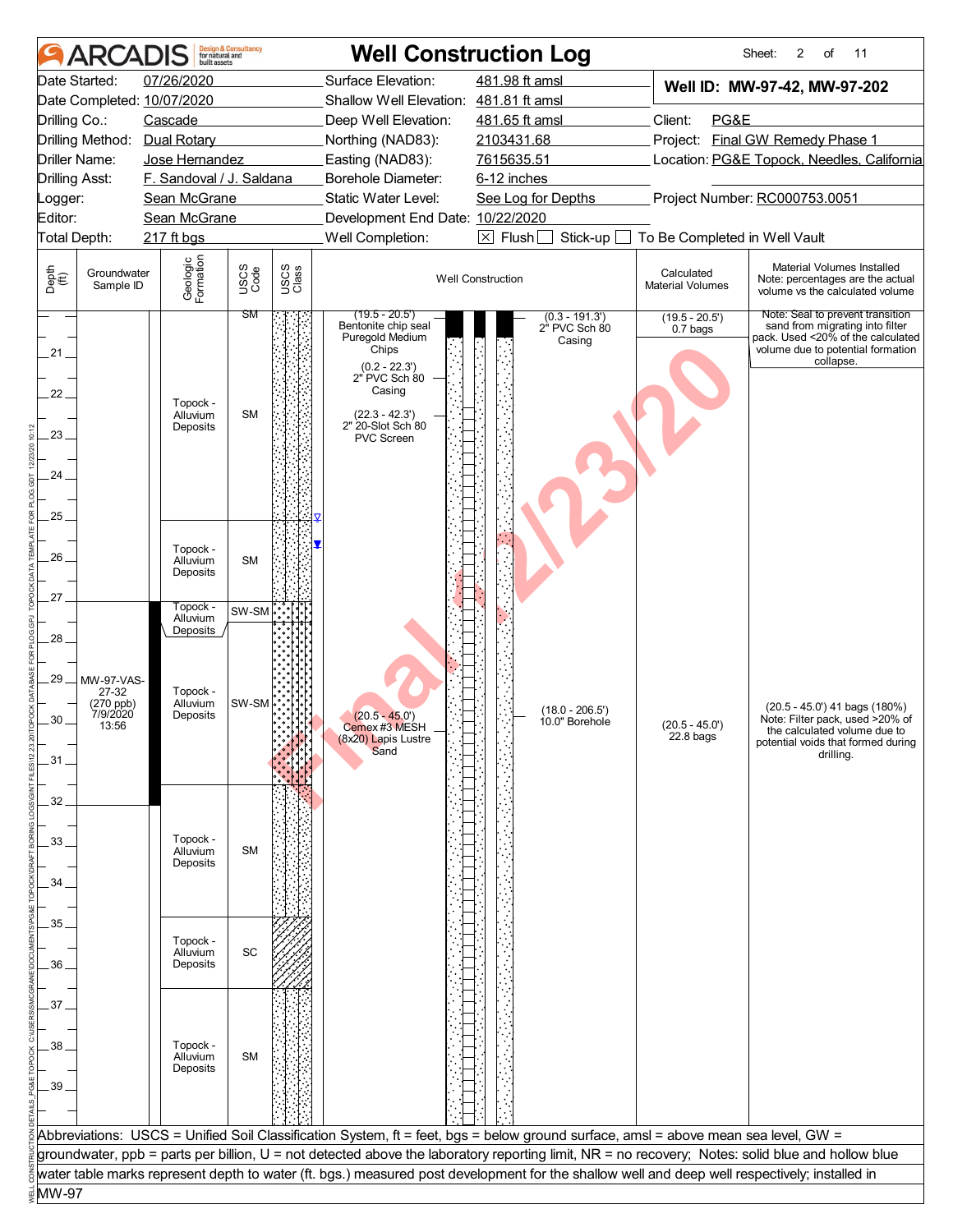| 07/26/2020<br>Surface Elevation:<br>481.98 ft amsl<br>Date Started:<br>Well ID: MW-97-42, MW-97-202<br>Date Completed: 10/07/2020<br>Shallow Well Elevation: 481.81 ft amsl<br>Client:<br>PG&E<br>Drilling Co.:<br>Cascade<br>Deep Well Elevation:<br>481.65 ft amsl<br>Project: Final GW Remedy Phase 1<br>Drilling Method: Dual Rotary<br>2103431.68<br>Northing (NAD83):<br>7615635.51<br>Location: PG&E Topock, Needles, California<br><b>Driller Name:</b><br>Jose Hernandez<br>Easting (NAD83):<br><b>Drilling Asst:</b><br>F. Sandoval / J. Saldana<br>Borehole Diameter:<br>6-12 inches<br>Project Number: RC000753.0051<br>Sean McGrane<br>Static Water Level:<br>See Log for Depths<br>Logger:<br>Editor:<br>Sean McGrane<br>Development End Date: 10/22/2020<br>Well Completion:<br>$\boxtimes$ Flush [<br>Total Depth:<br>217 ft bgs<br>Stick-up<br>To Be Completed in Well Vault<br>Geologic<br>Formation<br>Material Volumes Installed<br>USCS<br>Code<br>USCS<br>Class<br>Depth<br>(ff)<br>Groundwater<br>Calculated<br><b>Well Construction</b><br>Note: percentages are the actual<br><b>Material Volumes</b><br>Sample ID<br>volume vs the calculated volume<br>(22.3 - 42.3')<br>2" 20-Slot Sch 80<br>$(0.3 - 191.3')$<br>2" PVC Sch 80<br><b>PVC Screen</b><br>Casing<br>41.<br>$(20.5 - 45.0')$ 41 bags $(180%)$<br>$(20.5 - 45.0')$<br>Note: Filter pack, used >20% of<br>Cemex #3 MESH<br>the calculated volume due to<br>Topock -<br>(8x20) Lapis Lustre<br>Sand<br>potential voids that formed during<br>42.<br><b>SM</b><br>Alluvium<br>drilling.<br>Deposits<br>$(20.5 - 45.0')$<br>$22.8$ bags<br>(42.3 - 42.8') Sump<br>and SS End Cap<br>43<br>$(42.6 - 43.6')$<br>Centralizer<br>44<br>Topock -<br>45.<br>Alluvium<br><b>SM</b><br>Deposits<br>46<br>47.<br>Topock -<br>48<br>SW-SM<br>Alluvium<br>Deposits<br>49<br>$(18.0 - 206.5')$<br>50.<br>10.0" Borehole<br>Topock -<br>Alluvium<br><b>SM</b><br>Deposits<br>.51<br>(45.0 - 185.0') 143 buckets (122%)<br>52<br>$(45.0 - 185.0')$<br>Note: Intermediate seal, used<br>(45.0 - 185.0')<br>117.2 buckets<br>Bentonite pellets<br>>20% of the calculated volume due<br>seal Pel-Plug<br>to potential voids that formed<br>53.<br>(TR30) 3/8"<br>Topock -<br>during drilling.<br>SW-SM<br>Alluvium<br>Deposits<br>54<br>55.<br>56<br>Topock -<br>SW-SM<br>Alluvium<br>Deposits<br>57.<br>58.<br>Topock -<br>Alluvium<br><b>GW-GM</b><br>Deposits<br>59<br>Abbreviations: USCS = Unified Soil Classification System, ft = feet, bgs = below ground surface, amsl = above mean sea level, GW =<br>groundwater, ppb = parts per billion, U = not detected above the laboratory reporting limit, NR = no recovery; Notes: solid blue and hollow blue<br>water table marks represent depth to water (ft. bgs.) measured post development for the shallow well and deep well respectively; installed in |       | ARCADIS | built assets | <b>Design &amp; Consultancy</b><br>for natural and |  | <b>Well Construction Log</b> |  | Sheet:<br>3<br>of<br>11 |
|-------------------------------------------------------------------------------------------------------------------------------------------------------------------------------------------------------------------------------------------------------------------------------------------------------------------------------------------------------------------------------------------------------------------------------------------------------------------------------------------------------------------------------------------------------------------------------------------------------------------------------------------------------------------------------------------------------------------------------------------------------------------------------------------------------------------------------------------------------------------------------------------------------------------------------------------------------------------------------------------------------------------------------------------------------------------------------------------------------------------------------------------------------------------------------------------------------------------------------------------------------------------------------------------------------------------------------------------------------------------------------------------------------------------------------------------------------------------------------------------------------------------------------------------------------------------------------------------------------------------------------------------------------------------------------------------------------------------------------------------------------------------------------------------------------------------------------------------------------------------------------------------------------------------------------------------------------------------------------------------------------------------------------------------------------------------------------------------------------------------------------------------------------------------------------------------------------------------------------------------------------------------------------------------------------------------------------------------------------------------------------------------------------------------------------------------------------------------------------------------------------------------------------------------------------------------------------------------------------------------------------------------------------------------------------------------------------------------------------------------------------------------------------------------------------------------------------------------------------------------------------------|-------|---------|--------------|----------------------------------------------------|--|------------------------------|--|-------------------------|
|                                                                                                                                                                                                                                                                                                                                                                                                                                                                                                                                                                                                                                                                                                                                                                                                                                                                                                                                                                                                                                                                                                                                                                                                                                                                                                                                                                                                                                                                                                                                                                                                                                                                                                                                                                                                                                                                                                                                                                                                                                                                                                                                                                                                                                                                                                                                                                                                                                                                                                                                                                                                                                                                                                                                                                                                                                                                                     |       |         |              |                                                    |  |                              |  |                         |
|                                                                                                                                                                                                                                                                                                                                                                                                                                                                                                                                                                                                                                                                                                                                                                                                                                                                                                                                                                                                                                                                                                                                                                                                                                                                                                                                                                                                                                                                                                                                                                                                                                                                                                                                                                                                                                                                                                                                                                                                                                                                                                                                                                                                                                                                                                                                                                                                                                                                                                                                                                                                                                                                                                                                                                                                                                                                                     |       |         |              |                                                    |  |                              |  |                         |
|                                                                                                                                                                                                                                                                                                                                                                                                                                                                                                                                                                                                                                                                                                                                                                                                                                                                                                                                                                                                                                                                                                                                                                                                                                                                                                                                                                                                                                                                                                                                                                                                                                                                                                                                                                                                                                                                                                                                                                                                                                                                                                                                                                                                                                                                                                                                                                                                                                                                                                                                                                                                                                                                                                                                                                                                                                                                                     |       |         |              |                                                    |  |                              |  |                         |
|                                                                                                                                                                                                                                                                                                                                                                                                                                                                                                                                                                                                                                                                                                                                                                                                                                                                                                                                                                                                                                                                                                                                                                                                                                                                                                                                                                                                                                                                                                                                                                                                                                                                                                                                                                                                                                                                                                                                                                                                                                                                                                                                                                                                                                                                                                                                                                                                                                                                                                                                                                                                                                                                                                                                                                                                                                                                                     |       |         |              |                                                    |  |                              |  |                         |
|                                                                                                                                                                                                                                                                                                                                                                                                                                                                                                                                                                                                                                                                                                                                                                                                                                                                                                                                                                                                                                                                                                                                                                                                                                                                                                                                                                                                                                                                                                                                                                                                                                                                                                                                                                                                                                                                                                                                                                                                                                                                                                                                                                                                                                                                                                                                                                                                                                                                                                                                                                                                                                                                                                                                                                                                                                                                                     |       |         |              |                                                    |  |                              |  |                         |
|                                                                                                                                                                                                                                                                                                                                                                                                                                                                                                                                                                                                                                                                                                                                                                                                                                                                                                                                                                                                                                                                                                                                                                                                                                                                                                                                                                                                                                                                                                                                                                                                                                                                                                                                                                                                                                                                                                                                                                                                                                                                                                                                                                                                                                                                                                                                                                                                                                                                                                                                                                                                                                                                                                                                                                                                                                                                                     |       |         |              |                                                    |  |                              |  |                         |
|                                                                                                                                                                                                                                                                                                                                                                                                                                                                                                                                                                                                                                                                                                                                                                                                                                                                                                                                                                                                                                                                                                                                                                                                                                                                                                                                                                                                                                                                                                                                                                                                                                                                                                                                                                                                                                                                                                                                                                                                                                                                                                                                                                                                                                                                                                                                                                                                                                                                                                                                                                                                                                                                                                                                                                                                                                                                                     |       |         |              |                                                    |  |                              |  |                         |
|                                                                                                                                                                                                                                                                                                                                                                                                                                                                                                                                                                                                                                                                                                                                                                                                                                                                                                                                                                                                                                                                                                                                                                                                                                                                                                                                                                                                                                                                                                                                                                                                                                                                                                                                                                                                                                                                                                                                                                                                                                                                                                                                                                                                                                                                                                                                                                                                                                                                                                                                                                                                                                                                                                                                                                                                                                                                                     |       |         |              |                                                    |  |                              |  |                         |
|                                                                                                                                                                                                                                                                                                                                                                                                                                                                                                                                                                                                                                                                                                                                                                                                                                                                                                                                                                                                                                                                                                                                                                                                                                                                                                                                                                                                                                                                                                                                                                                                                                                                                                                                                                                                                                                                                                                                                                                                                                                                                                                                                                                                                                                                                                                                                                                                                                                                                                                                                                                                                                                                                                                                                                                                                                                                                     |       |         |              |                                                    |  |                              |  |                         |
|                                                                                                                                                                                                                                                                                                                                                                                                                                                                                                                                                                                                                                                                                                                                                                                                                                                                                                                                                                                                                                                                                                                                                                                                                                                                                                                                                                                                                                                                                                                                                                                                                                                                                                                                                                                                                                                                                                                                                                                                                                                                                                                                                                                                                                                                                                                                                                                                                                                                                                                                                                                                                                                                                                                                                                                                                                                                                     |       |         |              |                                                    |  |                              |  |                         |
|                                                                                                                                                                                                                                                                                                                                                                                                                                                                                                                                                                                                                                                                                                                                                                                                                                                                                                                                                                                                                                                                                                                                                                                                                                                                                                                                                                                                                                                                                                                                                                                                                                                                                                                                                                                                                                                                                                                                                                                                                                                                                                                                                                                                                                                                                                                                                                                                                                                                                                                                                                                                                                                                                                                                                                                                                                                                                     |       |         |              |                                                    |  |                              |  |                         |
|                                                                                                                                                                                                                                                                                                                                                                                                                                                                                                                                                                                                                                                                                                                                                                                                                                                                                                                                                                                                                                                                                                                                                                                                                                                                                                                                                                                                                                                                                                                                                                                                                                                                                                                                                                                                                                                                                                                                                                                                                                                                                                                                                                                                                                                                                                                                                                                                                                                                                                                                                                                                                                                                                                                                                                                                                                                                                     |       |         |              |                                                    |  |                              |  |                         |
|                                                                                                                                                                                                                                                                                                                                                                                                                                                                                                                                                                                                                                                                                                                                                                                                                                                                                                                                                                                                                                                                                                                                                                                                                                                                                                                                                                                                                                                                                                                                                                                                                                                                                                                                                                                                                                                                                                                                                                                                                                                                                                                                                                                                                                                                                                                                                                                                                                                                                                                                                                                                                                                                                                                                                                                                                                                                                     |       |         |              |                                                    |  |                              |  |                         |
|                                                                                                                                                                                                                                                                                                                                                                                                                                                                                                                                                                                                                                                                                                                                                                                                                                                                                                                                                                                                                                                                                                                                                                                                                                                                                                                                                                                                                                                                                                                                                                                                                                                                                                                                                                                                                                                                                                                                                                                                                                                                                                                                                                                                                                                                                                                                                                                                                                                                                                                                                                                                                                                                                                                                                                                                                                                                                     |       |         |              |                                                    |  |                              |  |                         |
|                                                                                                                                                                                                                                                                                                                                                                                                                                                                                                                                                                                                                                                                                                                                                                                                                                                                                                                                                                                                                                                                                                                                                                                                                                                                                                                                                                                                                                                                                                                                                                                                                                                                                                                                                                                                                                                                                                                                                                                                                                                                                                                                                                                                                                                                                                                                                                                                                                                                                                                                                                                                                                                                                                                                                                                                                                                                                     | MW-97 |         |              |                                                    |  |                              |  |                         |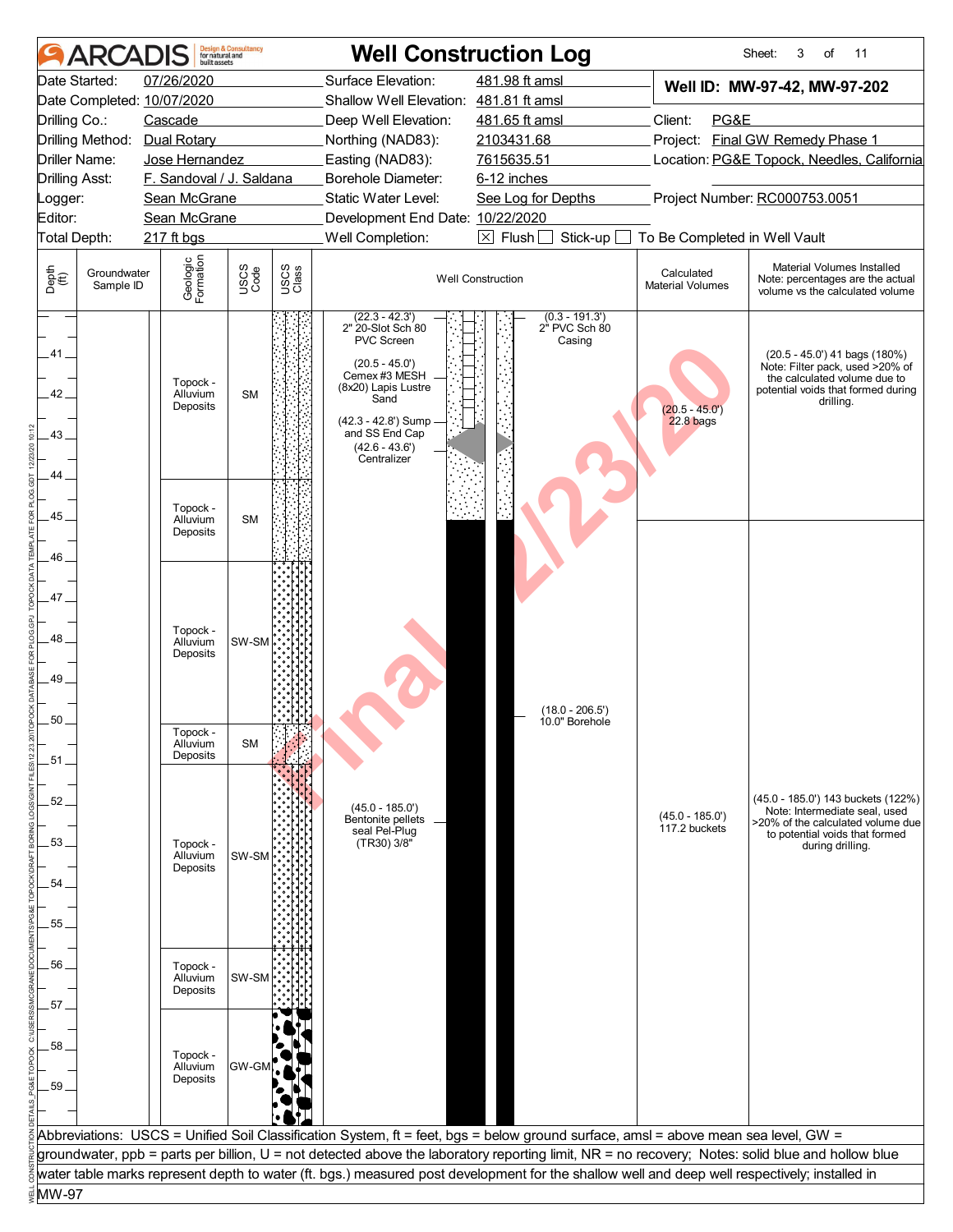|                                  | <b>ARCAI</b>                                       | huilt assets                                                                         | <b>Design &amp; Consultancy</b><br>for natural and |               | <b>Well Construction Log</b>                                                                                                                                                                                                       |                                                                                                                                                                                                                                                                                                   |                                       | Sheet:<br>4<br>of<br>11                                                                                        |
|----------------------------------|----------------------------------------------------|--------------------------------------------------------------------------------------|----------------------------------------------------|---------------|------------------------------------------------------------------------------------------------------------------------------------------------------------------------------------------------------------------------------------|---------------------------------------------------------------------------------------------------------------------------------------------------------------------------------------------------------------------------------------------------------------------------------------------------|---------------------------------------|----------------------------------------------------------------------------------------------------------------|
| Drilling Co.:                    | Date Started:<br>Drilling Method:<br>Driller Name: | 07/26/2020<br>Date Completed: 10/07/2020<br>Cascade<br>Dual Rotary<br>Jose Hernandez |                                                    |               | Surface Elevation:<br>481.98 ft amsl<br>Shallow Well Elevation: 481.81 ft amsl<br>Deep Well Elevation:<br>481.65 ft amsl<br>Northing (NAD83):<br>2103431.68<br>Easting (NAD83):<br>7615635.51<br>Borehole Diameter:<br>6-12 inches |                                                                                                                                                                                                                                                                                                   | Client:<br>PG&E                       | Well ID: MW-97-42, MW-97-202<br>Project: Final GW Remedy Phase 1<br>Location: PG&E Topock, Needles, California |
| <b>Drilling Asst:</b><br>Logger: |                                                    | F. Sandoval / J. Saldana<br>Sean McGrane                                             |                                                    |               | Static Water Level:                                                                                                                                                                                                                | See Log for Depths                                                                                                                                                                                                                                                                                |                                       | Project Number: RC000753.0051                                                                                  |
| Editor:                          |                                                    | Sean McGrane                                                                         |                                                    |               | Development End Date: 10/22/2020                                                                                                                                                                                                   |                                                                                                                                                                                                                                                                                                   |                                       |                                                                                                                |
| Total Depth:                     |                                                    | 217 ft bgs                                                                           |                                                    |               | Well Completion:                                                                                                                                                                                                                   | $\boxtimes$ Flush [<br>Stick-up                                                                                                                                                                                                                                                                   | To Be Completed in Well Vault         |                                                                                                                |
| Depth<br>(ff)                    | Groundwater<br>Sample ID                           | Geologic<br>Formation                                                                | USCS<br>Code                                       | USCS<br>Class |                                                                                                                                                                                                                                    | <b>Well Construction</b>                                                                                                                                                                                                                                                                          | Calculated<br><b>Material Volumes</b> | Material Volumes Installed<br>Note: percentages are the actual<br>volume vs the calculated volume              |
| .61.                             |                                                    | Topock -<br>Alluvium<br>Deposits                                                     | GW-GM<br>SC                                        | 71            |                                                                                                                                                                                                                                    | $(0.3 - 191.3)$<br>2" PVC Sch 80<br>Casing                                                                                                                                                                                                                                                        |                                       |                                                                                                                |
| 62.<br>63.                       |                                                    | Topock -<br>Alluvium<br>Deposits                                                     | <b>SM</b>                                          |               |                                                                                                                                                                                                                                    |                                                                                                                                                                                                                                                                                                   |                                       |                                                                                                                |
| 64.                              |                                                    | Topock -<br>Alluvium<br>Deposits                                                     | <b>SM</b>                                          |               |                                                                                                                                                                                                                                    |                                                                                                                                                                                                                                                                                                   |                                       |                                                                                                                |
| .65.<br>66                       |                                                    | Topock -<br>Alluvium<br>Deposits                                                     | <b>SM</b>                                          |               |                                                                                                                                                                                                                                    |                                                                                                                                                                                                                                                                                                   |                                       |                                                                                                                |
| .67 .                            |                                                    | Topock -<br>Alluvium<br>Deposits                                                     | <b>SM</b>                                          |               |                                                                                                                                                                                                                                    |                                                                                                                                                                                                                                                                                                   |                                       |                                                                                                                |
| 68.<br>69.<br>$70 -$             |                                                    | Topock -<br>Alluvium<br>Deposits                                                     | <b>SM</b>                                          |               | $(45.0 - 185.0')$<br><b>Bentonite pellets</b>                                                                                                                                                                                      | $(18.0 - 206.5')$                                                                                                                                                                                                                                                                                 | $(45.0 - 185.0')$                     | (45.0 - 185.0') 143 buckets (122%)<br>Note: Intermediate seal, used<br>>20% of the calculated volume due       |
| -71.<br>72<br>.73.               |                                                    | Topock -<br>Alluvium<br>Deposits                                                     | <b>SM</b>                                          |               | seal Pel-Plug<br>$(TR30)$ $3/8"$                                                                                                                                                                                                   | 10.0" Borehole                                                                                                                                                                                                                                                                                    | 117.2 buckets                         | to potential voids that formed<br>during drilling.                                                             |
| 74.<br>75                        |                                                    | Topock -<br>Alluvium<br>Deposits                                                     | <b>SM</b>                                          |               |                                                                                                                                                                                                                                    |                                                                                                                                                                                                                                                                                                   |                                       |                                                                                                                |
| .76<br>.77                       |                                                    | Topock -                                                                             |                                                    |               |                                                                                                                                                                                                                                    |                                                                                                                                                                                                                                                                                                   |                                       |                                                                                                                |
| .78.<br>.79.                     |                                                    | Alluvium<br>Deposits                                                                 | SW-SM                                              |               |                                                                                                                                                                                                                                    |                                                                                                                                                                                                                                                                                                   |                                       |                                                                                                                |
|                                  |                                                    | Topock -<br>Alluvium<br>Deposits                                                     | <b>SM</b>                                          |               |                                                                                                                                                                                                                                    |                                                                                                                                                                                                                                                                                                   |                                       |                                                                                                                |
|                                  |                                                    |                                                                                      |                                                    |               |                                                                                                                                                                                                                                    | Abbreviations: USCS = Unified Soil Classification System, ft = feet, bgs = below ground surface, amsl = above mean sea level, GW =                                                                                                                                                                |                                       |                                                                                                                |
|                                  |                                                    |                                                                                      |                                                    |               |                                                                                                                                                                                                                                    | groundwater, ppb = parts per billion, U = not detected above the laboratory reporting limit, NR = no recovery; Notes: solid blue and hollow blue<br>water table marks represent depth to water (ft. bgs.) measured post development for the shallow well and deep well respectively; installed in |                                       |                                                                                                                |
| MW-97                            |                                                    |                                                                                      |                                                    |               |                                                                                                                                                                                                                                    |                                                                                                                                                                                                                                                                                                   |                                       |                                                                                                                |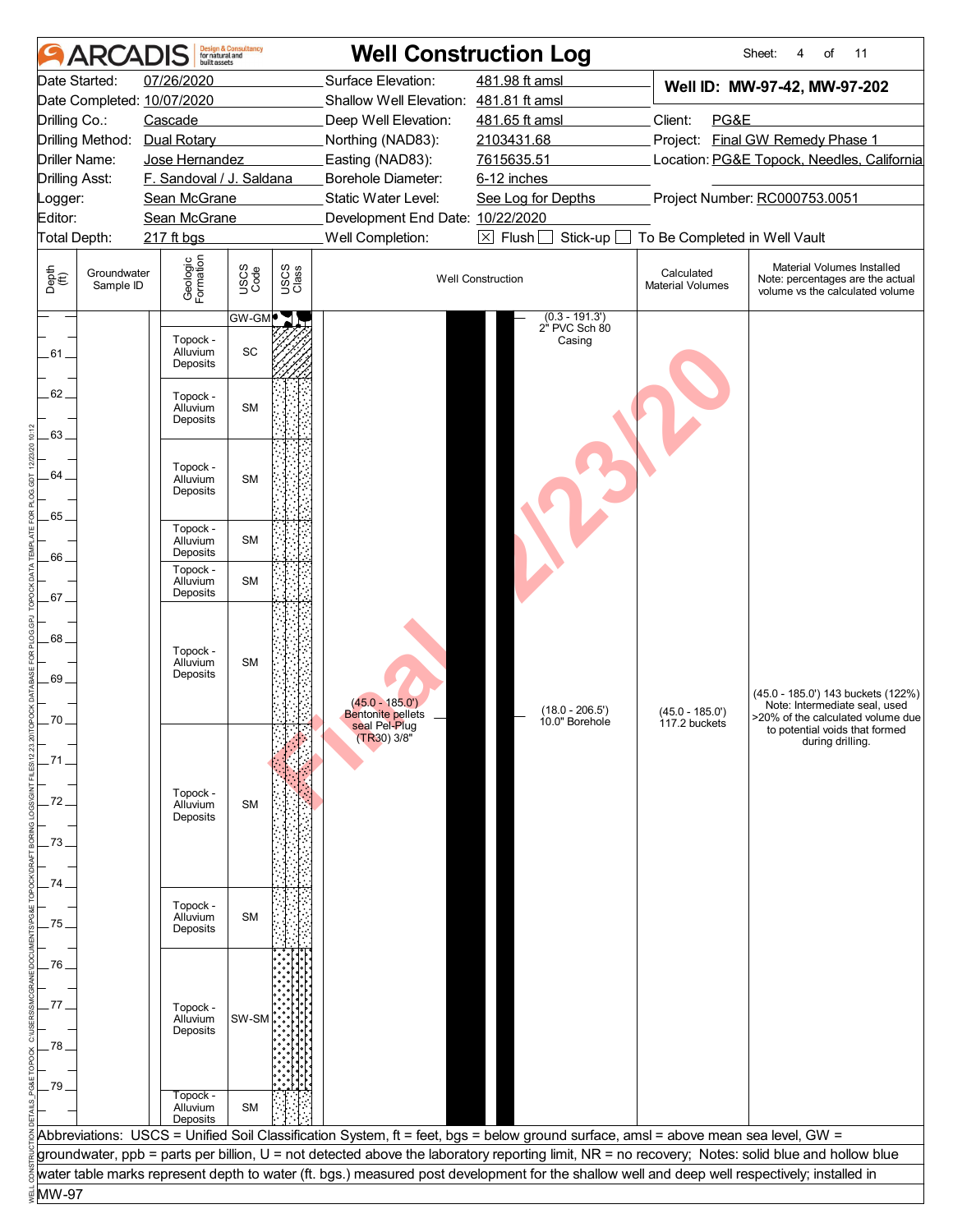| ARCADIS                                                                                                        | <b>Design &amp; Consultancy</b><br>for natural and<br>built assets               |                               | <b>Well Construction Log</b>                                                         |                                                                                                                                                                                                                                                                                                   |                                                                                                                                                                             | Sheet:<br>5<br>of<br>11                                                                                                                                        |  |
|----------------------------------------------------------------------------------------------------------------|----------------------------------------------------------------------------------|-------------------------------|--------------------------------------------------------------------------------------|---------------------------------------------------------------------------------------------------------------------------------------------------------------------------------------------------------------------------------------------------------------------------------------------------|-----------------------------------------------------------------------------------------------------------------------------------------------------------------------------|----------------------------------------------------------------------------------------------------------------------------------------------------------------|--|
| Date Started:<br>Date Completed: 10/07/2020<br>Drilling Co.:                                                   | 07/26/2020<br>Cascade                                                            |                               | Surface Elevation:<br>Shallow Well Elevation: 481.81 ft amsl<br>Deep Well Elevation: | 481.98 ft amsl<br>481.65 ft amsl                                                                                                                                                                                                                                                                  | Client:<br>PG&E                                                                                                                                                             | Well ID: MW-97-42, MW-97-202                                                                                                                                   |  |
| Drilling Method:<br>Driller Name:<br><b>Drilling Asst:</b>                                                     | Dual Rotary<br>Jose Hernandez<br>F. Sandoval / J. Saldana                        |                               | Northing (NAD83):<br>Easting (NAD83):<br>Borehole Diameter:                          | 2103431.68<br>7615635.51<br>6-12 inches                                                                                                                                                                                                                                                           |                                                                                                                                                                             | Project: Final GW Remedy Phase 1<br>Location: PG&E Topock, Needles, California                                                                                 |  |
| Logger:<br>Editor:                                                                                             | Sean McGrane<br>Sean McGrane                                                     |                               | Static Water Level:<br>Development End Date: 10/22/2020<br>Well Completion:          | See Log for Depths<br>$\boxtimes$ Flush                                                                                                                                                                                                                                                           | Project Number: RC000753.0051                                                                                                                                               |                                                                                                                                                                |  |
| Total Depth:<br>Depth<br>(ff)<br>Groundwater<br>Sample ID                                                      | 217 ft bgs<br>Geologic<br>Formation                                              | USCS<br>Code<br>USCS<br>Class |                                                                                      | Stick-up<br><b>Well Construction</b>                                                                                                                                                                                                                                                              | To Be Completed in Well Vault<br>Material Volumes Installed<br>Calculated<br>Note: percentages are the actual<br><b>Material Volumes</b><br>volume vs the calculated volume |                                                                                                                                                                |  |
| .81.<br>82<br>83<br>MW-97-VAS-<br>84<br>82-87<br>$(0.033 \text{ U}$<br>ppb)<br>85.<br>7/10/2020<br>11:18<br>86 | Topock -<br>Alluvium<br>Deposits<br>Topock -<br>Alluvium<br>Deposits<br>Topock - | <b>SM</b><br>GM<br><b>SM</b>  | $(84.0 - 85.0')$<br>Centralizer                                                      | $(0.3 - 191.3)$<br>2" PVC Sch 80<br>Casing                                                                                                                                                                                                                                                        |                                                                                                                                                                             |                                                                                                                                                                |  |
| 87.<br>88.<br>89<br>90                                                                                         | Alluvium<br>Deposits<br>Topock -<br>Alluvium<br>Deposits                         | <b>GW-GI</b>                  | $(45.0 - 185.0')$<br><b>Bentonite pellets</b><br>seal Pel-Plug<br>(TR30) 3/8"        | $(18.0 - 206.5')$<br>10.0" Borehole                                                                                                                                                                                                                                                               | (45.0 - 185.0')<br>117.2 buckets                                                                                                                                            | (45.0 - 185.0') 143 buckets (122%)<br>Note: Intermediate seal, used<br>>20% of the calculated volume due<br>to potential voids that formed<br>during drilling. |  |
| .91<br>92.                                                                                                     | Topock -<br>Alluvium<br>Deposits                                                 | SW-SM <sup>I</sup>            |                                                                                      |                                                                                                                                                                                                                                                                                                   |                                                                                                                                                                             |                                                                                                                                                                |  |
| 93.<br>.94                                                                                                     | Topock -<br>Alluvium<br>Deposits                                                 | <b>SM</b>                     |                                                                                      |                                                                                                                                                                                                                                                                                                   |                                                                                                                                                                             |                                                                                                                                                                |  |
| 95.                                                                                                            | Topock -<br>Alluvium<br>Deposits                                                 | <b>SM</b>                     |                                                                                      |                                                                                                                                                                                                                                                                                                   |                                                                                                                                                                             |                                                                                                                                                                |  |
| 96<br>.97.                                                                                                     | Topock -<br>Alluvium                                                             | <b>SM</b>                     |                                                                                      |                                                                                                                                                                                                                                                                                                   |                                                                                                                                                                             |                                                                                                                                                                |  |
| .98 .<br>.99                                                                                                   | Deposits                                                                         |                               |                                                                                      |                                                                                                                                                                                                                                                                                                   |                                                                                                                                                                             |                                                                                                                                                                |  |
|                                                                                                                | Topock -<br>Alluvium<br>Deposits                                                 | <b>SM</b>                     |                                                                                      | Abbreviations: USCS = Unified Soil Classification System, ft = feet, bgs = below ground surface, amsl = above mean sea level, GW =                                                                                                                                                                |                                                                                                                                                                             |                                                                                                                                                                |  |
| MW-97                                                                                                          |                                                                                  |                               |                                                                                      | groundwater, ppb = parts per billion, U = not detected above the laboratory reporting limit, NR = no recovery; Notes: solid blue and hollow blue<br>water table marks represent depth to water (ft. bgs.) measured post development for the shallow well and deep well respectively; installed in |                                                                                                                                                                             |                                                                                                                                                                |  |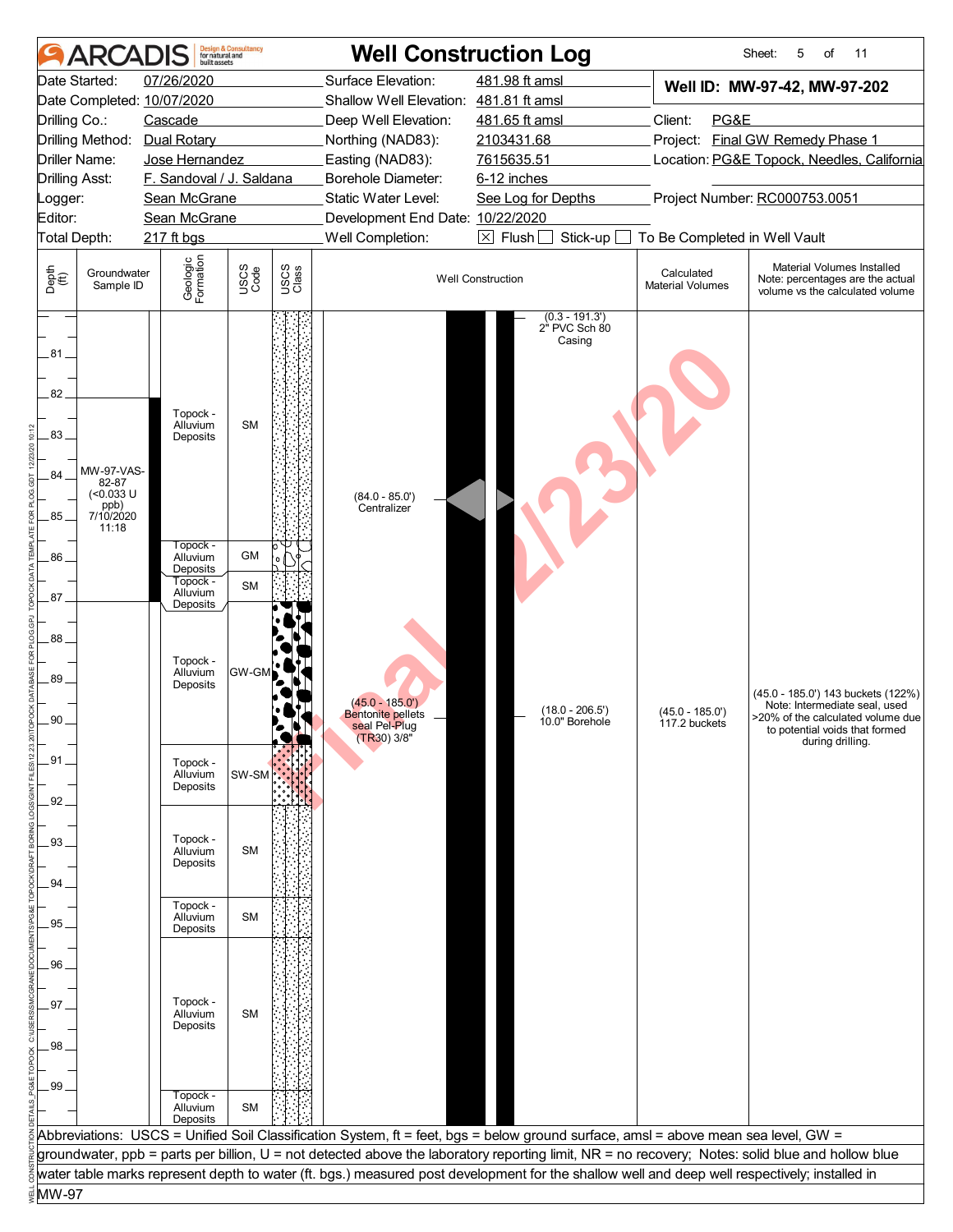|                                        | ARCADIS                  | built assets                                                               | <b>Design &amp; Consultancy</b><br>for natural and |               | <b>Well Construction Log</b>                                                         |                                                                                                                                                                                                                                                                                                                                                                                                                                         |                                                                        | Sheet:<br>6<br>of<br>11                                                                                                                                        |
|----------------------------------------|--------------------------|----------------------------------------------------------------------------|----------------------------------------------------|---------------|--------------------------------------------------------------------------------------|-----------------------------------------------------------------------------------------------------------------------------------------------------------------------------------------------------------------------------------------------------------------------------------------------------------------------------------------------------------------------------------------------------------------------------------------|------------------------------------------------------------------------|----------------------------------------------------------------------------------------------------------------------------------------------------------------|
| Date Started:<br>Drilling Co.:         |                          | 07/26/2020<br>Date Completed: 10/07/2020<br>Cascade                        |                                                    |               | Surface Elevation:<br>Shallow Well Elevation: 481.81 ft amsl<br>Deep Well Elevation: | 481.98 ft amsl<br>481.65 ft amsl                                                                                                                                                                                                                                                                                                                                                                                                        | Client:<br>PG&E                                                        | Well ID: MW-97-42, MW-97-202                                                                                                                                   |
| Driller Name:<br><b>Drilling Asst:</b> |                          | Drilling Method: Dual Rotary<br>Jose Hernandez<br>F. Sandoval / J. Saldana |                                                    |               | Northing (NAD83):<br>Easting (NAD83):<br>Borehole Diameter:                          | 2103431.68<br>7615635.51<br>6-12 inches                                                                                                                                                                                                                                                                                                                                                                                                 |                                                                        | Project: Final GW Remedy Phase 1<br>Location: PG&E Topock, Needles, California                                                                                 |
| Logger:<br>Editor:<br>Total Depth:     |                          | Sean McGrane<br>Sean McGrane<br>217 ft bgs                                 |                                                    |               | Static Water Level:<br>Development End Date: 10/22/2020<br>Well Completion:          | See Log for Depths<br>$\boxtimes$ Flush<br>Stick-up                                                                                                                                                                                                                                                                                                                                                                                     | Project Number: RC000753.0051                                          |                                                                                                                                                                |
| Depth<br>$\bigoplus_{i=1}^{n}$         | Groundwater<br>Sample ID | Geologic<br>Formation                                                      | USCS<br>Code                                       | USCS<br>Class |                                                                                      | <b>Well Construction</b>                                                                                                                                                                                                                                                                                                                                                                                                                | To Be Completed in Well Vault<br>Calculated<br><b>Material Volumes</b> | Material Volumes Installed<br>Note: percentages are the actual<br>volume vs the calculated volume                                                              |
| _101_<br>$-102$<br>$-103$<br>_104_     |                          | Topock -<br>Alluvium<br>Deposits                                           | <b>SM</b>                                          |               |                                                                                      | $(0.3 - 191.3)$<br>2" PVC Sch 80<br>Casing                                                                                                                                                                                                                                                                                                                                                                                              |                                                                        |                                                                                                                                                                |
| $-105$<br>$-106$                       |                          |                                                                            | <b>NR</b>                                          |               |                                                                                      |                                                                                                                                                                                                                                                                                                                                                                                                                                         |                                                                        |                                                                                                                                                                |
| _107_<br>$-108$                        |                          | Topock -<br>Alluvium<br>Deposits                                           | SW                                                 |               |                                                                                      |                                                                                                                                                                                                                                                                                                                                                                                                                                         |                                                                        |                                                                                                                                                                |
| $-109$<br>$-110$                       |                          | Topock -<br>Alluvium<br>Deposits                                           | <b>SM</b>                                          |               | $(45.0 - 185.0')$<br><b>Bentonite pellets</b><br>seal Pel-Plug<br>(TR30) 3/8"        | $(18.0 - 206.5')$<br>10.0" Borehole                                                                                                                                                                                                                                                                                                                                                                                                     | (45.0 - 185.0')<br>117.2 buckets                                       | (45.0 - 185.0') 143 buckets (122%)<br>Note: Intermediate seal, used<br>>20% of the calculated volume due<br>to potential voids that formed<br>during drilling. |
| _111_<br>_112_                         |                          | Topock -<br>Alluvium<br>Deposits                                           | SW-SM <sup>®</sup>                                 |               |                                                                                      |                                                                                                                                                                                                                                                                                                                                                                                                                                         |                                                                        |                                                                                                                                                                |
| _113_                                  |                          | Topock -<br>Alluvium<br>Deposits                                           | <b>SM</b>                                          |               |                                                                                      |                                                                                                                                                                                                                                                                                                                                                                                                                                         |                                                                        |                                                                                                                                                                |
| _114_                                  |                          | Topock -                                                                   |                                                    |               |                                                                                      |                                                                                                                                                                                                                                                                                                                                                                                                                                         |                                                                        |                                                                                                                                                                |
| _115_<br>_116_                         |                          | Alluvium<br>Deposits                                                       | <b>SM</b>                                          |               |                                                                                      |                                                                                                                                                                                                                                                                                                                                                                                                                                         |                                                                        |                                                                                                                                                                |
| _117_<br>_118_                         |                          | Topock -<br>Alluvium<br>Deposits                                           | <b>SM</b>                                          |               |                                                                                      |                                                                                                                                                                                                                                                                                                                                                                                                                                         |                                                                        |                                                                                                                                                                |
| $-119$                                 |                          | Topock -<br>Alluvium<br>Deposits                                           | <b>SM</b>                                          |               |                                                                                      |                                                                                                                                                                                                                                                                                                                                                                                                                                         |                                                                        |                                                                                                                                                                |
|                                        |                          |                                                                            |                                                    |               |                                                                                      | Abbreviations: USCS = Unified Soil Classification System, ft = feet, bgs = below ground surface, amsl = above mean sea level, GW =<br>groundwater, ppb = parts per billion, U = not detected above the laboratory reporting limit, NR = no recovery; Notes: solid blue and hollow blue<br>water table marks represent depth to water (ft. bgs.) measured post development for the shallow well and deep well respectively; installed in |                                                                        |                                                                                                                                                                |
| MW-97                                  |                          |                                                                            |                                                    |               |                                                                                      |                                                                                                                                                                                                                                                                                                                                                                                                                                         |                                                                        |                                                                                                                                                                |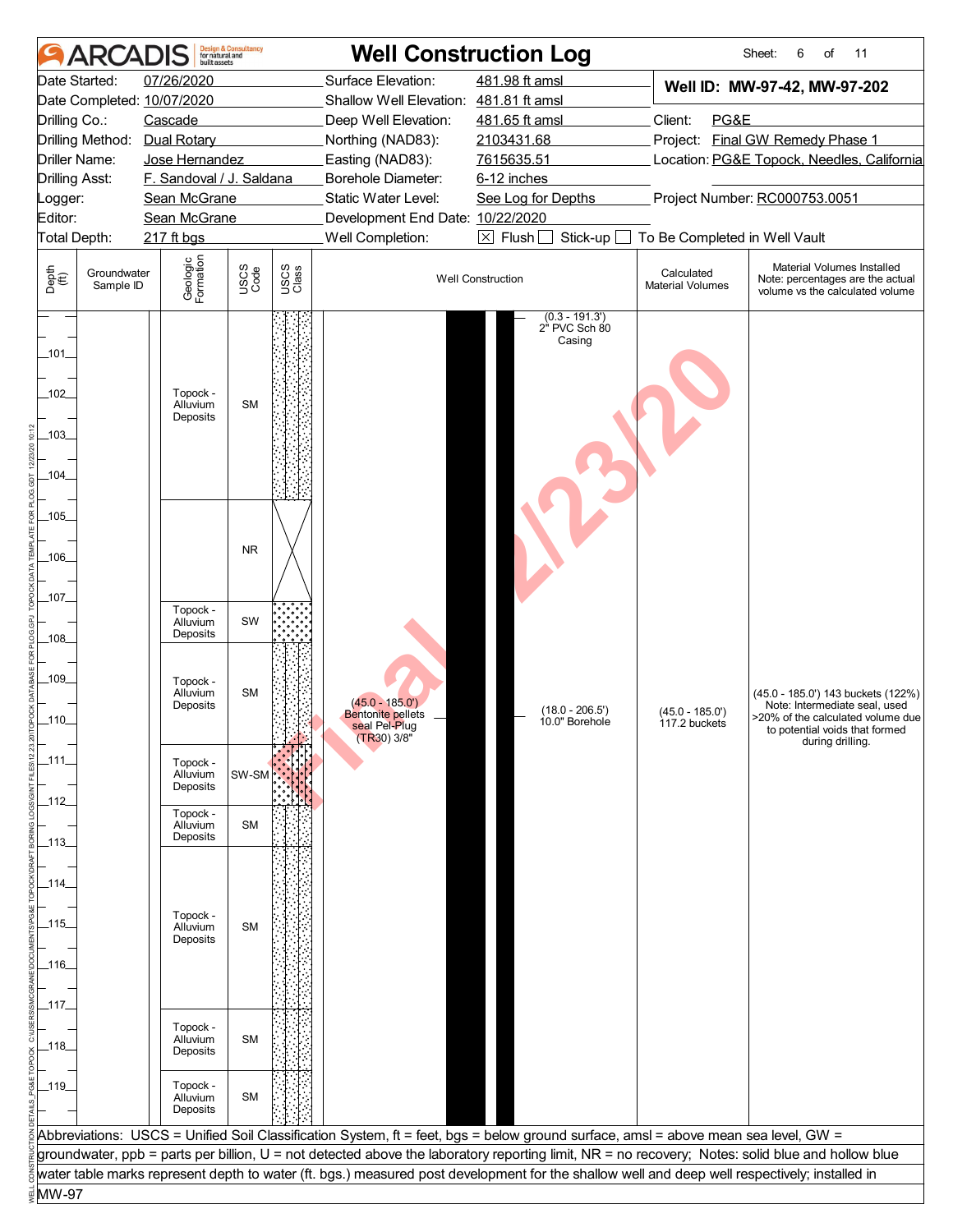|                       | ARCAI                       | built assets                             | <b>Design &amp; Consultancy</b><br>for natural and |               |                                                                                                                                               | <b>Well Construction Log</b>               |                                       | Sheet:<br>7<br>of<br>11                                                                                                                          |  |
|-----------------------|-----------------------------|------------------------------------------|----------------------------------------------------|---------------|-----------------------------------------------------------------------------------------------------------------------------------------------|--------------------------------------------|---------------------------------------|--------------------------------------------------------------------------------------------------------------------------------------------------|--|
|                       | Date Started:               | 07/26/2020<br>Date Completed: 10/07/2020 |                                                    |               | Surface Elevation:<br>Shallow Well Elevation: 481.81 ft amsl                                                                                  | 481.98 ft amsl                             |                                       | Well ID: MW-97-42, MW-97-202                                                                                                                     |  |
| Drilling Co.:         |                             | Cascade                                  |                                                    |               | Deep Well Elevation:                                                                                                                          | 481.65 ft amsl                             | Client:<br>PG&E                       |                                                                                                                                                  |  |
|                       | Drilling Method:            | Dual Rotary                              |                                                    |               | Northing (NAD83):                                                                                                                             | 2103431.68                                 |                                       | Project: Final GW Remedy Phase 1                                                                                                                 |  |
|                       | Driller Name:               | Jose Hernandez                           |                                                    |               | Easting (NAD83):                                                                                                                              | 7615635.51                                 |                                       | Location: PG&E Topock, Needles, California                                                                                                       |  |
| <b>Drilling Asst:</b> |                             | F. Sandoval / J. Saldana                 |                                                    |               | Borehole Diameter:                                                                                                                            | 6-12 inches                                |                                       |                                                                                                                                                  |  |
| Logger:               |                             | Sean McGrane                             |                                                    |               | Static Water Level:                                                                                                                           | See Log for Depths                         |                                       | Project Number: RC000753.0051                                                                                                                    |  |
| Editor:               | Total Depth:                | Sean McGrane<br>217 ft bgs               |                                                    |               | Development End Date: 10/22/2020<br>Well Completion:                                                                                          | $\boxtimes$ Flush<br>Stick-up              | To Be Completed in Well Vault         |                                                                                                                                                  |  |
|                       |                             |                                          |                                                    |               |                                                                                                                                               |                                            |                                       |                                                                                                                                                  |  |
| Depth<br>(ff)         | Groundwater<br>Sample ID    | Geologic<br>Formation                    | USCS<br>Code                                       | USCS<br>Class |                                                                                                                                               | <b>Well Construction</b>                   | Calculated<br><b>Material Volumes</b> | Material Volumes Installed<br>Note: percentages are the actual<br>volume vs the calculated volume                                                |  |
| _121_<br>122          |                             | Topock -                                 |                                                    |               |                                                                                                                                               | $(0.3 - 191.3)$<br>2" PVC Sch 80<br>Casing |                                       |                                                                                                                                                  |  |
| $-123$                |                             | Alluvium<br>Deposits                     | <b>SM</b>                                          |               |                                                                                                                                               |                                            |                                       |                                                                                                                                                  |  |
|                       |                             |                                          |                                                    |               |                                                                                                                                               |                                            |                                       |                                                                                                                                                  |  |
| _124_                 |                             |                                          |                                                    |               |                                                                                                                                               |                                            |                                       |                                                                                                                                                  |  |
|                       |                             |                                          |                                                    |               | $(124.0 - 125.0')$<br>Centralizer                                                                                                             |                                            |                                       |                                                                                                                                                  |  |
| $-125$                |                             |                                          |                                                    |               |                                                                                                                                               |                                            |                                       |                                                                                                                                                  |  |
|                       |                             |                                          |                                                    |               |                                                                                                                                               |                                            |                                       |                                                                                                                                                  |  |
| $-126$                |                             |                                          |                                                    |               |                                                                                                                                               |                                            |                                       |                                                                                                                                                  |  |
|                       |                             | Topock -                                 |                                                    |               |                                                                                                                                               |                                            |                                       |                                                                                                                                                  |  |
| _127_                 |                             | Alluvium<br>Deposits                     | SW-SM                                              |               |                                                                                                                                               |                                            |                                       |                                                                                                                                                  |  |
| $-128$                |                             |                                          |                                                    |               |                                                                                                                                               |                                            |                                       |                                                                                                                                                  |  |
|                       |                             |                                          |                                                    |               |                                                                                                                                               |                                            |                                       |                                                                                                                                                  |  |
| $-129$                |                             |                                          |                                                    |               |                                                                                                                                               |                                            |                                       |                                                                                                                                                  |  |
|                       |                             | Topock -                                 |                                                    |               | $(45.0 - 185.0')$                                                                                                                             |                                            |                                       | (45.0 - 185.0') 143 buckets (122%)                                                                                                               |  |
| $.130 -$              |                             | Alluvium<br>Deposits                     | <b>SM</b>                                          |               | <b>Bentonite pellets</b>                                                                                                                      | $(18.0 - 206.5')$<br>10.0" Borehole        | (45.0 - 185.0')<br>117.2 buckets      | Note: Intermediate seal, used<br>>20% of the calculated volume due                                                                               |  |
|                       |                             |                                          |                                                    |               | seal Pel-Plug<br>$(TR30)$ $3/8"$                                                                                                              |                                            |                                       | to potential voids that formed<br>during drilling.                                                                                               |  |
| $-131-$               |                             |                                          |                                                    |               |                                                                                                                                               |                                            |                                       |                                                                                                                                                  |  |
|                       |                             |                                          |                                                    |               |                                                                                                                                               |                                            |                                       |                                                                                                                                                  |  |
| _132_                 |                             |                                          |                                                    |               |                                                                                                                                               |                                            |                                       |                                                                                                                                                  |  |
|                       |                             | Topock -<br>Alluvium                     | ML                                                 |               |                                                                                                                                               |                                            |                                       |                                                                                                                                                  |  |
| $-133$                |                             | Deposits                                 |                                                    |               |                                                                                                                                               |                                            |                                       |                                                                                                                                                  |  |
|                       |                             |                                          |                                                    |               |                                                                                                                                               |                                            |                                       |                                                                                                                                                  |  |
| $-134$                | MW-97-VAS-                  |                                          |                                                    |               |                                                                                                                                               |                                            |                                       |                                                                                                                                                  |  |
|                       | 132-137<br>$($ <0.17 U ppb) |                                          |                                                    |               |                                                                                                                                               |                                            |                                       |                                                                                                                                                  |  |
| $-135$                | 7/12/2020<br>09:33          |                                          |                                                    |               |                                                                                                                                               |                                            |                                       |                                                                                                                                                  |  |
|                       |                             | Topock -<br>Alluvium                     | <b>SM</b>                                          |               |                                                                                                                                               |                                            |                                       |                                                                                                                                                  |  |
| _136_                 |                             | Deposits                                 |                                                    |               |                                                                                                                                               |                                            |                                       |                                                                                                                                                  |  |
|                       |                             |                                          |                                                    |               |                                                                                                                                               |                                            |                                       |                                                                                                                                                  |  |
| $-137$                |                             |                                          |                                                    |               |                                                                                                                                               |                                            |                                       |                                                                                                                                                  |  |
|                       |                             |                                          |                                                    |               |                                                                                                                                               |                                            |                                       |                                                                                                                                                  |  |
| _138_                 |                             | Topock -                                 |                                                    |               |                                                                                                                                               |                                            |                                       |                                                                                                                                                  |  |
|                       |                             | Alluvium<br>Deposits                     | ML                                                 |               |                                                                                                                                               |                                            |                                       |                                                                                                                                                  |  |
| $-139$                |                             |                                          |                                                    |               |                                                                                                                                               |                                            |                                       |                                                                                                                                                  |  |
|                       |                             |                                          |                                                    |               |                                                                                                                                               |                                            |                                       |                                                                                                                                                  |  |
|                       |                             |                                          |                                                    |               | Abbreviations: USCS = Unified Soil Classification System, ft = feet, bgs = below ground surface, amsl = above mean sea level, GW =            |                                            |                                       |                                                                                                                                                  |  |
|                       |                             |                                          |                                                    |               |                                                                                                                                               |                                            |                                       | groundwater, ppb = parts per billion, U = not detected above the laboratory reporting limit, NR = no recovery; Notes: solid blue and hollow blue |  |
|                       |                             |                                          |                                                    |               | water table marks represent depth to water (ft. bgs.) measured post development for the shallow well and deep well respectively; installed in |                                            |                                       |                                                                                                                                                  |  |
| MW-97                 |                             |                                          |                                                    |               |                                                                                                                                               |                                            |                                       |                                                                                                                                                  |  |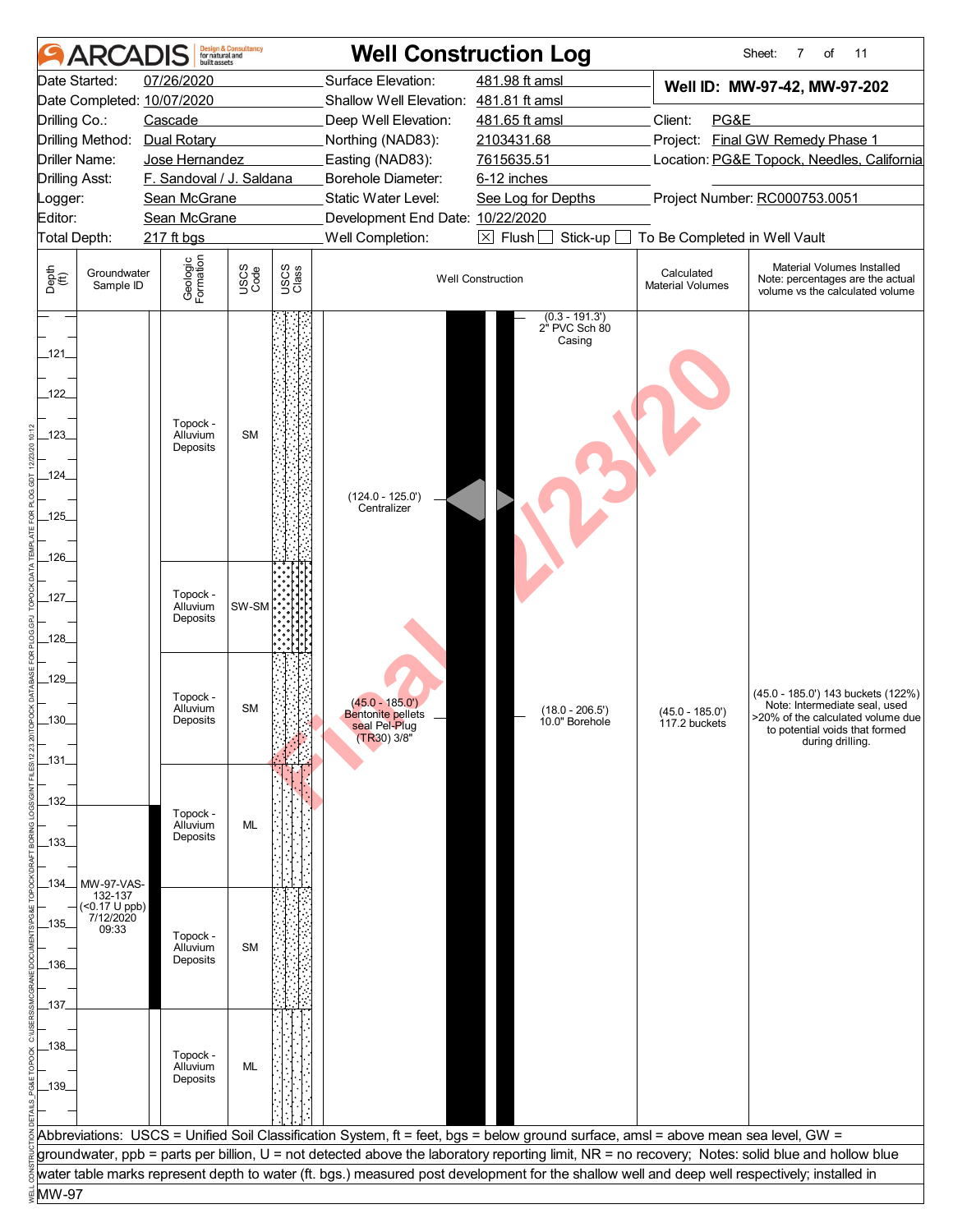|                                                                                                                                                        | ARCAI                    | built assets                                                         | <b>Design &amp; Consultancy</b><br>for natural and |               |                                                                                                                                               | <b>Well Construction Log</b>                                                       |                                       | Sheet:<br>8<br>of<br>11                                                                                                                                        |
|--------------------------------------------------------------------------------------------------------------------------------------------------------|--------------------------|----------------------------------------------------------------------|----------------------------------------------------|---------------|-----------------------------------------------------------------------------------------------------------------------------------------------|------------------------------------------------------------------------------------|---------------------------------------|----------------------------------------------------------------------------------------------------------------------------------------------------------------|
|                                                                                                                                                        | Date Started:            | 07/26/2020                                                           |                                                    |               | Surface Elevation:                                                                                                                            | 481.98 ft amsl                                                                     |                                       | Well ID: MW-97-42, MW-97-202                                                                                                                                   |
|                                                                                                                                                        |                          | Date Completed: 10/07/2020                                           |                                                    |               | Shallow Well Elevation: 481.81 ft amsl                                                                                                        |                                                                                    |                                       |                                                                                                                                                                |
| Drilling Co.:                                                                                                                                          |                          | Cascade                                                              |                                                    |               | Deep Well Elevation:                                                                                                                          | 481.65 ft amsl                                                                     | Client:<br>PG&E                       |                                                                                                                                                                |
|                                                                                                                                                        | Drilling Method:         | Dual Rotary                                                          |                                                    |               | Northing (NAD83):                                                                                                                             | 2103431.68                                                                         |                                       | Project: Final GW Remedy Phase 1                                                                                                                               |
|                                                                                                                                                        | Driller Name:            | Jose Hernandez                                                       |                                                    |               | Easting (NAD83):                                                                                                                              | 7615635.51                                                                         |                                       | Location: PG&E Topock, Needles, California                                                                                                                     |
| <b>Drilling Asst:</b>                                                                                                                                  |                          | F. Sandoval / J. Saldana                                             |                                                    |               | Borehole Diameter:<br>6-12 inches                                                                                                             |                                                                                    |                                       |                                                                                                                                                                |
| Logger:                                                                                                                                                |                          | Sean McGrane                                                         |                                                    |               | Static Water Level:                                                                                                                           | See Log for Depths                                                                 |                                       | Project Number: RC000753.0051                                                                                                                                  |
| Editor:                                                                                                                                                |                          | Sean McGrane                                                         |                                                    |               | Development End Date: 10/22/2020                                                                                                              |                                                                                    |                                       |                                                                                                                                                                |
| Total Depth:                                                                                                                                           |                          | 217 ft bgs                                                           |                                                    |               | Well Completion:                                                                                                                              | $\boxtimes$ Flush [<br>Stick-up                                                    | To Be Completed in Well Vault         |                                                                                                                                                                |
| Depth<br>(ff)                                                                                                                                          | Groundwater<br>Sample ID | Geologic<br>Formation                                                | USCS<br>Code                                       | USCS<br>Class |                                                                                                                                               | <b>Well Construction</b>                                                           | Calculated<br><b>Material Volumes</b> | Material Volumes Installed<br>Note: percentages are the actual<br>volume vs the calculated volume                                                              |
| _141_<br>142<br>_143_<br>_144_<br>$-145$<br>_146_<br>_147_<br>148<br>_149_<br>$.150 -$<br>$-151$<br>_152_<br>_153_<br>_154_<br>_155_<br>_156_<br>_157_ |                          | Topock -<br>Alluvium<br>Deposits<br>Topock -<br>Alluvium<br>Deposits | <b>SM</b><br><b>SM</b><br><b>NR</b>                |               | $(45.0 - 185.0')$<br><b>Bentonite pellets</b><br>seal Pel-Plug<br>(TR30) 3/8"<br>$(154.0 - 155.0')$<br>Centralizer                            | $(0.3 - 191.3')$<br>2" PVC Sch 80<br>Casing<br>$(18.0 - 206.5')$<br>10.0" Borehole | (45.0 - 185.0')<br>117.2 buckets      | (45.0 - 185.0') 143 buckets (122%)<br>Note: Intermediate seal, used<br>>20% of the calculated volume due<br>to potential voids that formed<br>during drilling. |
| _158_<br>$-159$                                                                                                                                        |                          | Topock -<br>Alluvium<br>Deposits                                     | <b>SM</b>                                          |               |                                                                                                                                               |                                                                                    |                                       |                                                                                                                                                                |
|                                                                                                                                                        |                          |                                                                      |                                                    |               |                                                                                                                                               |                                                                                    |                                       |                                                                                                                                                                |
|                                                                                                                                                        |                          |                                                                      |                                                    |               | Abbreviations: USCS = Unified Soil Classification System, ft = feet, bgs = below ground surface, amsl = above mean sea level, GW =            |                                                                                    |                                       |                                                                                                                                                                |
|                                                                                                                                                        |                          |                                                                      |                                                    |               |                                                                                                                                               |                                                                                    |                                       | groundwater, ppb = parts per billion, U = not detected above the laboratory reporting limit, NR = no recovery; Notes: solid blue and hollow blue               |
|                                                                                                                                                        |                          |                                                                      |                                                    |               | water table marks represent depth to water (ft. bgs.) measured post development for the shallow well and deep well respectively; installed in |                                                                                    |                                       |                                                                                                                                                                |
| MW-97                                                                                                                                                  |                          |                                                                      |                                                    |               |                                                                                                                                               |                                                                                    |                                       |                                                                                                                                                                |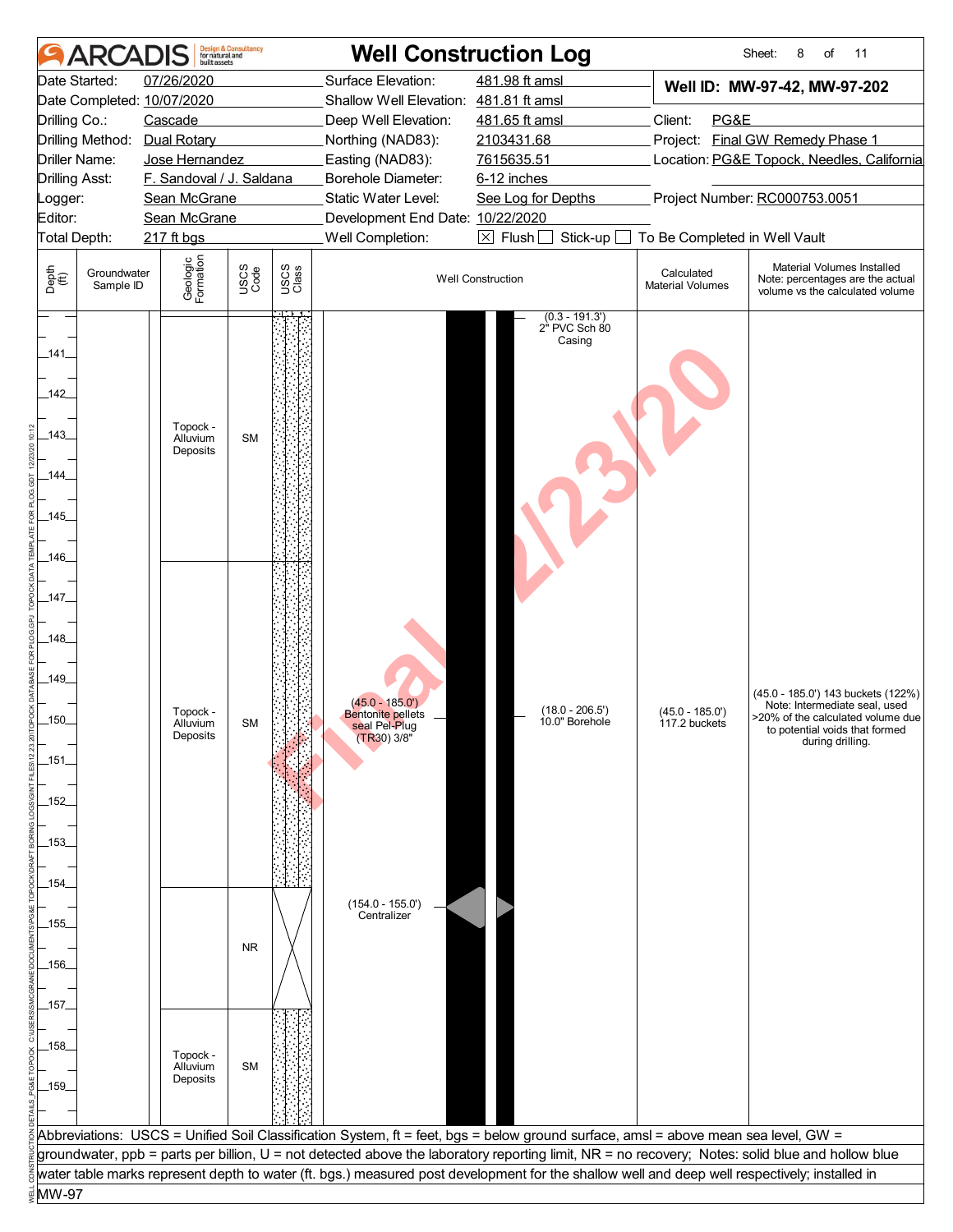| <b>ARCA</b>                                                                                                                                                      | <b>Design &amp; Consultancy</b><br>for natural and<br>huilt assets                                                               | <b>Well Construction Log</b>                                                                                                                                                                                                                                                                                                                                                                                                            |                                                                                                                                      |                                                  | Sheet:<br>9<br>of<br>11                                                                                                                                        |
|------------------------------------------------------------------------------------------------------------------------------------------------------------------|----------------------------------------------------------------------------------------------------------------------------------|-----------------------------------------------------------------------------------------------------------------------------------------------------------------------------------------------------------------------------------------------------------------------------------------------------------------------------------------------------------------------------------------------------------------------------------------|--------------------------------------------------------------------------------------------------------------------------------------|--------------------------------------------------|----------------------------------------------------------------------------------------------------------------------------------------------------------------|
| Date Started:<br>Date Completed: 10/07/2020<br>Drilling Co.:<br>Drilling Method:<br>Driller Name:<br><b>Drilling Asst:</b><br>_ogger:<br>Editor:<br>Total Depth: | 07/26/2020<br>Cascade<br>Dual Rotary<br>Jose Hernandez<br>F. Sandoval / J. Saldana<br>Sean McGrane<br>Sean McGrane<br>217 ft bgs | Surface Elevation:<br>Shallow Well Elevation: 481.81 ft amsl<br>Deep Well Elevation:<br>Northing (NAD83):<br>Easting (NAD83):<br>Borehole Diameter:<br>Static Water Level:<br>Development End Date: 10/22/2020<br>Well Completion:                                                                                                                                                                                                      | 481.98 ft amsl<br>481.65 ft amsl<br>2103431.68<br>7615635.51<br>6-12 inches<br>See Log for Depths<br>$\boxtimes$ Flush [<br>Stick-up | Client:<br>PG&E<br>To Be Completed in Well Vault | Well ID: MW-97-42, MW-97-202<br>Project: Final GW Remedy Phase 1<br>Location: PG&E Topock, Needles, California<br>Project Number: RC000753.0051                |
| Depth<br>(ff)<br>Groundwater<br>Sample ID                                                                                                                        | Geologic<br>Formation<br>USCS<br>Code                                                                                            | USCS<br>Class                                                                                                                                                                                                                                                                                                                                                                                                                           | <b>Well Construction</b>                                                                                                             | Calculated<br><b>Material Volumes</b>            | Material Volumes Installed<br>Note: percentages are the actual<br>volume vs the calculated volume                                                              |
| _161_<br>$-162$                                                                                                                                                  | Topock -<br><b>SM</b><br>Alluvium<br>Deposits                                                                                    |                                                                                                                                                                                                                                                                                                                                                                                                                                         | $(0.3 - 191.3)$<br>2" PVC Sch 80<br>Casing                                                                                           |                                                  |                                                                                                                                                                |
| _163_<br>_164_                                                                                                                                                   | Topock -<br><b>SM</b><br>Alluvium<br>Deposits                                                                                    |                                                                                                                                                                                                                                                                                                                                                                                                                                         |                                                                                                                                      |                                                  |                                                                                                                                                                |
| $-165$<br>_166_<br>_167_<br>$-168$                                                                                                                               | Topock -<br><b>SM</b><br>Alluvium<br>Deposits                                                                                    |                                                                                                                                                                                                                                                                                                                                                                                                                                         |                                                                                                                                      |                                                  |                                                                                                                                                                |
| _169_<br>_170_<br>$-171$                                                                                                                                         | Topock -<br>Alluvium<br>ML<br>Deposits                                                                                           | $(45.0 - 185.0')$<br><b>Bentonite pellets</b><br>seal Pel-Plug<br>$(TR30)$ $3/8"$                                                                                                                                                                                                                                                                                                                                                       | $(18.0 - 206.5')$<br>10.0" Borehole                                                                                                  | (45.0 - 185.0')<br>117.2 buckets                 | (45.0 - 185.0') 143 buckets (122%)<br>Note: Intermediate seal, used<br>>20% of the calculated volume due<br>to potential voids that formed<br>during drilling. |
| _172_<br>$-173$                                                                                                                                                  |                                                                                                                                  |                                                                                                                                                                                                                                                                                                                                                                                                                                         |                                                                                                                                      |                                                  |                                                                                                                                                                |
| _174__<br>MW-97-VAS-<br>172-177<br>$($ < 0.17 U ppb)<br>7/13/2020<br>11:58<br>$-175$                                                                             | Topock -<br><b>SM</b><br>Alluvium<br>Deposits                                                                                    |                                                                                                                                                                                                                                                                                                                                                                                                                                         |                                                                                                                                      |                                                  |                                                                                                                                                                |
| _176_                                                                                                                                                            | Topock -<br><b>SM</b><br>Alluvium<br>Deposits<br>Topock -<br><b>SM</b><br>Alluvium<br>Deposits                                   |                                                                                                                                                                                                                                                                                                                                                                                                                                         |                                                                                                                                      |                                                  |                                                                                                                                                                |
| $-177$<br>MW-97-VAS-<br>$-178$<br>177-182<br>$($ < 0.17 U ppb)<br>7/14/2020<br>$-179$<br>09:58                                                                   | Topock -<br>SW-SM<br>Alluvium<br>Deposits                                                                                        |                                                                                                                                                                                                                                                                                                                                                                                                                                         |                                                                                                                                      |                                                  |                                                                                                                                                                |
|                                                                                                                                                                  |                                                                                                                                  | Abbreviations: USCS = Unified Soil Classification System, ft = feet, bgs = below ground surface, amsl = above mean sea level, GW =<br>groundwater, ppb = parts per billion, U = not detected above the laboratory reporting limit, NR = no recovery; Notes: solid blue and hollow blue<br>water table marks represent depth to water (ft. bgs.) measured post development for the shallow well and deep well respectively; installed in |                                                                                                                                      |                                                  |                                                                                                                                                                |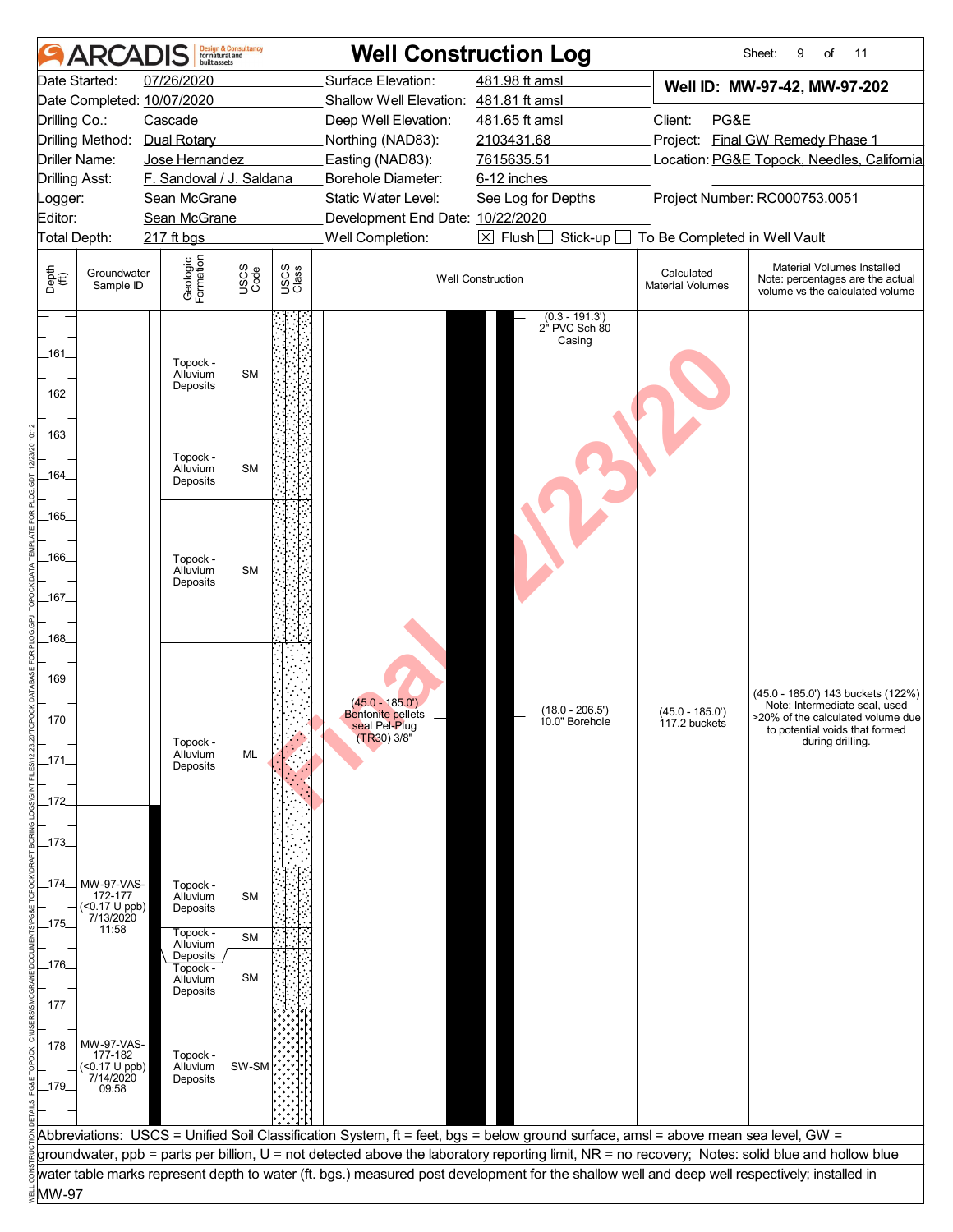|                                | <b>ARCADIS</b>                          | <b>built</b> assets              | <b>Design &amp; Consultancy</b><br>for natural and |               |                                                         | <b>Well Construction Log</b>                                                                                                                     |                                       | Sheet:<br>11<br>10<br>of                                                                                                                   |  |
|--------------------------------|-----------------------------------------|----------------------------------|----------------------------------------------------|---------------|---------------------------------------------------------|--------------------------------------------------------------------------------------------------------------------------------------------------|---------------------------------------|--------------------------------------------------------------------------------------------------------------------------------------------|--|
|                                | Date Started:                           | 07/26/2020                       |                                                    |               | Surface Elevation:                                      | 481.98 ft amsl                                                                                                                                   |                                       | Well ID: MW-97-42, MW-97-202                                                                                                               |  |
|                                |                                         | Date Completed: 10/07/2020       |                                                    |               | Shallow Well Elevation: 481.81 ft amsl                  |                                                                                                                                                  |                                       |                                                                                                                                            |  |
|                                | Drilling Co.:                           | Cascade                          |                                                    |               | Deep Well Elevation:                                    | 481.65 ft amsl                                                                                                                                   | Client:<br>PG&E                       |                                                                                                                                            |  |
|                                | Drilling Method:                        | <b>Dual Rotary</b>               |                                                    |               | Northing (NAD83):                                       | 2103431.68                                                                                                                                       | Project:                              | Final GW Remedy Phase 1                                                                                                                    |  |
|                                | Driller Name:                           | Jose Hernandez                   |                                                    |               | Easting (NAD83):                                        | Location: PG&E Topock, Needles, California<br>7615635.51                                                                                         |                                       |                                                                                                                                            |  |
|                                | <b>Drilling Asst:</b>                   | F. Sandoval / J. Saldana         |                                                    |               | <b>Borehole Diameter:</b>                               | 6-12 inches                                                                                                                                      |                                       |                                                                                                                                            |  |
| Logger:                        |                                         | Sean McGrane                     |                                                    |               | Static Water Level:                                     | See Log for Depths                                                                                                                               |                                       | Project Number: RC000753.0051                                                                                                              |  |
| Editor:                        |                                         | Sean McGrane                     |                                                    |               | Development End Date: 10/22/2020                        |                                                                                                                                                  |                                       |                                                                                                                                            |  |
|                                | Total Depth:                            | 217 ft bgs                       |                                                    |               | Well Completion:                                        | $\boxed{\times}$ Flush<br>Stick-up                                                                                                               | To Be Completed in Well Vault         |                                                                                                                                            |  |
| Depth<br>$\bigoplus_{i=1}^{n}$ | Groundwater<br>Sample ID                | Geologic<br>Formation            | USCS<br>Code                                       | USCS<br>Class |                                                         | <b>Well Construction</b>                                                                                                                         | Calculated<br><b>Material Volumes</b> | Material Volumes Installed<br>Note: percentages are the actual<br>volume vs the calculated volume                                          |  |
|                                | MW-97-VAS-<br>177-182                   | Topock -<br>Alluvium<br>Deposits | <b>SM</b>                                          |               |                                                         | $(0.3 - 191.3')$<br>2" PVC Sch 80<br>Casing                                                                                                      |                                       |                                                                                                                                            |  |
| _181_                          | $($ < 0.17 U ppb)<br>7/14/2020<br>09:58 | Topock -<br>Alluvium<br>Deposits | <b>SM</b>                                          |               |                                                         |                                                                                                                                                  |                                       |                                                                                                                                            |  |
| .182_                          |                                         | Topock -<br>Alluvium<br>Deposits | <b>SM</b>                                          |               | $(45.0 - 185.0')$<br>Bentonite pellets<br>seal Pel-Plug |                                                                                                                                                  | $(45.0 - 185.0')$<br>117.2 buckets    | (45.0 - 185.0') 143 buckets (122%)<br>Note: Intermediate seal, used<br>>20% of the calculated volume due<br>to potential voids that formed |  |
| $-183$                         |                                         | Topock -                         |                                                    |               | $(TR30)$ $3/8"$                                         |                                                                                                                                                  |                                       | during drilling.                                                                                                                           |  |
|                                |                                         | Alluvium<br>Deposits             | <b>SM</b>                                          |               |                                                         |                                                                                                                                                  |                                       |                                                                                                                                            |  |
| _184_                          | <b>MW-97-VAS-</b><br>182-187            |                                  |                                                    |               |                                                         |                                                                                                                                                  |                                       |                                                                                                                                            |  |
|                                | (<0.17 U ppb)<br>7/14/2020              |                                  |                                                    |               |                                                         |                                                                                                                                                  |                                       |                                                                                                                                            |  |
| $-185$                         | 14:38                                   | Topock -                         |                                                    |               |                                                         |                                                                                                                                                  |                                       |                                                                                                                                            |  |
|                                |                                         | Alluvium<br>Deposits             | <b>ML</b>                                          |               |                                                         |                                                                                                                                                  |                                       |                                                                                                                                            |  |
| _186_                          |                                         |                                  |                                                    |               |                                                         |                                                                                                                                                  |                                       |                                                                                                                                            |  |
|                                |                                         |                                  |                                                    |               |                                                         |                                                                                                                                                  |                                       |                                                                                                                                            |  |
| 187                            |                                         |                                  |                                                    |               | $(185.0 - 190.0')$                                      |                                                                                                                                                  |                                       |                                                                                                                                            |  |
|                                |                                         | Topock -<br>Alluvium             | SW-SM                                              |               | Cemex #0/30 MESH.<br>(30x50) Lapis Lustre               |                                                                                                                                                  | $(185.0 - 190.0')$<br>5.2 bags        | $(185.0 - 190.0)$ 6 bags $(115%)$<br>Note: Transition sand                                                                                 |  |
| 188                            |                                         | Deposits                         |                                                    |               | Sand                                                    |                                                                                                                                                  |                                       |                                                                                                                                            |  |
|                                |                                         |                                  |                                                    |               | $(188.0 - 189.0')$<br>Centralizer                       |                                                                                                                                                  |                                       |                                                                                                                                            |  |
| 189                            |                                         | Topock -                         |                                                    |               |                                                         |                                                                                                                                                  |                                       |                                                                                                                                            |  |
|                                |                                         | Alluvium                         | <b>SM</b>                                          |               |                                                         | $(18.0 - 206.5')$                                                                                                                                |                                       |                                                                                                                                            |  |
| 190_                           |                                         | Deposits                         |                                                    |               |                                                         | 10.0" Borehole                                                                                                                                   |                                       |                                                                                                                                            |  |
|                                |                                         |                                  |                                                    |               |                                                         |                                                                                                                                                  |                                       |                                                                                                                                            |  |
| $-191-$                        | <b>MW-97-VAS-</b>                       | Topock -<br>Alluvium             | ML                                                 |               |                                                         |                                                                                                                                                  |                                       |                                                                                                                                            |  |
|                                | 189-194<br>$($ < 0.17 U ppb)            | Deposits                         |                                                    |               |                                                         | $(191.3 - 201.3')$                                                                                                                               |                                       |                                                                                                                                            |  |
| $-192$                         | 7/15/2020<br>11:04                      | Topock -                         |                                                    |               |                                                         | 2" 20-Slot Sch 80<br><b>PVC Screen</b>                                                                                                           |                                       |                                                                                                                                            |  |
|                                |                                         | Alluvium                         | <b>SM</b>                                          |               |                                                         |                                                                                                                                                  |                                       |                                                                                                                                            |  |
| _193_                          |                                         | Deposits                         |                                                    |               |                                                         |                                                                                                                                                  |                                       |                                                                                                                                            |  |
|                                |                                         | Topock -<br>Alluvium             | <b>SM</b>                                          |               |                                                         |                                                                                                                                                  |                                       |                                                                                                                                            |  |
| _194_                          |                                         | Deposits                         |                                                    |               |                                                         |                                                                                                                                                  |                                       |                                                                                                                                            |  |
|                                |                                         | Topock -<br>Alluvium             | SW-SM                                              |               |                                                         |                                                                                                                                                  |                                       | (190.0 - 204.2') 19 bags (128%)                                                                                                            |  |
| _195_                          |                                         | Deposits                         |                                                    |               | $(190.0 - 204.2')$<br>Cemex #3 MESH                     |                                                                                                                                                  | $(190.0 - 204.2')$                    | Note: Filter pack, used <20% of<br>the calculated volume due to                                                                            |  |
|                                |                                         |                                  |                                                    |               | (8x20) Lapis Lustre<br>Sand                             |                                                                                                                                                  | $14.9$ bags                           | potential voids forming during<br>drilling.                                                                                                |  |
| _196_                          |                                         |                                  | <b>NR</b>                                          |               |                                                         |                                                                                                                                                  |                                       |                                                                                                                                            |  |
|                                |                                         |                                  |                                                    |               |                                                         |                                                                                                                                                  |                                       |                                                                                                                                            |  |
| _197_                          |                                         |                                  |                                                    |               |                                                         |                                                                                                                                                  |                                       |                                                                                                                                            |  |
|                                |                                         |                                  |                                                    |               |                                                         |                                                                                                                                                  |                                       |                                                                                                                                            |  |
| $-198$                         | <b>MW-97-VAS-</b>                       |                                  |                                                    |               |                                                         |                                                                                                                                                  |                                       |                                                                                                                                            |  |
|                                | 197-202                                 | Topock -                         |                                                    |               |                                                         |                                                                                                                                                  |                                       |                                                                                                                                            |  |
|                                | $(1.1$ ppb)<br>7/16/2020                | Alluvium<br>Deposits             | <b>SM</b>                                          |               |                                                         |                                                                                                                                                  |                                       |                                                                                                                                            |  |
| $-199$                         | 08:47                                   |                                  |                                                    |               |                                                         |                                                                                                                                                  |                                       |                                                                                                                                            |  |
|                                |                                         |                                  |                                                    |               |                                                         |                                                                                                                                                  |                                       |                                                                                                                                            |  |
|                                |                                         |                                  |                                                    |               |                                                         | Abbreviations: USCS = Unified Soil Classification System, ft = feet, bgs = below ground surface, amsl = above mean sea level, GW =               |                                       |                                                                                                                                            |  |
|                                |                                         |                                  |                                                    |               |                                                         | groundwater, ppb = parts per billion, U = not detected above the laboratory reporting limit, NR = no recovery; Notes: solid blue and hollow blue |                                       |                                                                                                                                            |  |
|                                |                                         |                                  |                                                    |               |                                                         | water table marks represent depth to water (ft. bgs.) measured post development for the shallow well and deep well respectively; installed in    |                                       |                                                                                                                                            |  |
| MW-97                          |                                         |                                  |                                                    |               |                                                         |                                                                                                                                                  |                                       |                                                                                                                                            |  |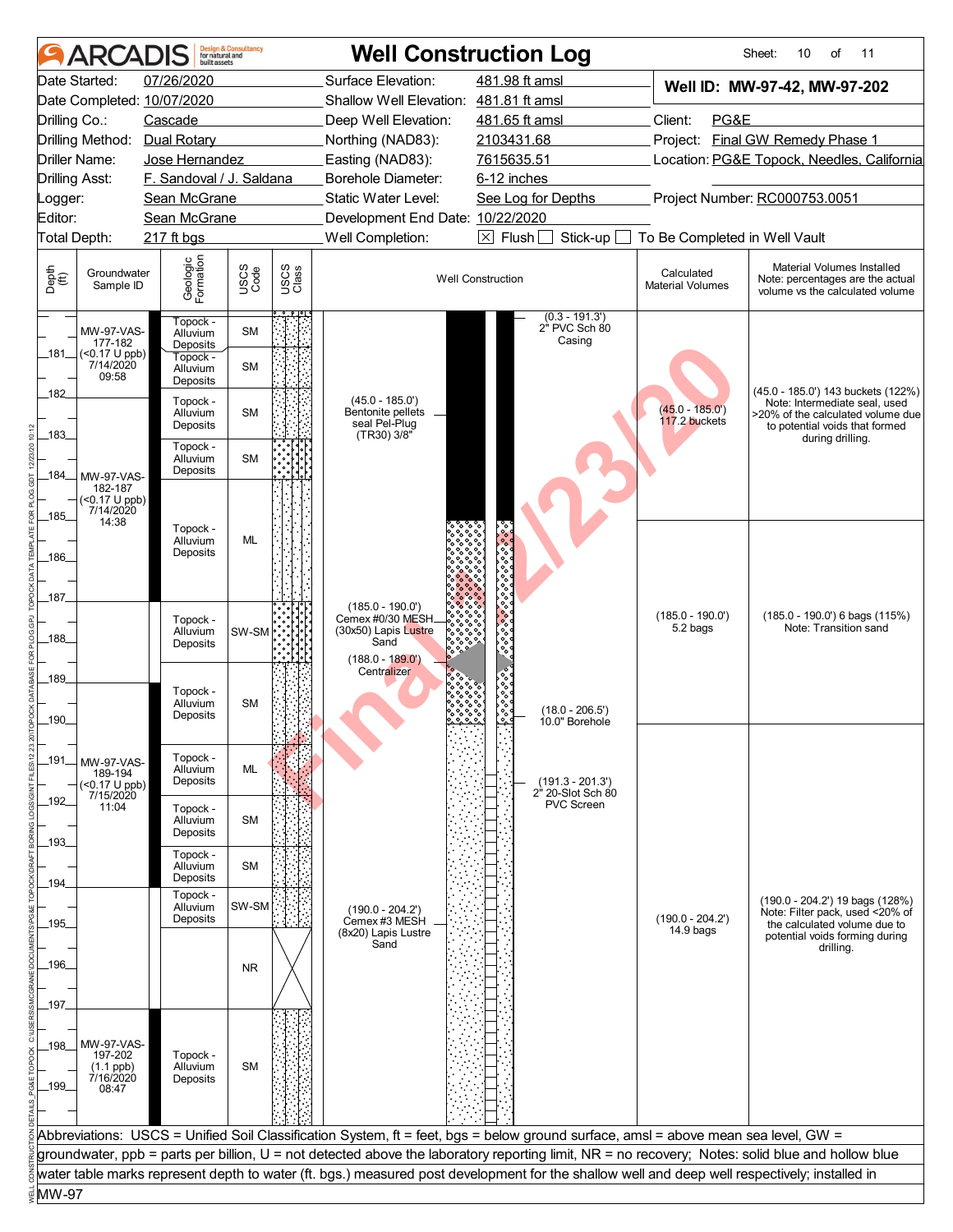|                                    | <b>ARCAI</b>                                | huilt assets                             | <b>Design &amp; Consultancy</b><br>for natural and |               |                                                                             | <b>Well Construction Log</b>                                                                                                                     |                                            | Sheet:<br>of<br>11<br>11                                                                                                                          |  |
|------------------------------------|---------------------------------------------|------------------------------------------|----------------------------------------------------|---------------|-----------------------------------------------------------------------------|--------------------------------------------------------------------------------------------------------------------------------------------------|--------------------------------------------|---------------------------------------------------------------------------------------------------------------------------------------------------|--|
|                                    | Date Started:                               | 07/26/2020<br>Date Completed: 10/07/2020 |                                                    |               | Surface Elevation:<br>Shallow Well Elevation: 481.81 ft amsl                | 481.98 ft amsl                                                                                                                                   |                                            | Well ID: MW-97-42, MW-97-202                                                                                                                      |  |
| Drilling Co.:                      |                                             | Cascade                                  |                                                    |               | Deep Well Elevation:                                                        | 481.65 ft amsl                                                                                                                                   | Client:<br>PG&E                            |                                                                                                                                                   |  |
|                                    |                                             | Drilling Method: Dual Rotary             |                                                    |               | Northing (NAD83):                                                           | 2103431.68                                                                                                                                       | Project: Final GW Remedy Phase 1           |                                                                                                                                                   |  |
|                                    | Driller Name:                               | Jose Hernandez                           |                                                    |               | Easting (NAD83):                                                            | 7615635.51                                                                                                                                       | Location: PG&E Topock, Needles, California |                                                                                                                                                   |  |
| <b>Drilling Asst:</b>              |                                             | F. Sandoval / J. Saldana                 |                                                    |               | Borehole Diameter:                                                          | 6-12 inches                                                                                                                                      |                                            |                                                                                                                                                   |  |
| _ogger:                            |                                             | Sean McGrane                             |                                                    |               | Static Water Level:                                                         | See Log for Depths                                                                                                                               |                                            | Project Number: RC000753.0051                                                                                                                     |  |
| Editor:                            |                                             | Sean McGrane                             |                                                    |               | Development End Date: 10/22/2020                                            |                                                                                                                                                  |                                            |                                                                                                                                                   |  |
| Total Depth:                       |                                             | 217 ft bgs                               |                                                    |               | Well Completion:                                                            | $\boxtimes$ Flush<br>Stick-up                                                                                                                    | To Be Completed in Well Vault              |                                                                                                                                                   |  |
| Depth<br>(ff)                      | Groundwater<br>Sample ID                    | Geologic<br>Formation                    | USCS<br>Code                                       | USCS<br>Class |                                                                             | <b>Well Construction</b>                                                                                                                         | Calculated<br><b>Material Volumes</b>      | Material Volumes Installed<br>Note: percentages are the actual<br>volume vs the calculated volume                                                 |  |
| _201_                              | <b>MW-97-VAS-</b><br>197-202<br>$(1.1$ ppb) | Topock -<br>Alluvium<br>Deposits         | <b>SM</b>                                          |               |                                                                             | $(191.3 - 201.3')$<br>2" 20-Slot Sch 80<br><b>PVC Screen</b>                                                                                     |                                            |                                                                                                                                                   |  |
| 202<br>203_                        | 7/16/2020<br>08:47                          | Topock -<br>Alluvium<br>Deposits         | ML                                                 |               | $(190.0 - 204.2')$<br>Cemex #3 MESH<br>(8x20) Lapis Lustre<br>Sand          | $(201.3 - 201.8')$<br>Sump and SS End<br>Cap<br>$(18.0 - 206.5')$<br>10.0" Borehole                                                              | $(190.0 - 204.2')$<br>$14.9b$ aqs          | (190.0 - 204.2') 19 bags (128%)<br>Note: Filter pack, used <20% of<br>the calculated volume due to<br>potential voids forming during<br>drilling. |  |
| 204<br>$205$ <sub>-</sub><br>.206. |                                             |                                          | <b>NR</b>                                          |               | $(204.2 - 206.2')$<br>Bentonite pellets<br>seal Pel-Plug<br>$(TR30)$ $3/8"$ |                                                                                                                                                  | $(204.2 - 206.2')$<br>1.74 buckets         | (204.2 - 206.2') 2 buckets (115%)<br>Note: Decommissioned rathole                                                                                 |  |
|                                    |                                             |                                          |                                                    |               | $(206.2 - 206.5')$                                                          | $-e_{\sim}$ $\circ$ $\circ$                                                                                                                      |                                            | Note: Fines that settled out after                                                                                                                |  |
| .207                               |                                             |                                          |                                                    |               | Slough                                                                      |                                                                                                                                                  |                                            | fresh water flush of casing.                                                                                                                      |  |
|                                    |                                             | Topock -<br>Alluvium                     | <b>SM</b>                                          |               |                                                                             |                                                                                                                                                  |                                            |                                                                                                                                                   |  |
|                                    |                                             | Deposits                                 | MH                                                 |               |                                                                             |                                                                                                                                                  |                                            |                                                                                                                                                   |  |
| 208                                |                                             | Topock -<br>Alluvium                     |                                                    |               |                                                                             |                                                                                                                                                  |                                            |                                                                                                                                                   |  |
|                                    |                                             | Deposits                                 | <b>SM</b>                                          |               |                                                                             |                                                                                                                                                  |                                            |                                                                                                                                                   |  |
| _209_                              | <b>MW-97-VAS-</b><br>207-212                | Topock -<br>Alluvium                     |                                                    |               |                                                                             |                                                                                                                                                  |                                            |                                                                                                                                                   |  |
|                                    | $($ < 0.17 U ppb)                           | Deposits<br>Topock -                     | MH                                                 |               |                                                                             |                                                                                                                                                  |                                            |                                                                                                                                                   |  |
| .210                               | 7/21/2020<br>11:58                          | Alluvium                                 |                                                    |               |                                                                             |                                                                                                                                                  |                                            |                                                                                                                                                   |  |
|                                    |                                             | Deposits                                 |                                                    | Ш             |                                                                             |                                                                                                                                                  |                                            |                                                                                                                                                   |  |
| _211_                              |                                             |                                          |                                                    |               |                                                                             |                                                                                                                                                  |                                            |                                                                                                                                                   |  |
|                                    |                                             |                                          |                                                    |               | $(206.5 - 217.0')$                                                          |                                                                                                                                                  |                                            | (206.5 - 217.0') 4 buckets (109%)<br>Note: Decommissioned rathole,                                                                                |  |
| 212                                |                                             |                                          |                                                    |               | Bentonite pellets<br>seal Pel-Plug                                          | $(206.5 - 217.0')$<br>6.0" Borehole                                                                                                              | $(206.5 - 217.0')$<br>3.67 buckets         | bentonite from 205.3 to 206.5                                                                                                                     |  |
|                                    |                                             | Topock -                                 |                                                    |               | (TR30) 3/8"                                                                 |                                                                                                                                                  |                                            | removed during overdrill with<br>10-inch casing.                                                                                                  |  |
|                                    |                                             | Alluvium<br>Deposits                     | <b>SM</b>                                          |               |                                                                             |                                                                                                                                                  |                                            |                                                                                                                                                   |  |
| _213_                              |                                             |                                          |                                                    |               |                                                                             |                                                                                                                                                  |                                            |                                                                                                                                                   |  |
|                                    |                                             |                                          |                                                    |               |                                                                             |                                                                                                                                                  |                                            |                                                                                                                                                   |  |
| 214_                               |                                             |                                          |                                                    |               |                                                                             |                                                                                                                                                  |                                            |                                                                                                                                                   |  |
|                                    |                                             | Topock -                                 |                                                    |               |                                                                             |                                                                                                                                                  |                                            |                                                                                                                                                   |  |
| _215_                              |                                             | Alluvium                                 | <b>SM</b>                                          |               |                                                                             |                                                                                                                                                  |                                            |                                                                                                                                                   |  |
|                                    |                                             | Deposits                                 |                                                    |               |                                                                             |                                                                                                                                                  |                                            |                                                                                                                                                   |  |
| _216_                              |                                             | Topock -<br>Alluvium                     | <b>SM</b>                                          |               |                                                                             |                                                                                                                                                  |                                            |                                                                                                                                                   |  |
|                                    |                                             | Deposits                                 |                                                    |               |                                                                             |                                                                                                                                                  |                                            |                                                                                                                                                   |  |
| 217                                |                                             |                                          |                                                    |               |                                                                             |                                                                                                                                                  |                                            |                                                                                                                                                   |  |
|                                    |                                             |                                          |                                                    |               | End of Boring at                                                            |                                                                                                                                                  |                                            |                                                                                                                                                   |  |
| _218_                              |                                             |                                          |                                                    |               | 217.0 ft bgs.                                                               |                                                                                                                                                  |                                            |                                                                                                                                                   |  |
|                                    |                                             |                                          |                                                    |               |                                                                             |                                                                                                                                                  |                                            |                                                                                                                                                   |  |
|                                    |                                             |                                          |                                                    |               |                                                                             |                                                                                                                                                  |                                            |                                                                                                                                                   |  |
| 219                                |                                             |                                          |                                                    |               |                                                                             |                                                                                                                                                  |                                            |                                                                                                                                                   |  |
|                                    |                                             |                                          |                                                    |               |                                                                             |                                                                                                                                                  |                                            |                                                                                                                                                   |  |
|                                    |                                             |                                          |                                                    |               |                                                                             | Abbreviations: USCS = Unified Soil Classification System, ft = feet, bgs = below ground surface, amsl = above mean sea level, GW =               |                                            |                                                                                                                                                   |  |
|                                    |                                             |                                          |                                                    |               |                                                                             | groundwater, ppb = parts per billion, U = not detected above the laboratory reporting limit, NR = no recovery; Notes: solid blue and hollow blue |                                            |                                                                                                                                                   |  |
|                                    |                                             |                                          |                                                    |               |                                                                             | water table marks represent depth to water (ft. bgs.) measured post development for the shallow well and deep well respectively; installed in    |                                            |                                                                                                                                                   |  |
| MW-97                              |                                             |                                          |                                                    |               |                                                                             |                                                                                                                                                  |                                            |                                                                                                                                                   |  |
|                                    |                                             |                                          |                                                    |               |                                                                             |                                                                                                                                                  |                                            |                                                                                                                                                   |  |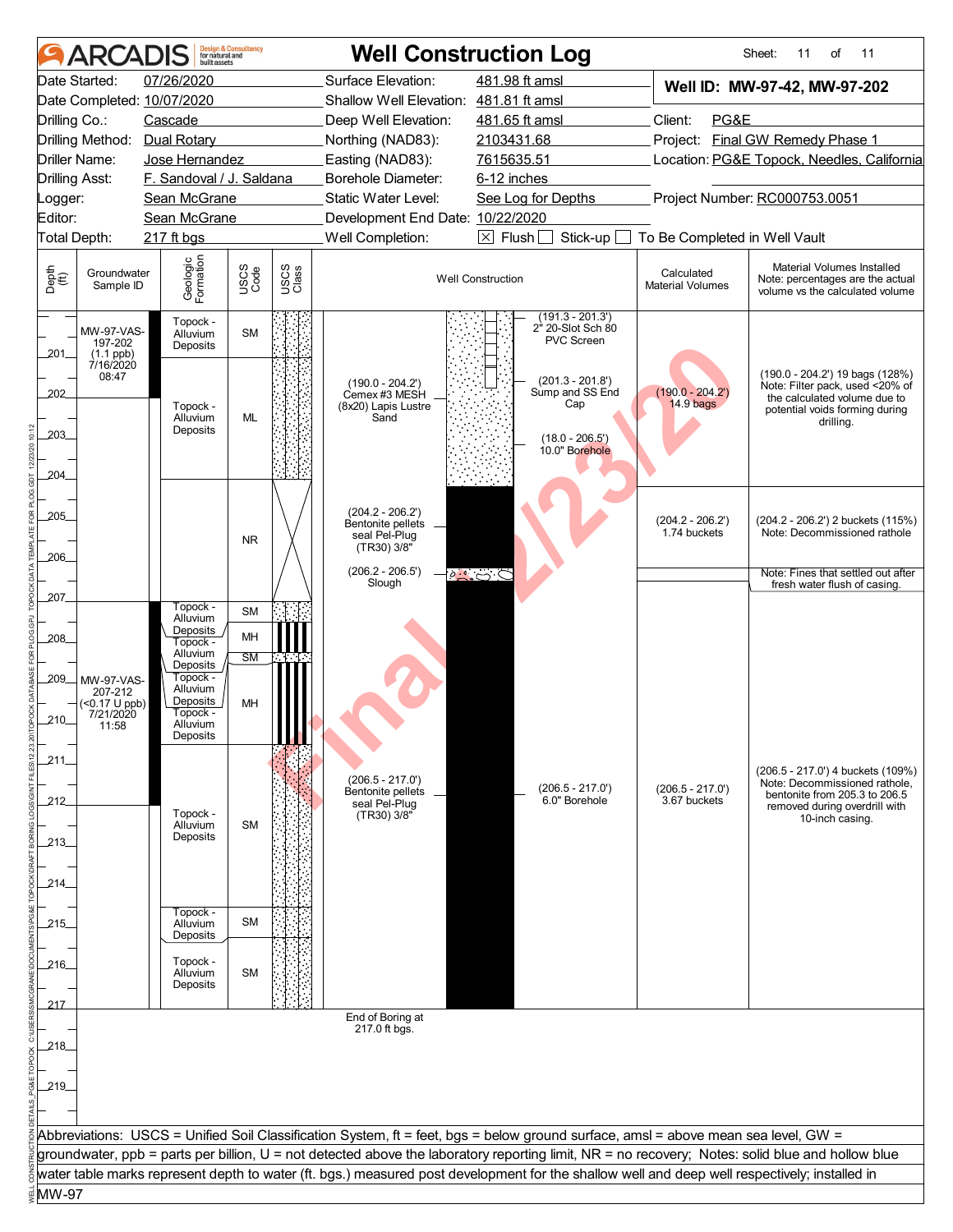|                             |                  | <b>ARCADIS</b>                                                   | <b>Design &amp; Consultancy</b><br>for natural and<br>huilt assets |                                 |                     |               | <b>Boring Log</b>                                                                                                                                                                                                                               | Sheet:                          | 1<br>of                                                                                                                 | 11                                |  |  |  |  |  |  |  |  |  |  |  |  |  |  |  |  |  |  |  |               |               |           |                                                                                                                                           |                                                                                                                                                                                                                                                                                                                     |  |  |
|-----------------------------|------------------|------------------------------------------------------------------|--------------------------------------------------------------------|---------------------------------|---------------------|---------------|-------------------------------------------------------------------------------------------------------------------------------------------------------------------------------------------------------------------------------------------------|---------------------------------|-------------------------------------------------------------------------------------------------------------------------|-----------------------------------|--|--|--|--|--|--|--|--|--|--|--|--|--|--|--|--|--|--|--|---------------|---------------|-----------|-------------------------------------------------------------------------------------------------------------------------------------------|---------------------------------------------------------------------------------------------------------------------------------------------------------------------------------------------------------------------------------------------------------------------------------------------------------------------|--|--|
|                             | Date Started:    | 07/08/2020                                                       |                                                                    |                                 | Surface Elevation:  |               | 481.98 ft amsl                                                                                                                                                                                                                                  | Boring No.: MW-97               |                                                                                                                         |                                   |  |  |  |  |  |  |  |  |  |  |  |  |  |  |  |  |  |  |  |               |               |           |                                                                                                                                           |                                                                                                                                                                                                                                                                                                                     |  |  |
|                             |                  | Date Completed: 07/30/2020                                       |                                                                    |                                 | Northing (NAD83):   |               | 2103431.68                                                                                                                                                                                                                                      |                                 |                                                                                                                         |                                   |  |  |  |  |  |  |  |  |  |  |  |  |  |  |  |  |  |  |  |               |               |           |                                                                                                                                           |                                                                                                                                                                                                                                                                                                                     |  |  |
| Drilling Co.:               |                  | Cascade                                                          |                                                                    |                                 | Easting (NAD83):    |               | 7615635.51                                                                                                                                                                                                                                      | Client:<br>PG&E                 |                                                                                                                         |                                   |  |  |  |  |  |  |  |  |  |  |  |  |  |  |  |  |  |  |  |               |               |           |                                                                                                                                           |                                                                                                                                                                                                                                                                                                                     |  |  |
|                             | Drilling Method: |                                                                  | Dual Rotary <b>Dual Rotary</b>                                     |                                 | <b>Total Depth:</b> |               | 217 ft bgs                                                                                                                                                                                                                                      | Project:                        | Final GW Remedy Phase 1                                                                                                 |                                   |  |  |  |  |  |  |  |  |  |  |  |  |  |  |  |  |  |  |  |               |               |           |                                                                                                                                           |                                                                                                                                                                                                                                                                                                                     |  |  |
|                             | Drill Rig Type:  |                                                                  | Boart Longyear Trackmount_ Borehole Diameter:                      |                                 |                     |               | 6-12 inches                                                                                                                                                                                                                                     | Location: PG&E Topock, Needles, |                                                                                                                         |                                   |  |  |  |  |  |  |  |  |  |  |  |  |  |  |  |  |  |  |  |               |               |           |                                                                                                                                           |                                                                                                                                                                                                                                                                                                                     |  |  |
|                             | Driller Name:    |                                                                  | Jose Hernandez                                                     |                                 |                     |               | Depth to First Water: 26.0 ft bgs                                                                                                                                                                                                               | California                      |                                                                                                                         |                                   |  |  |  |  |  |  |  |  |  |  |  |  |  |  |  |  |  |  |  |               |               |           |                                                                                                                                           |                                                                                                                                                                                                                                                                                                                     |  |  |
| <b>Drilling Asst:</b>       |                  |                                                                  | F. Sandoval / J. Saldana                                           |                                 | Sampling Method:    |               | 4 in x 10 ft Core Barrel                                                                                                                                                                                                                        | Project Number: RC000753.0051   |                                                                                                                         |                                   |  |  |  |  |  |  |  |  |  |  |  |  |  |  |  |  |  |  |  |               |               |           |                                                                                                                                           |                                                                                                                                                                                                                                                                                                                     |  |  |
| Logger:                     |                  |                                                                  | Sean McGrane                                                       |                                 | Sampling Interval:  |               | Continuous                                                                                                                                                                                                                                      |                                 |                                                                                                                         |                                   |  |  |  |  |  |  |  |  |  |  |  |  |  |  |  |  |  |  |  |               |               |           |                                                                                                                                           |                                                                                                                                                                                                                                                                                                                     |  |  |
| Editor:                     |                  |                                                                  | Sean McGrane                                                       |                                 | Converted to Well:  |               | $\times$ Yes<br><b>No</b>                                                                                                                                                                                                                       |                                 |                                                                                                                         |                                   |  |  |  |  |  |  |  |  |  |  |  |  |  |  |  |  |  |  |  |               |               |           |                                                                                                                                           |                                                                                                                                                                                                                                                                                                                     |  |  |
| Depth<br>$\widetilde{f(t)}$ | Recovery<br>(in) | Sieve<br>Sample ID                                               | Groundwater<br>Sample ID                                           | Geologic<br>Formation           | USCS<br>Code        | USCS<br>Class | Soil Description                                                                                                                                                                                                                                |                                 | <b>Drilling Notes</b>                                                                                                   | <b>Drilling Fluid</b>             |  |  |  |  |  |  |  |  |  |  |  |  |  |  |  |  |  |  |  |               |               |           |                                                                                                                                           |                                                                                                                                                                                                                                                                                                                     |  |  |
| $1-$                        |                  |                                                                  |                                                                    |                                 |                     |               | (0.0 - 3.5') Topock - Fill; Poorly graded sand (SP); strong brown<br>(7.5YR 5/6); very fine grained to medium grained, subangular to<br>subround; trace silt; trace clay; moist                                                                 |                                 | $(0.0 - 7.0')$<br>Lost bottom 3<br>ft downhole.                                                                         | $(0.0 - 7.0')$<br>No water used   |  |  |  |  |  |  |  |  |  |  |  |  |  |  |  |  |  |  |  |               |               |           |                                                                                                                                           |                                                                                                                                                                                                                                                                                                                     |  |  |
| 2<br>3                      |                  |                                                                  |                                                                    | Topock - Fill                   | <b>SP</b>           |               | (2'); decrease in clay                                                                                                                                                                                                                          |                                 |                                                                                                                         |                                   |  |  |  |  |  |  |  |  |  |  |  |  |  |  |  |  |  |  |  |               |               |           |                                                                                                                                           |                                                                                                                                                                                                                                                                                                                     |  |  |
| 5                           | 48               |                                                                  |                                                                    | Topock - Fill SP-SM             |                     |               | (3.5 - 5.0') Topock - Fill; Poorly graded sand with silt (SP-SM);<br>light brown (7.5YR 6/4); very fine grained to fine grained,<br>subangular to round; little silt; trace clay; moist                                                         |                                 |                                                                                                                         |                                   |  |  |  |  |  |  |  |  |  |  |  |  |  |  |  |  |  |  |  |               |               |           |                                                                                                                                           |                                                                                                                                                                                                                                                                                                                     |  |  |
| 6<br>7                      |                  |                                                                  |                                                                    | Topock - Fill SP-SC             |                     |               | (5.0 - 8.5') Topock - Fill; Poorly graded sand with clay (SP-SC);<br>brown (7.5YR 5/4); very fine grained to fine grained, subangular to<br>round; little medium to coarse grained sand, angular to subround;<br>little clay; trace silt; moist |                                 |                                                                                                                         |                                   |  |  |  |  |  |  |  |  |  |  |  |  |  |  |  |  |  |  |  |               |               |           |                                                                                                                                           |                                                                                                                                                                                                                                                                                                                     |  |  |
| 8<br>9                      |                  |                                                                  |                                                                    |                                 |                     |               | (7.25'); dry<br>(8.3') grayish brown (10YR 5/2); lense of potential broken up<br>concrete according to archaeologists                                                                                                                           |                                 | $(7.0 - 17.0')$<br>Retrieved lost<br>3 ft. from run<br>one. Driller<br>thinks 4 ft fell<br>out of core<br>barrel.       | $(7.0 - 17.0')$<br>No water used  |  |  |  |  |  |  |  |  |  |  |  |  |  |  |  |  |  |  |  |               |               |           |                                                                                                                                           |                                                                                                                                                                                                                                                                                                                     |  |  |
| .10.<br>.11                 |                  | No Sieve<br>Samples<br>Collected                                 |                                                                    | Topock - Fill                   | <b>SP</b>           |               | (8.5 - 11.5') Topock - Fill; (SP); pale brown (10YR 6/3); very fine<br>grained to medium grained, subangular to subround; trace coarse<br>grained sand, subangular to subround; trace silt; trace clay; dry                                     |                                 |                                                                                                                         |                                   |  |  |  |  |  |  |  |  |  |  |  |  |  |  |  |  |  |  |  |               |               |           |                                                                                                                                           |                                                                                                                                                                                                                                                                                                                     |  |  |
| .12.                        | 84               |                                                                  |                                                                    |                                 |                     |               |                                                                                                                                                                                                                                                 |                                 |                                                                                                                         |                                   |  |  |  |  |  |  |  |  |  |  |  |  |  |  |  |  |  |  |  | Topock - Fill | <b>SM</b>     |           | (11.5 - 12.0') Topock - Fill; Silty sand (SM); brown (7.5YR 5/3);<br>very fine grained to fine grained, angular to subround; little silt; |                                                                                                                                                                                                                                                                                                                     |  |  |
| .13.                        |                  |                                                                  |                                                                    |                                 |                     |               |                                                                                                                                                                                                                                                 |                                 |                                                                                                                         |                                   |  |  |  |  |  |  |  |  |  |  |  |  |  |  |  |  |  |  |  |               | Topock - Fill | <b>SM</b> |                                                                                                                                           | little clay; trace granules, subangular; dry<br>(12.0 - 13.5') Topock - Fill; Silty sand with gravel (SM); brown<br>(7.5YR 5/3); very fine grained to fine grained, subangular to<br>subround; some granules to very large pebbles, angular to<br>subangular; little medium to very coarse grained sand, subangular |  |  |
| 14                          |                  |                                                                  |                                                                    | Topock - Fill                   | <b>SP</b>           |               | to subround; little silt; trace clay; dry<br>(13.5 - 14.5') Topock - Fill; Poorly graded sand (SP); brown<br>$(7.5YR 5/3)$ trace black $(7.5YR 2.5/1)$ ; very fine grained to medium                                                            |                                 |                                                                                                                         |                                   |  |  |  |  |  |  |  |  |  |  |  |  |  |  |  |  |  |  |  |               |               |           |                                                                                                                                           |                                                                                                                                                                                                                                                                                                                     |  |  |
| .15.                        |                  |                                                                  |                                                                    |                                 |                     |               | grained, subangular to round; trace silt; trace clay; moist; trace<br>piece of weathered plastic, some black staining<br>(14'); dry<br>(14.5 - 19.0') Topock - Fluvial Deposits; Poorly graded sand (SP);                                       |                                 |                                                                                                                         |                                   |  |  |  |  |  |  |  |  |  |  |  |  |  |  |  |  |  |  |  |               |               |           |                                                                                                                                           |                                                                                                                                                                                                                                                                                                                     |  |  |
| .16.                        |                  |                                                                  |                                                                    | Topock -                        |                     |               | brown (7.5YR 5/3) and brown (7.5YR 5/4); very fine grained to fine<br>grained, subangular to round; trace silt; trace clay; dry; black<br>laminations 0.2 to 0.5 mm thick at top of unit                                                        |                                 |                                                                                                                         |                                   |  |  |  |  |  |  |  |  |  |  |  |  |  |  |  |  |  |  |  |               |               |           |                                                                                                                                           |                                                                                                                                                                                                                                                                                                                     |  |  |
| .17<br>.18.<br>.19.         | 144              |                                                                  |                                                                    | Fluvial<br>Deposits             | <b>SP</b>           |               |                                                                                                                                                                                                                                                 |                                 | $(17.0 - 27.0)$<br>Recovered<br>core lost down<br>hole from run<br>2, 0 to 17 ft full<br>recovery with<br>compaction of | $(17.0 - 57.0')$<br>No water used |  |  |  |  |  |  |  |  |  |  |  |  |  |  |  |  |  |  |  |               |               |           |                                                                                                                                           |                                                                                                                                                                                                                                                                                                                     |  |  |
|                             |                  |                                                                  |                                                                    | Topock -<br>Fluvial<br>Deposits | $SW-SM$ :           |               | (19.0 - 19.8') Topock - Fluvial Deposits; Well graded sand with silt<br>and gravel (SW-SM); light olive brown (2.5Y 5/3); very fine grained<br>to very coarse grained, subangular to round; some granules to                                    |                                 | sediments in<br>bag.                                                                                                    |                                   |  |  |  |  |  |  |  |  |  |  |  |  |  |  |  |  |  |  |  |               |               |           |                                                                                                                                           |                                                                                                                                                                                                                                                                                                                     |  |  |
|                             |                  |                                                                  |                                                                    |                                 |                     |               | Abbreviations: USCS = Unified Soil Classification System, ft = feet, bgs = below ground surface, amsl = above mean sea level, GW =                                                                                                              |                                 |                                                                                                                         |                                   |  |  |  |  |  |  |  |  |  |  |  |  |  |  |  |  |  |  |  |               |               |           |                                                                                                                                           |                                                                                                                                                                                                                                                                                                                     |  |  |
|                             |                  |                                                                  |                                                                    |                                 |                     |               | groundwater, ppb = parts per billion, U = not detected above the laboratory reporting limit, NR = no recovery; Notes: blue water table symbol                                                                                                   |                                 |                                                                                                                         |                                   |  |  |  |  |  |  |  |  |  |  |  |  |  |  |  |  |  |  |  |               |               |           |                                                                                                                                           |                                                                                                                                                                                                                                                                                                                     |  |  |
|                             |                  |                                                                  |                                                                    |                                 |                     |               | represents depth to water measured during the first VAS interval; apparent partial recoveries can be the result of potential compaction of sediments                                                                                            |                                 |                                                                                                                         |                                   |  |  |  |  |  |  |  |  |  |  |  |  |  |  |  |  |  |  |  |               |               |           |                                                                                                                                           |                                                                                                                                                                                                                                                                                                                     |  |  |
|                             |                  | in the core bag; wells MW-97-42, MW-97-202 installed in borehole |                                                                    |                                 |                     |               |                                                                                                                                                                                                                                                 |                                 |                                                                                                                         |                                   |  |  |  |  |  |  |  |  |  |  |  |  |  |  |  |  |  |  |  |               |               |           |                                                                                                                                           |                                                                                                                                                                                                                                                                                                                     |  |  |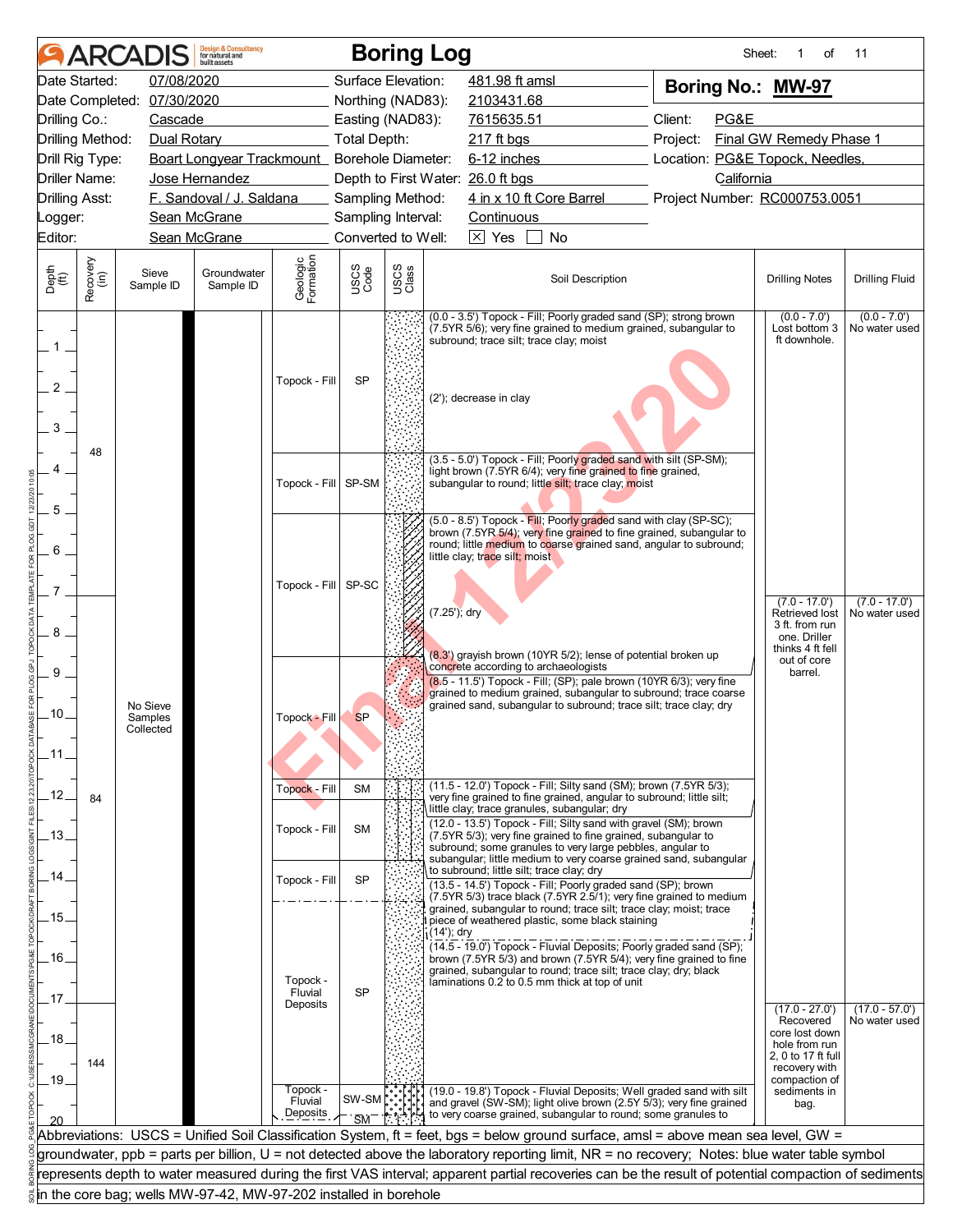| 07/08/2020<br>Surface Elevation:<br>Date Started:<br>481.98 ft amsl<br>Boring No.: MW-97<br>Date Completed: 07/30/2020<br>Northing (NAD83):<br>2103431.68<br>Client:<br>PG&E<br>Drilling Co.:<br>Cascade<br>Easting (NAD83):<br>7615635.51<br>Final GW Remedy Phase 1<br>Drilling Method:<br>Dual Rotary<br><b>Total Depth:</b><br>217 ft bgs<br>Project:<br>Boart Longyear Trackmount_ Borehole Diameter:<br>Location: PG&E Topock, Needles,<br>Drill Rig Type:<br>6-12 inches<br>Driller Name:<br>Jose Hernandez<br>Depth to First Water: 26.0 ft bgs<br>California<br>F. Sandoval / J. Saldana<br>4 in x 10 ft Core Barrel<br><b>Drilling Asst:</b><br>Project Number: RC000753.0051<br>Sampling Method:<br>Sean McGrane<br>Sampling Interval:<br>Continuous<br>_ogger:<br>$\boxed{\times}$ Yes<br>Editor:<br>Sean McGrane<br>Converted to Well:<br><b>No</b><br>Geologic<br>Formation<br>Recovery<br>(in)<br>USCS<br>Class<br>USCS<br>Code<br>Depth<br>(ft)<br>Sieve<br>Groundwater<br>Soil Description<br><b>Drilling Notes</b><br><b>Drilling Fluid</b><br>Sample ID<br>Sample ID<br>very large pebbles, angular to subround; little silt; coarser clasts<br>composed of metadiorite; dry; granules and pebbles increase at<br>base<br>$21 -$<br>(19.8 - 25.0') Topock - Alluvium Deposits; Silty sand with gravel<br>(SM); brown (7.5YR 4/3); very fine grained to very coarse grained,<br>angular to subround; some granules to very large pebbles, angular<br>$22^{1}$<br>to subround; little silt; trace small cobbles, angular; coarser clasts<br>Topock -<br>composed of metadiorite; dry to moist<br>Alluvium<br><b>SM</b><br>(21'); no cobbles, increase in silt<br>Deposits<br>23.<br>(23'); some granules to large pebbles, angular to subround<br>144<br>24.<br>.25.<br>(25.0 - 27.0') Topock - Alluvium Deposits; Silty sand with gravel<br>(SM); brown (7.5YR 4/3); very fine grained to very coarse grained,<br>(25.5')<br>Topock -<br>angular to round; some granules to very large pebbles, angular to<br>26.<br>Approximate<br><b>SM</b><br>Alluvium<br>subangular; some silt; coarser clasts composed of metadiorite;<br>depth to water.<br>Deposits<br>dry to moist; 30,35,30,5<br>$(25.5')$ ; wet<br>27.<br>(26'); increase in silt, decrease in clay<br>$(27.0 - 32.0')$<br>Topock -<br>SW-SM<br>(27.0 - 27.5') Topock - Alluvium Deposits; Well graded sand with<br>Alluvium<br>Normal drilling<br>silt and gravel (SW-SM); brown (7.5YR 5/4); very fine grained to<br>Deposits<br>very coarse grained, angular to subround; little granules to large<br>28.<br>pebbles, angular to subangular; little silt; coarser clasts composed<br>of metadiorite; wet<br>(27.5 - 31.5') Topock - Alluvium Deposits; Well graded sand with<br>29.<br>MW-97-<br>silt and gravel (SW-SM); brown (7.5YR 5/4); very fine grained to<br><b>VAS-27-32</b><br>Topock -<br>very coarse grained, angular to round; some granules to very large<br>SW-SM<br>66<br>(270 ppb)<br>Alluvium<br>pebbles, angular to round; little silt; trace clay; coarser clasts<br>No Sieve<br>7/9/2020<br>Deposits<br>30<br>composed of metadiorite; wet<br>Samples<br>13:56<br>Collected<br>31<br>(31.5 - 34.8') Topock - Alluvium Deposits; Silty sand with gravel<br>32 <sub>1</sub><br>(SM); brown (7.5YR 4/4); very fine grained to boulders, angular to<br>round; some granules to very large pebbles, angular to round;<br>some silt; trace clay; coarser clasts composed of metadiorite; wet<br>(32') small cobbles; little silt; trace clay; increase in sand,<br>Topock -<br>33.<br>Alluvium<br><b>SM</b><br>decrease in granules and pebbles, no very large pebbles<br>(33'); some granules to very large pebbles, angular to round;<br>Deposits<br>some silt; decrease in sand<br>34<br>(34'); little silt; increase in sand<br>35.<br>(34.8 - 36.5') Topock - Alluvium Deposits; Clayey sand with gravel<br>(SC); brown (7.5YR 4/4); very fine grained to very coarse grained,<br>Topock -<br>angular to subround; some granules to large pebbles, angular to<br><b>SC</b><br>Alluvium<br>subround; little clay; trace silt; coarser clasts composed of<br>36.<br>Deposits<br>168<br>metadiorite; moist to wet<br>(36.5 - 44.0') Topock - Alluvium Deposits; Silty sand with gravel<br>37.<br>(SM); brown (7.5YR 5/3); very fine grained to very coarse grained,<br>angular to subround; some granules to very large pebbles, angular<br>to subround; some silt; little clay; coarser clasts composed of<br>metadiorite; dry to moist<br>38<br>Topock -<br>(38'); moist to wet; decrease in clay, increase in silt<br>(38.0')<br>Alluvium<br><b>SM</b><br>Drilling got<br>Deposits<br>harder.<br>39<br>Abbreviations: USCS = Unified Soil Classification System, ft = feet, bgs = below ground surface, amsl = above mean sea level, GW =<br>groundwater, ppb = parts per billion, U = not detected above the laboratory reporting limit, NR = no recovery; Notes: blue water table symbol<br>represents depth to water measured during the first VAS interval; apparent partial recoveries can be the result of potential compaction of sediments<br>in the core bag; wells MW-97-42, MW-97-202 installed in borehole |  | <b>ARCADIS</b> | <b>Design &amp; Consultancy</b><br>for natural and<br>huilt assets |  | <b>Boring Log</b> | Sheet: | 2<br>of | 11 |
|---------------------------------------------------------------------------------------------------------------------------------------------------------------------------------------------------------------------------------------------------------------------------------------------------------------------------------------------------------------------------------------------------------------------------------------------------------------------------------------------------------------------------------------------------------------------------------------------------------------------------------------------------------------------------------------------------------------------------------------------------------------------------------------------------------------------------------------------------------------------------------------------------------------------------------------------------------------------------------------------------------------------------------------------------------------------------------------------------------------------------------------------------------------------------------------------------------------------------------------------------------------------------------------------------------------------------------------------------------------------------------------------------------------------------------------------------------------------------------------------------------------------------------------------------------------------------------------------------------------------------------------------------------------------------------------------------------------------------------------------------------------------------------------------------------------------------------------------------------------------------------------------------------------------------------------------------------------------------------------------------------------------------------------------------------------------------------------------------------------------------------------------------------------------------------------------------------------------------------------------------------------------------------------------------------------------------------------------------------------------------------------------------------------------------------------------------------------------------------------------------------------------------------------------------------------------------------------------------------------------------------------------------------------------------------------------------------------------------------------------------------------------------------------------------------------------------------------------------------------------------------------------------------------------------------------------------------------------------------------------------------------------------------------------------------------------------------------------------------------------------------------------------------------------------------------------------------------------------------------------------------------------------------------------------------------------------------------------------------------------------------------------------------------------------------------------------------------------------------------------------------------------------------------------------------------------------------------------------------------------------------------------------------------------------------------------------------------------------------------------------------------------------------------------------------------------------------------------------------------------------------------------------------------------------------------------------------------------------------------------------------------------------------------------------------------------------------------------------------------------------------------------------------------------------------------------------------------------------------------------------------------------------------------------------------------------------------------------------------------------------------------------------------------------------------------------------------------------------------------------------------------------------------------------------------------------------------------------------------------------------------------------------------------------------------------------------------------------------------------------------------------------------------------------------------------------------------------------------------------------------------------------------------------------------------------------------------------------------------------------------------------------------------------------------------------------------------------------------------------------------------------------------------------------------------------------------------------------------|--|----------------|--------------------------------------------------------------------|--|-------------------|--------|---------|----|
|                                                                                                                                                                                                                                                                                                                                                                                                                                                                                                                                                                                                                                                                                                                                                                                                                                                                                                                                                                                                                                                                                                                                                                                                                                                                                                                                                                                                                                                                                                                                                                                                                                                                                                                                                                                                                                                                                                                                                                                                                                                                                                                                                                                                                                                                                                                                                                                                                                                                                                                                                                                                                                                                                                                                                                                                                                                                                                                                                                                                                                                                                                                                                                                                                                                                                                                                                                                                                                                                                                                                                                                                                                                                                                                                                                                                                                                                                                                                                                                                                                                                                                                                                                                                                                                                                                                                                                                                                                                                                                                                                                                                                                                                                                                                                                                                                                                                                                                                                                                                                                                                                                                                                                                                                           |  |                |                                                                    |  |                   |        |         |    |
|                                                                                                                                                                                                                                                                                                                                                                                                                                                                                                                                                                                                                                                                                                                                                                                                                                                                                                                                                                                                                                                                                                                                                                                                                                                                                                                                                                                                                                                                                                                                                                                                                                                                                                                                                                                                                                                                                                                                                                                                                                                                                                                                                                                                                                                                                                                                                                                                                                                                                                                                                                                                                                                                                                                                                                                                                                                                                                                                                                                                                                                                                                                                                                                                                                                                                                                                                                                                                                                                                                                                                                                                                                                                                                                                                                                                                                                                                                                                                                                                                                                                                                                                                                                                                                                                                                                                                                                                                                                                                                                                                                                                                                                                                                                                                                                                                                                                                                                                                                                                                                                                                                                                                                                                                           |  |                |                                                                    |  |                   |        |         |    |
|                                                                                                                                                                                                                                                                                                                                                                                                                                                                                                                                                                                                                                                                                                                                                                                                                                                                                                                                                                                                                                                                                                                                                                                                                                                                                                                                                                                                                                                                                                                                                                                                                                                                                                                                                                                                                                                                                                                                                                                                                                                                                                                                                                                                                                                                                                                                                                                                                                                                                                                                                                                                                                                                                                                                                                                                                                                                                                                                                                                                                                                                                                                                                                                                                                                                                                                                                                                                                                                                                                                                                                                                                                                                                                                                                                                                                                                                                                                                                                                                                                                                                                                                                                                                                                                                                                                                                                                                                                                                                                                                                                                                                                                                                                                                                                                                                                                                                                                                                                                                                                                                                                                                                                                                                           |  |                |                                                                    |  |                   |        |         |    |
|                                                                                                                                                                                                                                                                                                                                                                                                                                                                                                                                                                                                                                                                                                                                                                                                                                                                                                                                                                                                                                                                                                                                                                                                                                                                                                                                                                                                                                                                                                                                                                                                                                                                                                                                                                                                                                                                                                                                                                                                                                                                                                                                                                                                                                                                                                                                                                                                                                                                                                                                                                                                                                                                                                                                                                                                                                                                                                                                                                                                                                                                                                                                                                                                                                                                                                                                                                                                                                                                                                                                                                                                                                                                                                                                                                                                                                                                                                                                                                                                                                                                                                                                                                                                                                                                                                                                                                                                                                                                                                                                                                                                                                                                                                                                                                                                                                                                                                                                                                                                                                                                                                                                                                                                                           |  |                |                                                                    |  |                   |        |         |    |
|                                                                                                                                                                                                                                                                                                                                                                                                                                                                                                                                                                                                                                                                                                                                                                                                                                                                                                                                                                                                                                                                                                                                                                                                                                                                                                                                                                                                                                                                                                                                                                                                                                                                                                                                                                                                                                                                                                                                                                                                                                                                                                                                                                                                                                                                                                                                                                                                                                                                                                                                                                                                                                                                                                                                                                                                                                                                                                                                                                                                                                                                                                                                                                                                                                                                                                                                                                                                                                                                                                                                                                                                                                                                                                                                                                                                                                                                                                                                                                                                                                                                                                                                                                                                                                                                                                                                                                                                                                                                                                                                                                                                                                                                                                                                                                                                                                                                                                                                                                                                                                                                                                                                                                                                                           |  |                |                                                                    |  |                   |        |         |    |
|                                                                                                                                                                                                                                                                                                                                                                                                                                                                                                                                                                                                                                                                                                                                                                                                                                                                                                                                                                                                                                                                                                                                                                                                                                                                                                                                                                                                                                                                                                                                                                                                                                                                                                                                                                                                                                                                                                                                                                                                                                                                                                                                                                                                                                                                                                                                                                                                                                                                                                                                                                                                                                                                                                                                                                                                                                                                                                                                                                                                                                                                                                                                                                                                                                                                                                                                                                                                                                                                                                                                                                                                                                                                                                                                                                                                                                                                                                                                                                                                                                                                                                                                                                                                                                                                                                                                                                                                                                                                                                                                                                                                                                                                                                                                                                                                                                                                                                                                                                                                                                                                                                                                                                                                                           |  |                |                                                                    |  |                   |        |         |    |
|                                                                                                                                                                                                                                                                                                                                                                                                                                                                                                                                                                                                                                                                                                                                                                                                                                                                                                                                                                                                                                                                                                                                                                                                                                                                                                                                                                                                                                                                                                                                                                                                                                                                                                                                                                                                                                                                                                                                                                                                                                                                                                                                                                                                                                                                                                                                                                                                                                                                                                                                                                                                                                                                                                                                                                                                                                                                                                                                                                                                                                                                                                                                                                                                                                                                                                                                                                                                                                                                                                                                                                                                                                                                                                                                                                                                                                                                                                                                                                                                                                                                                                                                                                                                                                                                                                                                                                                                                                                                                                                                                                                                                                                                                                                                                                                                                                                                                                                                                                                                                                                                                                                                                                                                                           |  |                |                                                                    |  |                   |        |         |    |
|                                                                                                                                                                                                                                                                                                                                                                                                                                                                                                                                                                                                                                                                                                                                                                                                                                                                                                                                                                                                                                                                                                                                                                                                                                                                                                                                                                                                                                                                                                                                                                                                                                                                                                                                                                                                                                                                                                                                                                                                                                                                                                                                                                                                                                                                                                                                                                                                                                                                                                                                                                                                                                                                                                                                                                                                                                                                                                                                                                                                                                                                                                                                                                                                                                                                                                                                                                                                                                                                                                                                                                                                                                                                                                                                                                                                                                                                                                                                                                                                                                                                                                                                                                                                                                                                                                                                                                                                                                                                                                                                                                                                                                                                                                                                                                                                                                                                                                                                                                                                                                                                                                                                                                                                                           |  |                |                                                                    |  |                   |        |         |    |
|                                                                                                                                                                                                                                                                                                                                                                                                                                                                                                                                                                                                                                                                                                                                                                                                                                                                                                                                                                                                                                                                                                                                                                                                                                                                                                                                                                                                                                                                                                                                                                                                                                                                                                                                                                                                                                                                                                                                                                                                                                                                                                                                                                                                                                                                                                                                                                                                                                                                                                                                                                                                                                                                                                                                                                                                                                                                                                                                                                                                                                                                                                                                                                                                                                                                                                                                                                                                                                                                                                                                                                                                                                                                                                                                                                                                                                                                                                                                                                                                                                                                                                                                                                                                                                                                                                                                                                                                                                                                                                                                                                                                                                                                                                                                                                                                                                                                                                                                                                                                                                                                                                                                                                                                                           |  |                |                                                                    |  |                   |        |         |    |
|                                                                                                                                                                                                                                                                                                                                                                                                                                                                                                                                                                                                                                                                                                                                                                                                                                                                                                                                                                                                                                                                                                                                                                                                                                                                                                                                                                                                                                                                                                                                                                                                                                                                                                                                                                                                                                                                                                                                                                                                                                                                                                                                                                                                                                                                                                                                                                                                                                                                                                                                                                                                                                                                                                                                                                                                                                                                                                                                                                                                                                                                                                                                                                                                                                                                                                                                                                                                                                                                                                                                                                                                                                                                                                                                                                                                                                                                                                                                                                                                                                                                                                                                                                                                                                                                                                                                                                                                                                                                                                                                                                                                                                                                                                                                                                                                                                                                                                                                                                                                                                                                                                                                                                                                                           |  |                |                                                                    |  |                   |        |         |    |
|                                                                                                                                                                                                                                                                                                                                                                                                                                                                                                                                                                                                                                                                                                                                                                                                                                                                                                                                                                                                                                                                                                                                                                                                                                                                                                                                                                                                                                                                                                                                                                                                                                                                                                                                                                                                                                                                                                                                                                                                                                                                                                                                                                                                                                                                                                                                                                                                                                                                                                                                                                                                                                                                                                                                                                                                                                                                                                                                                                                                                                                                                                                                                                                                                                                                                                                                                                                                                                                                                                                                                                                                                                                                                                                                                                                                                                                                                                                                                                                                                                                                                                                                                                                                                                                                                                                                                                                                                                                                                                                                                                                                                                                                                                                                                                                                                                                                                                                                                                                                                                                                                                                                                                                                                           |  |                |                                                                    |  |                   |        |         |    |
|                                                                                                                                                                                                                                                                                                                                                                                                                                                                                                                                                                                                                                                                                                                                                                                                                                                                                                                                                                                                                                                                                                                                                                                                                                                                                                                                                                                                                                                                                                                                                                                                                                                                                                                                                                                                                                                                                                                                                                                                                                                                                                                                                                                                                                                                                                                                                                                                                                                                                                                                                                                                                                                                                                                                                                                                                                                                                                                                                                                                                                                                                                                                                                                                                                                                                                                                                                                                                                                                                                                                                                                                                                                                                                                                                                                                                                                                                                                                                                                                                                                                                                                                                                                                                                                                                                                                                                                                                                                                                                                                                                                                                                                                                                                                                                                                                                                                                                                                                                                                                                                                                                                                                                                                                           |  |                |                                                                    |  |                   |        |         |    |
|                                                                                                                                                                                                                                                                                                                                                                                                                                                                                                                                                                                                                                                                                                                                                                                                                                                                                                                                                                                                                                                                                                                                                                                                                                                                                                                                                                                                                                                                                                                                                                                                                                                                                                                                                                                                                                                                                                                                                                                                                                                                                                                                                                                                                                                                                                                                                                                                                                                                                                                                                                                                                                                                                                                                                                                                                                                                                                                                                                                                                                                                                                                                                                                                                                                                                                                                                                                                                                                                                                                                                                                                                                                                                                                                                                                                                                                                                                                                                                                                                                                                                                                                                                                                                                                                                                                                                                                                                                                                                                                                                                                                                                                                                                                                                                                                                                                                                                                                                                                                                                                                                                                                                                                                                           |  |                |                                                                    |  |                   |        |         |    |
|                                                                                                                                                                                                                                                                                                                                                                                                                                                                                                                                                                                                                                                                                                                                                                                                                                                                                                                                                                                                                                                                                                                                                                                                                                                                                                                                                                                                                                                                                                                                                                                                                                                                                                                                                                                                                                                                                                                                                                                                                                                                                                                                                                                                                                                                                                                                                                                                                                                                                                                                                                                                                                                                                                                                                                                                                                                                                                                                                                                                                                                                                                                                                                                                                                                                                                                                                                                                                                                                                                                                                                                                                                                                                                                                                                                                                                                                                                                                                                                                                                                                                                                                                                                                                                                                                                                                                                                                                                                                                                                                                                                                                                                                                                                                                                                                                                                                                                                                                                                                                                                                                                                                                                                                                           |  |                |                                                                    |  |                   |        |         |    |
|                                                                                                                                                                                                                                                                                                                                                                                                                                                                                                                                                                                                                                                                                                                                                                                                                                                                                                                                                                                                                                                                                                                                                                                                                                                                                                                                                                                                                                                                                                                                                                                                                                                                                                                                                                                                                                                                                                                                                                                                                                                                                                                                                                                                                                                                                                                                                                                                                                                                                                                                                                                                                                                                                                                                                                                                                                                                                                                                                                                                                                                                                                                                                                                                                                                                                                                                                                                                                                                                                                                                                                                                                                                                                                                                                                                                                                                                                                                                                                                                                                                                                                                                                                                                                                                                                                                                                                                                                                                                                                                                                                                                                                                                                                                                                                                                                                                                                                                                                                                                                                                                                                                                                                                                                           |  |                |                                                                    |  |                   |        |         |    |
|                                                                                                                                                                                                                                                                                                                                                                                                                                                                                                                                                                                                                                                                                                                                                                                                                                                                                                                                                                                                                                                                                                                                                                                                                                                                                                                                                                                                                                                                                                                                                                                                                                                                                                                                                                                                                                                                                                                                                                                                                                                                                                                                                                                                                                                                                                                                                                                                                                                                                                                                                                                                                                                                                                                                                                                                                                                                                                                                                                                                                                                                                                                                                                                                                                                                                                                                                                                                                                                                                                                                                                                                                                                                                                                                                                                                                                                                                                                                                                                                                                                                                                                                                                                                                                                                                                                                                                                                                                                                                                                                                                                                                                                                                                                                                                                                                                                                                                                                                                                                                                                                                                                                                                                                                           |  |                |                                                                    |  |                   |        |         |    |
|                                                                                                                                                                                                                                                                                                                                                                                                                                                                                                                                                                                                                                                                                                                                                                                                                                                                                                                                                                                                                                                                                                                                                                                                                                                                                                                                                                                                                                                                                                                                                                                                                                                                                                                                                                                                                                                                                                                                                                                                                                                                                                                                                                                                                                                                                                                                                                                                                                                                                                                                                                                                                                                                                                                                                                                                                                                                                                                                                                                                                                                                                                                                                                                                                                                                                                                                                                                                                                                                                                                                                                                                                                                                                                                                                                                                                                                                                                                                                                                                                                                                                                                                                                                                                                                                                                                                                                                                                                                                                                                                                                                                                                                                                                                                                                                                                                                                                                                                                                                                                                                                                                                                                                                                                           |  |                |                                                                    |  |                   |        |         |    |
|                                                                                                                                                                                                                                                                                                                                                                                                                                                                                                                                                                                                                                                                                                                                                                                                                                                                                                                                                                                                                                                                                                                                                                                                                                                                                                                                                                                                                                                                                                                                                                                                                                                                                                                                                                                                                                                                                                                                                                                                                                                                                                                                                                                                                                                                                                                                                                                                                                                                                                                                                                                                                                                                                                                                                                                                                                                                                                                                                                                                                                                                                                                                                                                                                                                                                                                                                                                                                                                                                                                                                                                                                                                                                                                                                                                                                                                                                                                                                                                                                                                                                                                                                                                                                                                                                                                                                                                                                                                                                                                                                                                                                                                                                                                                                                                                                                                                                                                                                                                                                                                                                                                                                                                                                           |  |                |                                                                    |  |                   |        |         |    |
|                                                                                                                                                                                                                                                                                                                                                                                                                                                                                                                                                                                                                                                                                                                                                                                                                                                                                                                                                                                                                                                                                                                                                                                                                                                                                                                                                                                                                                                                                                                                                                                                                                                                                                                                                                                                                                                                                                                                                                                                                                                                                                                                                                                                                                                                                                                                                                                                                                                                                                                                                                                                                                                                                                                                                                                                                                                                                                                                                                                                                                                                                                                                                                                                                                                                                                                                                                                                                                                                                                                                                                                                                                                                                                                                                                                                                                                                                                                                                                                                                                                                                                                                                                                                                                                                                                                                                                                                                                                                                                                                                                                                                                                                                                                                                                                                                                                                                                                                                                                                                                                                                                                                                                                                                           |  |                |                                                                    |  |                   |        |         |    |
|                                                                                                                                                                                                                                                                                                                                                                                                                                                                                                                                                                                                                                                                                                                                                                                                                                                                                                                                                                                                                                                                                                                                                                                                                                                                                                                                                                                                                                                                                                                                                                                                                                                                                                                                                                                                                                                                                                                                                                                                                                                                                                                                                                                                                                                                                                                                                                                                                                                                                                                                                                                                                                                                                                                                                                                                                                                                                                                                                                                                                                                                                                                                                                                                                                                                                                                                                                                                                                                                                                                                                                                                                                                                                                                                                                                                                                                                                                                                                                                                                                                                                                                                                                                                                                                                                                                                                                                                                                                                                                                                                                                                                                                                                                                                                                                                                                                                                                                                                                                                                                                                                                                                                                                                                           |  |                |                                                                    |  |                   |        |         |    |
|                                                                                                                                                                                                                                                                                                                                                                                                                                                                                                                                                                                                                                                                                                                                                                                                                                                                                                                                                                                                                                                                                                                                                                                                                                                                                                                                                                                                                                                                                                                                                                                                                                                                                                                                                                                                                                                                                                                                                                                                                                                                                                                                                                                                                                                                                                                                                                                                                                                                                                                                                                                                                                                                                                                                                                                                                                                                                                                                                                                                                                                                                                                                                                                                                                                                                                                                                                                                                                                                                                                                                                                                                                                                                                                                                                                                                                                                                                                                                                                                                                                                                                                                                                                                                                                                                                                                                                                                                                                                                                                                                                                                                                                                                                                                                                                                                                                                                                                                                                                                                                                                                                                                                                                                                           |  |                |                                                                    |  |                   |        |         |    |
|                                                                                                                                                                                                                                                                                                                                                                                                                                                                                                                                                                                                                                                                                                                                                                                                                                                                                                                                                                                                                                                                                                                                                                                                                                                                                                                                                                                                                                                                                                                                                                                                                                                                                                                                                                                                                                                                                                                                                                                                                                                                                                                                                                                                                                                                                                                                                                                                                                                                                                                                                                                                                                                                                                                                                                                                                                                                                                                                                                                                                                                                                                                                                                                                                                                                                                                                                                                                                                                                                                                                                                                                                                                                                                                                                                                                                                                                                                                                                                                                                                                                                                                                                                                                                                                                                                                                                                                                                                                                                                                                                                                                                                                                                                                                                                                                                                                                                                                                                                                                                                                                                                                                                                                                                           |  |                |                                                                    |  |                   |        |         |    |
|                                                                                                                                                                                                                                                                                                                                                                                                                                                                                                                                                                                                                                                                                                                                                                                                                                                                                                                                                                                                                                                                                                                                                                                                                                                                                                                                                                                                                                                                                                                                                                                                                                                                                                                                                                                                                                                                                                                                                                                                                                                                                                                                                                                                                                                                                                                                                                                                                                                                                                                                                                                                                                                                                                                                                                                                                                                                                                                                                                                                                                                                                                                                                                                                                                                                                                                                                                                                                                                                                                                                                                                                                                                                                                                                                                                                                                                                                                                                                                                                                                                                                                                                                                                                                                                                                                                                                                                                                                                                                                                                                                                                                                                                                                                                                                                                                                                                                                                                                                                                                                                                                                                                                                                                                           |  |                |                                                                    |  |                   |        |         |    |
|                                                                                                                                                                                                                                                                                                                                                                                                                                                                                                                                                                                                                                                                                                                                                                                                                                                                                                                                                                                                                                                                                                                                                                                                                                                                                                                                                                                                                                                                                                                                                                                                                                                                                                                                                                                                                                                                                                                                                                                                                                                                                                                                                                                                                                                                                                                                                                                                                                                                                                                                                                                                                                                                                                                                                                                                                                                                                                                                                                                                                                                                                                                                                                                                                                                                                                                                                                                                                                                                                                                                                                                                                                                                                                                                                                                                                                                                                                                                                                                                                                                                                                                                                                                                                                                                                                                                                                                                                                                                                                                                                                                                                                                                                                                                                                                                                                                                                                                                                                                                                                                                                                                                                                                                                           |  |                |                                                                    |  |                   |        |         |    |
|                                                                                                                                                                                                                                                                                                                                                                                                                                                                                                                                                                                                                                                                                                                                                                                                                                                                                                                                                                                                                                                                                                                                                                                                                                                                                                                                                                                                                                                                                                                                                                                                                                                                                                                                                                                                                                                                                                                                                                                                                                                                                                                                                                                                                                                                                                                                                                                                                                                                                                                                                                                                                                                                                                                                                                                                                                                                                                                                                                                                                                                                                                                                                                                                                                                                                                                                                                                                                                                                                                                                                                                                                                                                                                                                                                                                                                                                                                                                                                                                                                                                                                                                                                                                                                                                                                                                                                                                                                                                                                                                                                                                                                                                                                                                                                                                                                                                                                                                                                                                                                                                                                                                                                                                                           |  |                |                                                                    |  |                   |        |         |    |
|                                                                                                                                                                                                                                                                                                                                                                                                                                                                                                                                                                                                                                                                                                                                                                                                                                                                                                                                                                                                                                                                                                                                                                                                                                                                                                                                                                                                                                                                                                                                                                                                                                                                                                                                                                                                                                                                                                                                                                                                                                                                                                                                                                                                                                                                                                                                                                                                                                                                                                                                                                                                                                                                                                                                                                                                                                                                                                                                                                                                                                                                                                                                                                                                                                                                                                                                                                                                                                                                                                                                                                                                                                                                                                                                                                                                                                                                                                                                                                                                                                                                                                                                                                                                                                                                                                                                                                                                                                                                                                                                                                                                                                                                                                                                                                                                                                                                                                                                                                                                                                                                                                                                                                                                                           |  |                |                                                                    |  |                   |        |         |    |
|                                                                                                                                                                                                                                                                                                                                                                                                                                                                                                                                                                                                                                                                                                                                                                                                                                                                                                                                                                                                                                                                                                                                                                                                                                                                                                                                                                                                                                                                                                                                                                                                                                                                                                                                                                                                                                                                                                                                                                                                                                                                                                                                                                                                                                                                                                                                                                                                                                                                                                                                                                                                                                                                                                                                                                                                                                                                                                                                                                                                                                                                                                                                                                                                                                                                                                                                                                                                                                                                                                                                                                                                                                                                                                                                                                                                                                                                                                                                                                                                                                                                                                                                                                                                                                                                                                                                                                                                                                                                                                                                                                                                                                                                                                                                                                                                                                                                                                                                                                                                                                                                                                                                                                                                                           |  |                |                                                                    |  |                   |        |         |    |
|                                                                                                                                                                                                                                                                                                                                                                                                                                                                                                                                                                                                                                                                                                                                                                                                                                                                                                                                                                                                                                                                                                                                                                                                                                                                                                                                                                                                                                                                                                                                                                                                                                                                                                                                                                                                                                                                                                                                                                                                                                                                                                                                                                                                                                                                                                                                                                                                                                                                                                                                                                                                                                                                                                                                                                                                                                                                                                                                                                                                                                                                                                                                                                                                                                                                                                                                                                                                                                                                                                                                                                                                                                                                                                                                                                                                                                                                                                                                                                                                                                                                                                                                                                                                                                                                                                                                                                                                                                                                                                                                                                                                                                                                                                                                                                                                                                                                                                                                                                                                                                                                                                                                                                                                                           |  |                |                                                                    |  |                   |        |         |    |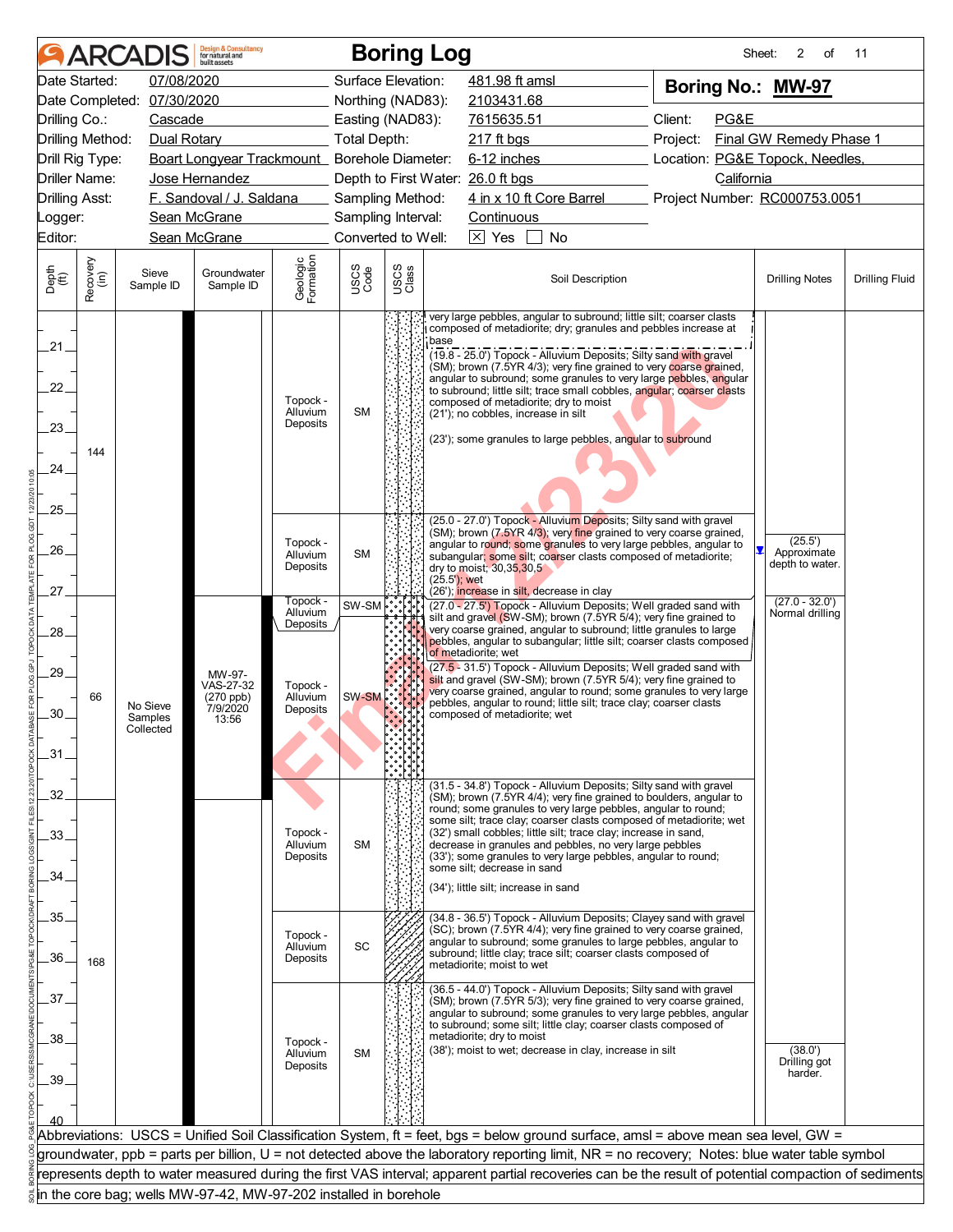|                             |                  | <b>ARCADIS</b>             | <b>Design &amp; Consultancy</b><br>for natural and<br>huilt assets |                                                                                                                                                                                                                |                     |               | <b>Boring Log</b>                                                                                                                                                                                                                                 | Sheet:                          | 3<br>of                            | 11                                 |
|-----------------------------|------------------|----------------------------|--------------------------------------------------------------------|----------------------------------------------------------------------------------------------------------------------------------------------------------------------------------------------------------------|---------------------|---------------|---------------------------------------------------------------------------------------------------------------------------------------------------------------------------------------------------------------------------------------------------|---------------------------------|------------------------------------|------------------------------------|
|                             | Date Started:    | 07/08/2020                 |                                                                    |                                                                                                                                                                                                                | Surface Elevation:  |               | 481.98 ft amsl                                                                                                                                                                                                                                    | Boring No.: MW-97               |                                    |                                    |
|                             |                  | Date Completed: 07/30/2020 |                                                                    |                                                                                                                                                                                                                | Northing (NAD83):   |               | 2103431.68                                                                                                                                                                                                                                        |                                 |                                    |                                    |
| Drilling Co.:               |                  | Cascade                    |                                                                    |                                                                                                                                                                                                                | Easting (NAD83):    |               | 7615635.51                                                                                                                                                                                                                                        | Client:<br>PG&E                 |                                    |                                    |
| Drilling Method:            |                  | Dual Rotary                |                                                                    | $\label{eq:2.1} \mathcal{L}(\mathcal{L}^{\mathcal{L}}_{\mathcal{L}}(\mathcal{L}^{\mathcal{L}}_{\mathcal{L}})) = \mathcal{L}(\mathcal{L}^{\mathcal{L}}_{\mathcal{L}}(\mathcal{L}^{\mathcal{L}}_{\mathcal{L}}))$ | <b>Total Depth:</b> |               | $217$ ft bgs                                                                                                                                                                                                                                      | Project:                        | Final GW Remedy Phase 1            |                                    |
| Drill Rig Type:             |                  |                            | Boart Longyear Trackmount_ Borehole Diameter:                      |                                                                                                                                                                                                                |                     |               | 6-12 inches                                                                                                                                                                                                                                       | Location: PG&E Topock, Needles, |                                    |                                    |
| <b>Driller Name:</b>        |                  |                            | Jose Hernandez                                                     |                                                                                                                                                                                                                |                     |               | Depth to First Water: 26.0 ft bgs                                                                                                                                                                                                                 | California                      |                                    |                                    |
| <b>Drilling Asst:</b>       |                  |                            | F. Sandoval / J. Saldana                                           |                                                                                                                                                                                                                | Sampling Method:    |               | 4 in x 10 ft Core Barrel                                                                                                                                                                                                                          | Project Number: RC000753.0051   |                                    |                                    |
| Logger:                     |                  |                            | Sean McGrane                                                       |                                                                                                                                                                                                                | Sampling Interval:  |               | Continuous                                                                                                                                                                                                                                        |                                 |                                    |                                    |
| Editor:                     |                  |                            | Sean McGrane                                                       |                                                                                                                                                                                                                | Converted to Well:  |               | $ \overline{X} $ Yes<br><b>No</b>                                                                                                                                                                                                                 |                                 |                                    |                                    |
| Depth<br>$\widetilde{f(t)}$ | Recovery<br>(in) | Sieve<br>Sample ID         | Groundwater<br>Sample ID                                           | Geologic<br>Formation                                                                                                                                                                                          | USCS<br>Code        | USCS<br>Class | Soil Description                                                                                                                                                                                                                                  | <b>Drilling Notes</b>           | <b>Drilling Fluid</b>              |                                    |
| .41<br>42.                  |                  |                            |                                                                    | Topock -<br>Alluvium                                                                                                                                                                                           | <b>SM</b>           |               | (40'); wet; increase in silt, decrease in granules and pebbles, no<br>very large pebbles                                                                                                                                                          |                                 |                                    |                                    |
| .43.<br>44                  | 168              |                            |                                                                    | Deposits                                                                                                                                                                                                       |                     |               | (42'); moist to wet; increase in granules and pebbles, decrease in<br>silt, very large pebbles                                                                                                                                                    |                                 | (43.0')<br>Drilling got<br>harder. |                                    |
|                             |                  |                            |                                                                    |                                                                                                                                                                                                                |                     |               | (44.0 - 46.0') Topock - Alluvium Deposits; Silty sand with gravel                                                                                                                                                                                 |                                 |                                    |                                    |
| .45.                        |                  |                            |                                                                    | Topock -<br>Alluvium                                                                                                                                                                                           | <b>SM</b>           |               | (SM); brown (10YR 5/3); very fine grained to very coarse grained,<br>angular to subangular; some granules to very large pebbles,                                                                                                                  |                                 |                                    |                                    |
|                             |                  |                            |                                                                    | Deposits                                                                                                                                                                                                       |                     |               | angular to subangular; little silt; trace clay; coarser clasts<br>composed of metadiorite; moist to wet                                                                                                                                           |                                 |                                    |                                    |
| 46.                         |                  |                            |                                                                    |                                                                                                                                                                                                                |                     |               |                                                                                                                                                                                                                                                   |                                 |                                    |                                    |
|                             |                  |                            |                                                                    |                                                                                                                                                                                                                |                     |               | (46.0 - 50.0') Topock - Alluvium Deposits; Well graded sand with<br>silt and gravel (SW-SM); brown (7.5YR 4/4); very fine grained to                                                                                                              |                                 | $(46.0 - 47.0)$<br>Lost core       |                                    |
| .47.                        |                  |                            |                                                                    |                                                                                                                                                                                                                |                     |               | very coarse grained, angular to subround; some granules to very<br>large pebbles, angular to subround; little silt; coarser clasts                                                                                                                |                                 | downhole.                          |                                    |
|                             |                  |                            |                                                                    |                                                                                                                                                                                                                |                     |               | composed of metadiorite; wet                                                                                                                                                                                                                      |                                 | $(47.0 - 57.0')$<br>Recovered 46   |                                    |
| 48.                         |                  |                            |                                                                    | Topock -<br>Alluvium                                                                                                                                                                                           | SW-SM               |               |                                                                                                                                                                                                                                                   |                                 | to 47 lost<br>down hole.           |                                    |
|                             |                  |                            |                                                                    | Deposits                                                                                                                                                                                                       |                     |               |                                                                                                                                                                                                                                                   |                                 |                                    |                                    |
| .49.                        |                  |                            |                                                                    |                                                                                                                                                                                                                |                     |               |                                                                                                                                                                                                                                                   |                                 |                                    |                                    |
|                             |                  |                            |                                                                    |                                                                                                                                                                                                                |                     |               |                                                                                                                                                                                                                                                   |                                 |                                    |                                    |
| 50.                         |                  | No Sieve<br>Samples        |                                                                    |                                                                                                                                                                                                                |                     |               |                                                                                                                                                                                                                                                   |                                 |                                    |                                    |
|                             |                  | Collected                  |                                                                    | Topock -<br>Alluvium                                                                                                                                                                                           | <b>SM</b>           |               | (50.0 - 51.0') Topock - Alluvium Deposits; Silty sand with gravel<br>(SM); brown (7.5YR 4/4); very fine grained to very coarse grained,                                                                                                           |                                 |                                    |                                    |
| .51                         |                  |                            |                                                                    | <b>Deposits</b>                                                                                                                                                                                                |                     |               | angular to subround; little granules to very large pebbles, angular<br>to subround; little silt; trace clay; coarser clasts composed of                                                                                                           |                                 |                                    |                                    |
|                             |                  |                            |                                                                    |                                                                                                                                                                                                                |                     |               | metadiorite; wet<br>(51.0 - 55.5') Topock - Alluvium Deposits; Well graded sand with                                                                                                                                                              |                                 |                                    |                                    |
| .52.                        | 132              |                            |                                                                    |                                                                                                                                                                                                                |                     |               | silt and gravel (SW-SM); brown (7.5YR 4/4); very fine grained to<br>very coarse grained, angular to subround; and granules to very<br>large pebbles, angular to subround; little silt; trace clay; coarser<br>clasts composed of metadiorite; wet |                                 |                                    |                                    |
| .53.                        |                  |                            |                                                                    | Topock -<br>Alluvium                                                                                                                                                                                           | SW-SM               |               |                                                                                                                                                                                                                                                   |                                 | $(53.0 - 56.0')$                   |                                    |
|                             |                  |                            |                                                                    | Deposits                                                                                                                                                                                                       |                     |               |                                                                                                                                                                                                                                                   |                                 | Hard drilling                      |                                    |
| 54                          |                  |                            |                                                                    |                                                                                                                                                                                                                |                     |               |                                                                                                                                                                                                                                                   |                                 |                                    |                                    |
| 55.                         |                  |                            |                                                                    |                                                                                                                                                                                                                |                     |               |                                                                                                                                                                                                                                                   |                                 |                                    |                                    |
|                             |                  |                            |                                                                    |                                                                                                                                                                                                                |                     |               |                                                                                                                                                                                                                                                   |                                 |                                    |                                    |
| .56.                        |                  |                            |                                                                    |                                                                                                                                                                                                                |                     |               | (55.5 - 57.0') Topock - Alluvium Deposits; Well graded sand with<br>silt and gravel (SW-SM); grayish brown (10YR 5/2); very fine                                                                                                                  |                                 |                                    |                                    |
|                             |                  |                            |                                                                    | Topock -<br>Alluvium                                                                                                                                                                                           | SW-SM               |               | grained to very coarse grained, angular to subround; some                                                                                                                                                                                         |                                 |                                    |                                    |
| .57.                        |                  |                            |                                                                    | Deposits                                                                                                                                                                                                       |                     |               | granules to very large pebbles, angular to subround; little silt;<br>trace small to large cobbles, angular; trace clay; coarser clasts                                                                                                            |                                 |                                    |                                    |
|                             |                  |                            |                                                                    |                                                                                                                                                                                                                |                     |               | composed of metadiorite; wet<br>(57.0 - 60.3') Topock - Alluvium Deposits; Well graded gravel with                                                                                                                                                |                                 | $(57.0 - 58.0)$<br>Hard drilling   | $(57.0 - 126.0')$<br>No water used |
| .58.                        |                  |                            |                                                                    |                                                                                                                                                                                                                |                     |               | silt and sand (GW-GM); brown (7.5YR 4/4); granules to very large                                                                                                                                                                                  |                                 | $(57.1 - 67.0')$                   |                                    |
|                             | 132              |                            |                                                                    | Topock -<br>Alluvium                                                                                                                                                                                           | GW-GM               |               | pebbles, angular to subround; and very fine to very coarse grained<br>sand, angular to subround; little silt; trace clay; coarser clasts                                                                                                          |                                 | Extra recovery<br>due to           |                                    |
| .59.                        |                  |                            |                                                                    | Deposits                                                                                                                                                                                                       |                     |               | composed of metadiorite; wet                                                                                                                                                                                                                      |                                 | stretching of<br>sediments.        |                                    |
|                             |                  |                            |                                                                    |                                                                                                                                                                                                                |                     |               |                                                                                                                                                                                                                                                   |                                 |                                    |                                    |
|                             |                  |                            |                                                                    |                                                                                                                                                                                                                |                     |               | $(59.5')$ ; moist to wet                                                                                                                                                                                                                          |                                 |                                    |                                    |
|                             |                  |                            |                                                                    |                                                                                                                                                                                                                |                     |               | Abbreviations: USCS = Unified Soil Classification System, ft = feet, bgs = below ground surface, amsl = above mean sea level, GW =                                                                                                                |                                 |                                    |                                    |
|                             |                  |                            |                                                                    |                                                                                                                                                                                                                |                     |               | groundwater, ppb = parts per billion, U = not detected above the laboratory reporting limit, NR = no recovery; Notes: blue water table symbol                                                                                                     |                                 |                                    |                                    |
|                             |                  |                            |                                                                    |                                                                                                                                                                                                                |                     |               | represents depth to water measured during the first VAS interval; apparent partial recoveries can be the result of potential compaction of sediments                                                                                              |                                 |                                    |                                    |
|                             |                  |                            | in the core bag; wells MW-97-42, MW-97-202 installed in borehole   |                                                                                                                                                                                                                |                     |               |                                                                                                                                                                                                                                                   |                                 |                                    |                                    |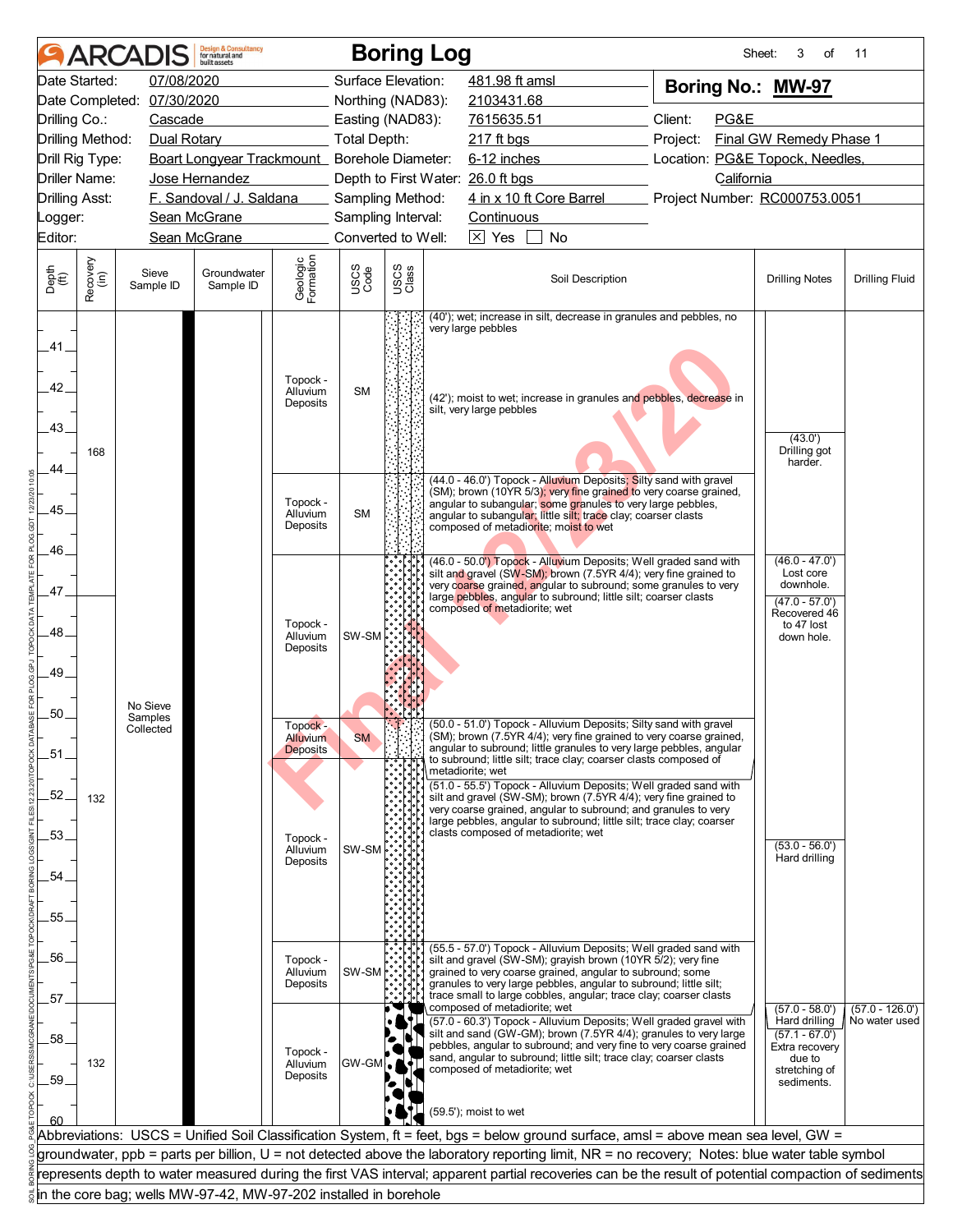|                             |                  | <b>ARCADIS</b>                   | <b>Design &amp; Consultancy</b><br>for natural and<br>huilt assets |                                              |                     |               | <b>Boring Log</b>                                                                                                                                                                                                                                                                                            | Sheet:                          | 4<br>οf                                                  | 11                    |
|-----------------------------|------------------|----------------------------------|--------------------------------------------------------------------|----------------------------------------------|---------------------|---------------|--------------------------------------------------------------------------------------------------------------------------------------------------------------------------------------------------------------------------------------------------------------------------------------------------------------|---------------------------------|----------------------------------------------------------|-----------------------|
|                             | Date Started:    | 07/08/2020                       |                                                                    |                                              | Surface Elevation:  |               | 481.98 ft amsl                                                                                                                                                                                                                                                                                               | Boring No.: MW-97               |                                                          |                       |
|                             |                  | Date Completed: 07/30/2020       |                                                                    |                                              | Northing (NAD83):   |               | 2103431.68                                                                                                                                                                                                                                                                                                   |                                 |                                                          |                       |
| Drilling Co.:               |                  | Cascade                          |                                                                    |                                              | Easting (NAD83):    |               | 7615635.51                                                                                                                                                                                                                                                                                                   | Client:<br>PG&E                 |                                                          |                       |
|                             | Drilling Method: | Dual Rotary                      |                                                                    |                                              | <b>Total Depth:</b> |               | 217 ft bgs                                                                                                                                                                                                                                                                                                   | Project:                        | Final GW Remedy Phase 1                                  |                       |
|                             | Drill Rig Type:  |                                  | Boart Longyear Trackmount_ Borehole Diameter:                      |                                              |                     |               | 6-12 inches                                                                                                                                                                                                                                                                                                  | Location: PG&E Topock, Needles, |                                                          |                       |
|                             | Driller Name:    |                                  | Jose Hernandez                                                     |                                              |                     |               | Depth to First Water: 26.0 ft bgs                                                                                                                                                                                                                                                                            | California                      |                                                          |                       |
| <b>Drilling Asst:</b>       |                  |                                  | F. Sandoval / J. Saldana                                           |                                              | Sampling Method:    |               | 4 in x 10 ft Core Barrel                                                                                                                                                                                                                                                                                     | Project Number: RC000753.0051   |                                                          |                       |
| _ogger:                     |                  |                                  | Sean McGrane                                                       |                                              | Sampling Interval:  |               | Continuous                                                                                                                                                                                                                                                                                                   |                                 |                                                          |                       |
| Editor:                     |                  |                                  | Sean McGrane                                                       |                                              | Converted to Well:  |               | $ \overline{X} $ Yes<br><b>No</b>                                                                                                                                                                                                                                                                            |                                 |                                                          |                       |
| Depth<br>$\widetilde{f(t)}$ | Recovery<br>(in) | Sieve<br>Sample ID               | Groundwater<br>Sample ID                                           | Geologic<br>Formation                        | USCS<br>Code        | USCS<br>Class | Soil Description                                                                                                                                                                                                                                                                                             |                                 | <b>Drilling Notes</b>                                    | <b>Drilling Fluid</b> |
| .61.                        |                  |                                  |                                                                    | Topock -<br><b>Alluvium</b><br>Deposits      | SC                  | ▬             | (60.3 - 61.5') Topock - Alluvium Deposits; Clayey sand with gravel<br>(SC); brown (10YR 4/3); very fine grained to very coarse grained,<br>angular to subround; some silt; some clay; little granules to very<br>large pebbles, angular to subround; coarser clasts composed of<br>metadiorite; moist to wet |                                 |                                                          |                       |
| 62.<br>.63.                 |                  |                                  |                                                                    | Topock -<br>Alluvium<br>Deposits             | <b>SM</b>           |               | (61'); moist to dry<br>(61.5 - 63.0') Topock - Alluvium Deposits; Silty sand with gravel<br>(SM); dark yellowish brown (10YR 4/4); very fine grained to very<br>coarse grained, angular to subangular; and granules to large                                                                                 |                                 |                                                          |                       |
| 64.                         | 132              |                                  |                                                                    | Topock -<br>Alluvium<br>Deposits             | <b>SM</b>           |               | pebbles, angular to subangular; some silt; trace clay; coarser<br>clasts composed of metadiorite; moist to dry<br>(62'); moist<br>(63.0 - 65.0') Topock - Alluvium Deposits; Silty sand with gravel<br>(SM); brown (10YR 5/3); very fine grained to medium grained,                                          |                                 | (64.0')<br>Hard drilling                                 |                       |
| .65.                        |                  |                                  |                                                                    | Topock -<br>Alluvium                         | <b>SM</b>           |               | angular to subround; some granules to very large pebbles, angular<br>to subround; some coarse to very coarse grained sand, angular to<br>subround; some silt; trace clay; coarser clasts composed of<br>metadiorite; moist<br>(64'); dry                                                                     |                                 |                                                          |                       |
| 66.                         |                  |                                  |                                                                    | Deposits<br>Topock -<br>Alluvium<br>Deposits | <b>SM</b>           |               | (65.0 - 66.0') Topock - Alluvium Deposits; Silty sand with gravel<br>(SM); brown (7.5YR 4/4); very fine grained to very coarse grained,<br>angular to subround; and granules to very large pebbles, angular<br>to subround; some silt; trace clay; coarser clasts composed of                                |                                 |                                                          |                       |
| .67.<br>.68.<br>.69.        |                  |                                  | Topock -<br>Alluvium<br>Deposits                                   | <b>SM</b>                                    |                     |               |                                                                                                                                                                                                                                                                                                              |                                 |                                                          |                       |
| .70.                        |                  | No Sieve<br>Samples<br>Collected |                                                                    |                                              |                     |               | (SM); brown (10YR 5/3); very fine grained to very coarse grained,<br>angular to subround; and granules to very large pebbles, angular<br>to subround; little silt; trace clay; coarser clasts composed of<br>metadiorite; moist<br>(68'); some granules to large pebbles, angular to subround;               |                                 | (70.0')<br>Hard drilling                                 |                       |
| .72                         | 126              |                                  |                                                                    | Topock -<br>Alluvium                         | <b>SM</b>           |               | increase in sand<br>(70.0 - 74.0') Topock - Alluvium Deposits; Silty sand with gravel<br>(SM); brown (10YR 5/3); very fine grained to very coarse grained,<br>angular to subround; some granules to very large pebbles, angular<br>to subround; little silt; trace small cobbles, angular; trace clay;       |                                 | (71.0')<br>Hard drilling                                 |                       |
| .73.                        |                  |                                  |                                                                    | <b>Deposits</b>                              |                     |               | coarser clasts composed of metadiorite; moist<br>(72'); some granules to large pebbles, angular to subround; some<br>silt; decrease in sand, no cobbles                                                                                                                                                      |                                 |                                                          |                       |
| 74<br>.75.                  |                  |                                  |                                                                    | Topock -<br>Alluvium<br>Deposits             | <b>SM</b>           |               | (74.0 - 75.5') Topock - Alluvium Deposits; Silty sand with gravel<br>(SM); brown (10YR 5/3); very fine grained to very coarse grained,<br>angular to subround; some granules to very large pebbles, angular<br>to subround; little silt; trace clay; coarser clasts composed of                              |                                 | (74.0)<br>Hard drilling<br>$(74.1 - 77.0')$<br>Lost core |                       |
| .76.                        |                  |                                  |                                                                    |                                              |                     |               | metadiorite; wet<br>(75.5 - 79.0') Topock - Alluvium Deposits; Well graded sand with<br>silt and gravel (SW-SM); dark yellowish brown (10YR 4/4); very<br>fine grained to very coarse grained, angular to subround; and<br>granules to very large pebbles, angular to subround; little silt;                 |                                 | downhole<br>retrieved with<br>casing clean<br>out run.   |                       |
| 77<br>.78.                  | 138              |                                  |                                                                    | Topock -<br>Alluvium<br>Deposits             | SW-SM               |               | trace clay; coarser clasts composed of metadiorite; wet                                                                                                                                                                                                                                                      |                                 |                                                          |                       |
| .79                         |                  |                                  |                                                                    | Topock -<br>Alluvium<br>Deposits             | <b>SM</b>           |               | (79.0 - 85.5') Topock - Alluvium Deposits; (SM); brown (7.5YR<br>4/4); very fine grained to very coarse grained, angular to subround;<br>some granules to very large pebbles, angular to subround; little                                                                                                    |                                 |                                                          |                       |
|                             |                  |                                  |                                                                    |                                              |                     |               | Abbreviations: USCS = Unified Soil Classification System, ft = feet, bgs = below ground surface, amsl = above mean sea level, GW =                                                                                                                                                                           |                                 |                                                          |                       |
|                             |                  |                                  |                                                                    |                                              |                     |               | groundwater, ppb = parts per billion, U = not detected above the laboratory reporting limit, NR = no recovery; Notes: blue water table symbol                                                                                                                                                                |                                 |                                                          |                       |
|                             |                  |                                  |                                                                    |                                              |                     |               | represents depth to water measured during the first VAS interval; apparent partial recoveries can be the result of potential compaction of sediments                                                                                                                                                         |                                 |                                                          |                       |
|                             |                  |                                  | in the core bag; wells MW-97-42, MW-97-202 installed in borehole   |                                              |                     |               |                                                                                                                                                                                                                                                                                                              |                                 |                                                          |                       |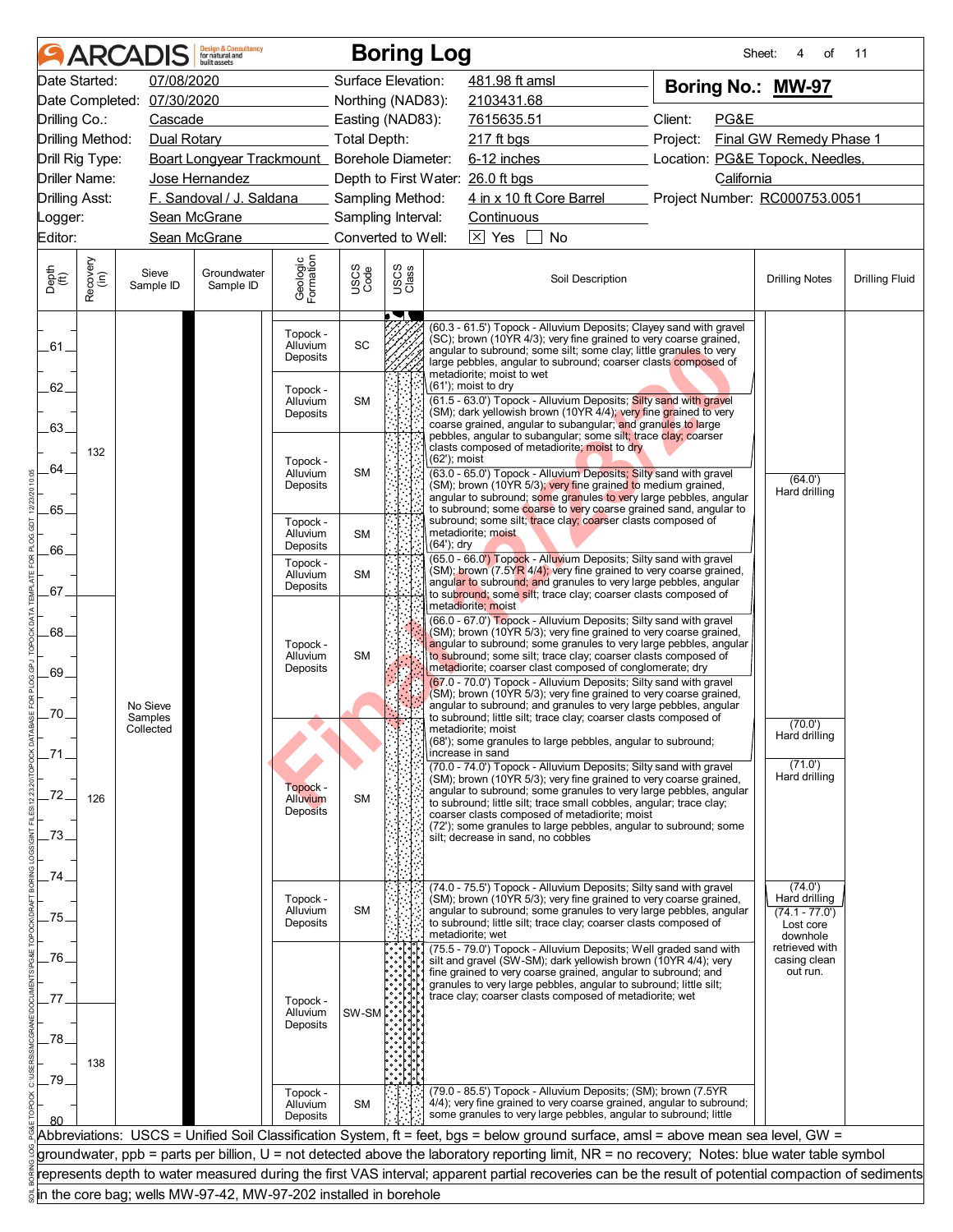|                             |                      | <b>ARCADIS</b>                   | <b>Design &amp; Consultancy</b><br>for natural and<br>huilt assets |                                              |                     | <b>Boring Log</b>  |                                                                                                                                                                                                                                                                                                                                                                    | Sheet:                          | 5<br>of                             | 11                    |  |
|-----------------------------|----------------------|----------------------------------|--------------------------------------------------------------------|----------------------------------------------|---------------------|--------------------|--------------------------------------------------------------------------------------------------------------------------------------------------------------------------------------------------------------------------------------------------------------------------------------------------------------------------------------------------------------------|---------------------------------|-------------------------------------|-----------------------|--|
|                             | Date Started:        | 07/08/2020                       |                                                                    |                                              |                     | Surface Elevation: | 481.98 ft amsl                                                                                                                                                                                                                                                                                                                                                     | Boring No.: MW-97               |                                     |                       |  |
|                             |                      | Date Completed: 07/30/2020       |                                                                    |                                              |                     | Northing (NAD83):  | 2103431.68                                                                                                                                                                                                                                                                                                                                                         |                                 |                                     |                       |  |
| Drilling Co.:               |                      | Cascade                          |                                                                    |                                              |                     | Easting (NAD83):   | 7615635.51                                                                                                                                                                                                                                                                                                                                                         | Client:<br>PG&E                 |                                     |                       |  |
|                             | Drilling Method:     |                                  | Dual Rotary                                                        |                                              | <b>Total Depth:</b> |                    | 217 ft bgs                                                                                                                                                                                                                                                                                                                                                         | Project:                        | Final GW Remedy Phase 1             |                       |  |
|                             | Drill Rig Type:      |                                  | Boart Longyear Trackmount_ Borehole Diameter:                      |                                              |                     |                    | 6-12 inches                                                                                                                                                                                                                                                                                                                                                        | Location: PG&E Topock, Needles, |                                     |                       |  |
|                             | <b>Driller Name:</b> |                                  | Jose Hernandez                                                     |                                              |                     |                    | Depth to First Water: 26.0 ft bgs                                                                                                                                                                                                                                                                                                                                  | California                      |                                     |                       |  |
| <b>Drilling Asst:</b>       |                      |                                  | F. Sandoval / J. Saldana                                           |                                              |                     | Sampling Method:   | 4 in x 10 ft Core Barrel                                                                                                                                                                                                                                                                                                                                           | Project Number: RC000753.0051   |                                     |                       |  |
| Logger:                     |                      |                                  | Sean McGrane                                                       |                                              |                     | Sampling Interval: | Continuous                                                                                                                                                                                                                                                                                                                                                         |                                 |                                     |                       |  |
| Editor:                     |                      |                                  | Sean McGrane                                                       |                                              |                     | Converted to Well: | $\times$ Yes<br><b>No</b>                                                                                                                                                                                                                                                                                                                                          |                                 |                                     |                       |  |
| Depth<br>$\widetilde{f(t)}$ | Recovery<br>(in)     | Sieve<br>Sample ID               | Groundwater<br>Sample ID                                           | Geologic<br>Formation                        | USCS<br>Code        | USCS<br>Class      | Soil Description                                                                                                                                                                                                                                                                                                                                                   |                                 | <b>Drilling Notes</b>               | <b>Drilling Fluid</b> |  |
| .81<br>82.                  |                      |                                  |                                                                    | Topock -                                     |                     | silt               | silt; trace clay; coarser clasts composed of metadiorite; wet<br>(81'); trace small cobbles, angular; decrease in sand, increase in                                                                                                                                                                                                                                |                                 | (81.0')<br>Hard drilling            |                       |  |
| .83.                        |                      |                                  |                                                                    | <b>Alluvium</b><br>Deposits                  | <b>SM</b>           |                    | (82.5'); trace breccia pebble; increase in sand, decrease in<br>granules and pebbles, decrease in silt                                                                                                                                                                                                                                                             |                                 | (83.0')                             |                       |  |
| 84                          | 138                  |                                  | MW-97-<br>VAS-82-87<br>$(0.033 \text{ U}$                          |                                              |                     |                    | (83.75'); increase in granules and pebbles, increase in silt,<br>decrease in sand                                                                                                                                                                                                                                                                                  |                                 | Hard drilling                       |                       |  |
| .85.                        |                      |                                  | ppb)<br>7/10/2020<br>11:18                                         |                                              |                     |                    | (85'); increase in sand, decrease in silt                                                                                                                                                                                                                                                                                                                          |                                 | (85.0')<br>Hard drilling            |                       |  |
| 86.                         |                      |                                  |                                                                    | Topock -<br>Alluvium<br>Deposits<br>Topock - | <b>GM</b>           |                    | (85.5 - 86.3') Topock - Alluvium Deposits; Silty gravel with sand<br>(GM); brown (10YR 5/3); granules to very large pebbles, angular<br>to subround; some very fine to very coarse grained sand, angular                                                                                                                                                           |                                 |                                     |                       |  |
| .87.                        |                      |                                  |                                                                    | Alluvium                                     | <b>SM</b>           |                    | to subround; some silt; trace clay; coarser clasts composed of<br>metadiorite; moist to wet                                                                                                                                                                                                                                                                        |                                 |                                     |                       |  |
|                             |                      |                                  |                                                                    | Deposits                                     |                     |                    | (86.3 - 87.0') Topock - Alluvium Deposits; Silty sand with gravel<br>(SM); brown (10YR 5/3); very fine grained to very coarse grained,                                                                                                                                                                                                                             |                                 | $(87.0 - 97.0')$<br>Normal drilling |                       |  |
| .88.<br>89.                 |                      |                                  |                                                                    | Topock -<br>Alluvium<br>Deposits             | GW-GM               |                    | angular to subround; and granules to large pebbles, angular to<br>subround; little silt; trace clay; coarser clasts composed of<br>metadiorite; wet<br>(87.0 - 90.5') Topock - Alluvium Deposits; Well graded gravel with<br>silt and sand (GW-GM); brown (10YR 5/3); granules to very large<br>pebbles, angular to subround; and very fine to very coarse grained |                                 |                                     |                       |  |
| .90                         |                      | No Sieve<br>Samples<br>Collected |                                                                    |                                              |                     |                    | sand, angular to subround; little silt; trace clay; coarser clasts<br>composed of metadiorite; wet                                                                                                                                                                                                                                                                 |                                 |                                     |                       |  |
| .91                         |                      |                                  |                                                                    | Topock -<br>Alluvium<br><b>Deposits</b>      | $SW-SM$             |                    | (90.5 - 92.0') Topock - Alluvium Deposits; Well graded sand with<br>silt and gravel (SW-SM); brown (10YR 5/3); very fine grained to<br>fine grained, angular to round; and granules to very large pebbles,<br>angular to subround; some medium to very coarse grained sand,                                                                                        |                                 |                                     |                       |  |
| .92.                        |                      |                                  |                                                                    |                                              |                     |                    | angular to subround; little silt; trace clay; coarser clasts composed<br>of metadiorite; moist to wet<br>(92.0 - 94.3') Topock - Alluvium Deposits; Silty sand with gravel                                                                                                                                                                                         |                                 |                                     |                       |  |
| $-93-$                      |                      |                                  |                                                                    | Topock -<br>Alluvium                         | <b>SM</b>           |                    | (SM); brown (10YR 5/3); very fine grained to fine grained, angular<br>to round; some granules to very large pebbles, angular to                                                                                                                                                                                                                                    |                                 |                                     |                       |  |
| .94                         | 210                  |                                  |                                                                    | Deposits                                     |                     |                    | subround; some medium to very coarse grained sand, angular to<br>subround; some silt; trace clay; coarser clasts composed of<br>metadiorite; moist to wet<br>(93.5'); wet                                                                                                                                                                                          |                                 |                                     |                       |  |
| .95.                        |                      |                                  |                                                                    | Topock -<br>Alluvium<br>Deposits             | <b>SM</b>           |                    | (94.3 - 95.3') Topock - Alluvium Deposits; Silty sand with gravel<br>(SM); yellowish brown / moderate yellowish brown (10YR 5/4);<br>very fine grained to very coarse grained, angular to subround;                                                                                                                                                                |                                 |                                     |                       |  |
|                             |                      |                                  |                                                                    |                                              |                     |                    | some granules to very large pebbles, angular to subround; little<br>silt; trace clay; coarser clasts composed of metadiorite; wet                                                                                                                                                                                                                                  |                                 |                                     |                       |  |
| .96.                        |                      |                                  |                                                                    |                                              |                     |                    | (95.3 - 99.0') Topock - Alluvium Deposits; Silty sand with gravel                                                                                                                                                                                                                                                                                                  |                                 |                                     |                       |  |
|                             |                      |                                  |                                                                    | Topock -                                     |                     |                    | (SM); brown (7.5YR 5/3); very fine grained to very coarse grained,<br>subangular to subround; some granules to very large pebbles,                                                                                                                                                                                                                                 |                                 |                                     |                       |  |
| .97.<br>.98.                |                      |                                  |                                                                    | Alluvium<br>Deposits                         | <b>SM</b>           |                    | angular to subround; some silt; coarser clasts composed of<br>metadiorite; wet                                                                                                                                                                                                                                                                                     |                                 | $(97.0 - 98.0')$<br>Hard drilling   |                       |  |
| .99<br>100                  |                      |                                  |                                                                    | Topock -<br>Alluvium<br>Deposits             | <b>SM</b>           |                    | (99.0 - 104.5') Topock - Alluvium Deposits; (SM); reddish brown /<br>moderate brown (5YR 4/4); very fine grained to very coarse<br>grained, angular to subround; some granules to very large                                                                                                                                                                       |                                 |                                     |                       |  |
|                             |                      |                                  |                                                                    |                                              |                     |                    | Abbreviations: USCS = Unified Soil Classification System, ft = feet, bgs = below ground surface, amsl = above mean sea level, GW =                                                                                                                                                                                                                                 |                                 |                                     |                       |  |
|                             |                      |                                  |                                                                    |                                              |                     |                    | groundwater, ppb = parts per billion, U = not detected above the laboratory reporting limit, NR = no recovery; Notes: blue water table symbol                                                                                                                                                                                                                      |                                 |                                     |                       |  |
|                             |                      |                                  |                                                                    |                                              |                     |                    | represents depth to water measured during the first VAS interval; apparent partial recoveries can be the result of potential compaction of sediments                                                                                                                                                                                                               |                                 |                                     |                       |  |
|                             |                      |                                  | in the core bag; wells MW-97-42, MW-97-202 installed in borehole   |                                              |                     |                    |                                                                                                                                                                                                                                                                                                                                                                    |                                 |                                     |                       |  |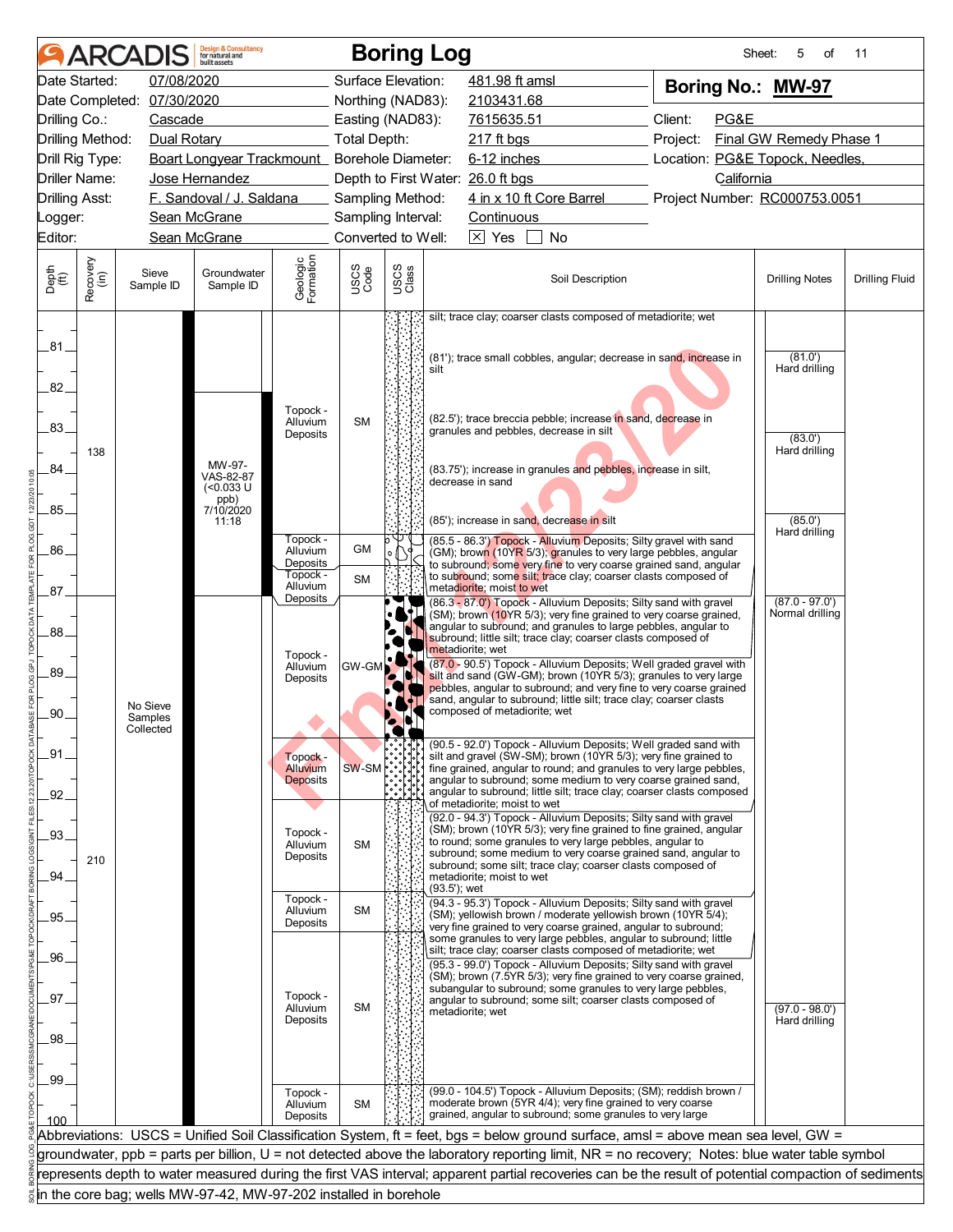|                             |                  | <b>ARCADIS</b>             | <b>Design &amp; Consultancy</b><br>for natural and<br>huilt assets |                                         |                     |               | <b>Boring Log</b>                                                                                                                                                                                                                                                                                          |                                 | 6<br>Sheet:<br>of                                   | 11                    |  |
|-----------------------------|------------------|----------------------------|--------------------------------------------------------------------|-----------------------------------------|---------------------|---------------|------------------------------------------------------------------------------------------------------------------------------------------------------------------------------------------------------------------------------------------------------------------------------------------------------------|---------------------------------|-----------------------------------------------------|-----------------------|--|
| Date Started:               |                  | 07/08/2020                 |                                                                    |                                         | Surface Elevation:  |               | 481.98 ft amsl                                                                                                                                                                                                                                                                                             | Boring No.: MW-97               |                                                     |                       |  |
|                             |                  | Date Completed: 07/30/2020 |                                                                    |                                         | Northing (NAD83):   |               | 2103431.68                                                                                                                                                                                                                                                                                                 |                                 |                                                     |                       |  |
| Drilling Co.:               |                  | Cascade                    |                                                                    |                                         | Easting (NAD83):    |               | 7615635.51                                                                                                                                                                                                                                                                                                 | Client:<br>PG&E                 |                                                     |                       |  |
| Drilling Method:            |                  | Dual Rotary                |                                                                    |                                         | <b>Total Depth:</b> |               | 217 ft bgs                                                                                                                                                                                                                                                                                                 | Project:                        | Final GW Remedy Phase 1                             |                       |  |
| Drill Rig Type:             |                  |                            | Boart Longyear Trackmount_ Borehole Diameter:                      |                                         |                     |               | 6-12 inches                                                                                                                                                                                                                                                                                                | Location: PG&E Topock, Needles, |                                                     |                       |  |
| <b>Driller Name:</b>        |                  |                            | Jose Hernandez                                                     |                                         |                     |               | Depth to First Water: 26.0 ft bgs                                                                                                                                                                                                                                                                          | California                      |                                                     |                       |  |
| <b>Drilling Asst:</b>       |                  |                            | F. Sandoval / J. Saldana                                           |                                         | Sampling Method:    |               | 4 in x 10 ft Core Barrel                                                                                                                                                                                                                                                                                   | Project Number: RC000753.0051   |                                                     |                       |  |
| Logger:                     |                  |                            | Sean McGrane                                                       |                                         | Sampling Interval:  |               | Continuous                                                                                                                                                                                                                                                                                                 |                                 |                                                     |                       |  |
| Editor:                     |                  |                            | Sean McGrane                                                       |                                         | Converted to Well:  |               | $\boxed{\times}$ Yes<br><b>No</b>                                                                                                                                                                                                                                                                          |                                 |                                                     |                       |  |
| Depth<br>$\widetilde{f(t)}$ | Recovery<br>(in) | Sieve<br>Sample ID         | Groundwater<br>Sample ID                                           | Geologic<br>Formation                   | USCS<br>Code        | USCS<br>Class | Soil Description                                                                                                                                                                                                                                                                                           |                                 | <b>Drilling Notes</b>                               | <b>Drilling Fluid</b> |  |
| $-101$                      |                  |                            |                                                                    |                                         |                     |               | pebbles, angular to subround; some silt; coarser clasts composed<br>of metadiorite; moist to wet                                                                                                                                                                                                           |                                 |                                                     |                       |  |
| 102                         |                  |                            |                                                                    | Topock -<br>Alluvium<br>Deposits        | <b>SM</b>           |               | (101.5'); dry<br>(102.25'); wet                                                                                                                                                                                                                                                                            |                                 |                                                     |                       |  |
| 103                         | 210              |                            |                                                                    |                                         |                     |               |                                                                                                                                                                                                                                                                                                            |                                 |                                                     |                       |  |
| 104                         |                  |                            |                                                                    |                                         |                     |               |                                                                                                                                                                                                                                                                                                            |                                 |                                                     |                       |  |
| $-105$                      |                  |                            |                                                                    |                                         |                     |               | $(104.5 - 107.0)$ No recovery (NR); see drilling notes                                                                                                                                                                                                                                                     |                                 | $(104.5 -$<br>107.0                                 |                       |  |
|                             |                  |                            |                                                                    |                                         |                     |               |                                                                                                                                                                                                                                                                                                            |                                 | Core fell out of<br>barrel into                     |                       |  |
| _106_                       |                  |                            |                                                                    |                                         | <b>NR</b>           |               |                                                                                                                                                                                                                                                                                                            |                                 | hopper.<br>$(105.0 -$<br>106.0'                     |                       |  |
| _107_                       |                  |                            |                                                                    | Topock -                                |                     |               | (107.0 - 108.0') Topock - Alluvium Deposits; Well graded sand                                                                                                                                                                                                                                              |                                 | Hard drilling<br>$(107.0 -$                         |                       |  |
| _108_                       |                  |                            |                                                                    | Alluvium<br>Deposits                    | SW                  |               | with gravel (SW); brown (7.5YR 5/3); very fine grained to very<br>coarse grained, angular to subround; and granules to very large<br>pebbles, angular to subround; trace silt; trace clay; coarser clasts<br>composed of metadiorite; wet                                                                  |                                 | 117.0'<br>Normal<br>drilling, extra<br>recovery due |                       |  |
| _109_<br>$-110$             |                  | No Sieve<br>Samples        |                                                                    | Topock -<br>Alluvium<br>Deposits        | <b>SM</b>           |               | (108.0 - 110.5') Topock - Alluvium Deposits; Silty sand with gravel<br>(SM); brown (7.5YR 5/3); very fine grained to very coarse grained,<br>angular to subround; some granules to very large pebbles, angular<br>to subround; some silt; trace clay; coarser clasts composed of<br>metadiorite; wet       |                                 | to stretching of<br>sediments.                      |                       |  |
|                             |                  | Collected                  |                                                                    |                                         |                     |               | (110.5 - 112.0') Topock - Alluvium Deposits; Well graded sand                                                                                                                                                                                                                                              |                                 |                                                     |                       |  |
| 111                         |                  |                            |                                                                    | Topock -<br>Alluvium<br><b>Deposits</b> | SW-SM               |               | with silt and gravel (SW-SM); brown (7.5YR 5/3); very fine grained<br>to very coarse grained, angular to subround; and granules to large<br>pebbles, angular to subround; little silt; coarser clasts composed                                                                                             |                                 |                                                     |                       |  |
| $-112$                      | 132              |                            |                                                                    | Topock -<br>Alluvium                    | <b>SM</b>           |               | of metadiorite; wet; trace very large pebbles, angular<br>(112.0 - 113.0') Topock - Alluvium Deposits; Silty sand with gravel<br>(SM); brown (7.5YR 5/3); very fine grained to very coarse grained,                                                                                                        |                                 |                                                     |                       |  |
| $-113$                      |                  |                            |                                                                    | Deposits                                |                     |               | angular to subround; some granules to very large pebbles, angular<br>to subround; little silt; trace clay; coarser clasts composed of<br>metadiorite; wet                                                                                                                                                  |                                 |                                                     |                       |  |
| _114_                       |                  |                            |                                                                    |                                         |                     |               | (113.0 - 117.0') Topock - Alluvium Deposits; Silty sand with gravel<br>(SM); brown (7.5YR 5/3); very fine grained to medium grained,<br>angular to subround; some granules to very large pebbles,                                                                                                          |                                 |                                                     |                       |  |
|                             |                  |                            |                                                                    | Topock -                                |                     |               | subangular to subround; some silt; little coarse to very coarse<br>grained sand, angular to subround; trace small cobbles, angular;                                                                                                                                                                        |                                 |                                                     |                       |  |
| $-115$                      |                  |                            |                                                                    | Alluvium<br>Deposits                    | <b>SM</b>           |               | trace clay; coarser clasts composed of metadiorite; moist to wet;                                                                                                                                                                                                                                          |                                 |                                                     |                       |  |
|                             |                  |                            |                                                                    |                                         |                     |               | decrease in sand<br>(114'); little silt; increase in granules and pebbles, decrease in                                                                                                                                                                                                                     |                                 |                                                     |                       |  |
| ـ116ـ                       |                  |                            |                                                                    |                                         |                     |               | sand, no cobbles<br>(116'); wet                                                                                                                                                                                                                                                                            |                                 |                                                     |                       |  |
|                             |                  |                            |                                                                    |                                         |                     |               |                                                                                                                                                                                                                                                                                                            |                                 |                                                     |                       |  |
| _117_                       |                  |                            |                                                                    | Topock -                                |                     |               | (117.0 - 118.5') Topock - Alluvium Deposits; Silty sand with gravel<br>(SM); brown (7.5YR 5/3); very fine grained to medium grained,                                                                                                                                                                       |                                 | $(117.0 -$<br>126.0'                                |                       |  |
| _118_                       |                  |                            |                                                                    | Alluvium<br>Deposits                    | <b>SM</b>           |               | angular to subround; some coarse to very coarse grained sand,<br>angular to subround; some silt; little granules to large pebbles,<br>angular to subangular; trace clay; moist                                                                                                                             |                                 | Stopped at<br>126 ft core<br>barrel was full        |                       |  |
| $-119$<br>120               | 120              |                            |                                                                    | Topock -<br>Alluvium<br>Deposits        | <b>SM</b>           |               | (118.5 - 126.0') Topock - Alluvium Deposits; Silty sand with gravel<br>(SM); brown (7.5YR 4/4); very fine grained to very coarse grained,<br>angular to subangular; some granules to very large pebbles,<br>angular to subangular; some silt; trace clay; coarser clasts<br>composed of metadiorite; moist |                                 | from clean out<br>run. Extra<br>recovery<br>slough. |                       |  |
|                             |                  |                            |                                                                    |                                         |                     |               | Abbreviations: USCS = Unified Soil Classification System, ft = feet, bgs = below ground surface, amsl = above mean sea level, GW =                                                                                                                                                                         |                                 |                                                     |                       |  |
|                             |                  |                            |                                                                    |                                         |                     |               | groundwater, ppb = parts per billion, U = not detected above the laboratory reporting limit, NR = no recovery; Notes: blue water table symbol                                                                                                                                                              |                                 |                                                     |                       |  |
|                             |                  |                            |                                                                    |                                         |                     |               | represents depth to water measured during the first VAS interval; apparent partial recoveries can be the result of potential compaction of sediments                                                                                                                                                       |                                 |                                                     |                       |  |
|                             |                  |                            | in the core bag; wells MW-97-42, MW-97-202 installed in borehole   |                                         |                     |               |                                                                                                                                                                                                                                                                                                            |                                 |                                                     |                       |  |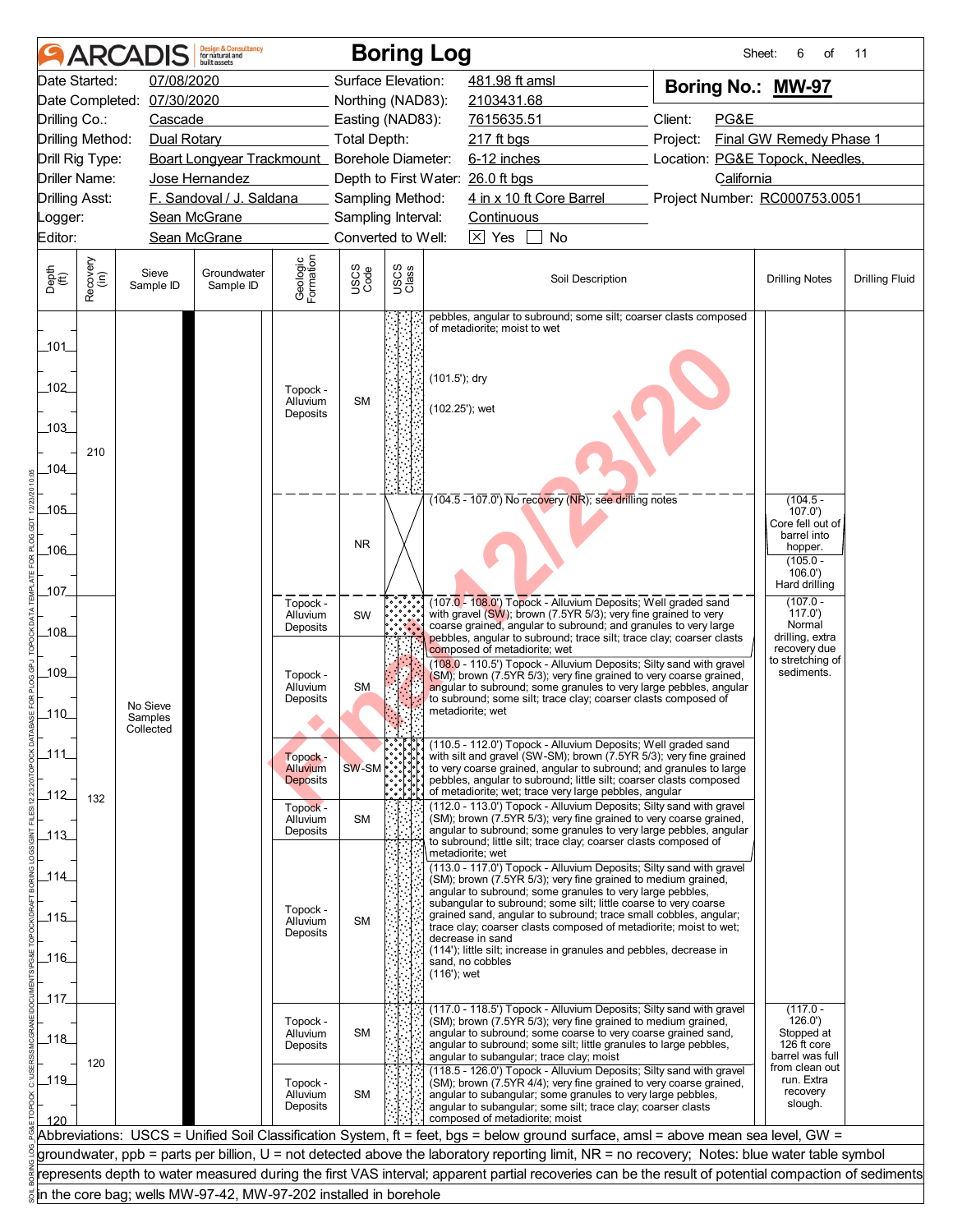|                             |                      | <b>ARCADIS</b>             | <b>Design &amp; Consultancy</b><br>for natural and<br>huilt assets |                       |                     | <b>Boring Log</b>                 |                                                                                                                                                      | Sheet:                              | 7<br>of                     | 11                    |
|-----------------------------|----------------------|----------------------------|--------------------------------------------------------------------|-----------------------|---------------------|-----------------------------------|------------------------------------------------------------------------------------------------------------------------------------------------------|-------------------------------------|-----------------------------|-----------------------|
|                             | Date Started:        | 07/08/2020                 |                                                                    |                       |                     | Surface Elevation:                | 481.98 ft amsl                                                                                                                                       | Boring No.: MW-97                   |                             |                       |
|                             |                      | Date Completed: 07/30/2020 |                                                                    |                       |                     | Northing (NAD83):                 | 2103431.68                                                                                                                                           |                                     |                             |                       |
| Drilling Co.:               |                      | Cascade                    |                                                                    |                       |                     | Easting (NAD83):                  | 7615635.51                                                                                                                                           | Client:<br>PG&E                     |                             |                       |
|                             | Drilling Method:     | Dual Rotary                |                                                                    |                       | <b>Total Depth:</b> |                                   | 217 ft bgs                                                                                                                                           | Final GW Remedy Phase 1<br>Project: |                             |                       |
|                             | Drill Rig Type:      |                            | Boart Longyear Trackmount_ Borehole Diameter:                      |                       |                     |                                   | 6-12 inches                                                                                                                                          | Location: PG&E Topock, Needles,     |                             |                       |
|                             | <b>Driller Name:</b> |                            | Jose Hernandez                                                     |                       |                     | Depth to First Water: 26.0 ft bgs |                                                                                                                                                      | California                          |                             |                       |
| <b>Drilling Asst:</b>       |                      |                            | F. Sandoval / J. Saldana                                           |                       |                     | Sampling Method:                  | 4 in x 10 ft Core Barrel                                                                                                                             | Project Number: RC000753.0051       |                             |                       |
| Logger:                     |                      |                            | Sean McGrane                                                       |                       |                     | Sampling Interval:                | Continuous                                                                                                                                           |                                     |                             |                       |
| Editor:                     |                      |                            | Sean McGrane                                                       |                       |                     | Converted to Well:                | $\boxed{\times}$ Yes<br><b>No</b>                                                                                                                    |                                     |                             |                       |
| Depth<br>$\widetilde{f(t)}$ | Recovery<br>(in)     | Sieve<br>Sample ID         | Groundwater<br>Sample ID                                           | Geologic<br>Formation | USCS<br>Code        | USCS<br>Class                     | Soil Description                                                                                                                                     |                                     | <b>Drilling Notes</b>       | <b>Drilling Fluid</b> |
| 121                         |                      |                            |                                                                    |                       |                     |                                   | (121'); moist to dry                                                                                                                                 |                                     |                             |                       |
| 122<br>123                  | 120                  |                            |                                                                    | Topock -<br>Alluvium  | <b>SM</b>           |                                   |                                                                                                                                                      |                                     |                             |                       |
| 124                         |                      |                            |                                                                    | Deposits              |                     |                                   |                                                                                                                                                      |                                     |                             |                       |
| $-125$                      |                      |                            |                                                                    |                       |                     |                                   |                                                                                                                                                      |                                     |                             |                       |
|                             |                      |                            |                                                                    |                       |                     |                                   |                                                                                                                                                      |                                     |                             |                       |
| 126                         |                      |                            |                                                                    |                       |                     |                                   |                                                                                                                                                      |                                     |                             |                       |
|                             |                      |                            |                                                                    |                       |                     |                                   | (126.0 - 128.3') Topock - Alluvium Deposits; Well graded sand<br>with silt and gravel (SW-SM); brown (7.5YR 4/4); very fine grained                  |                                     | $(126.0 -$<br>134.0'        | $(126.0 -$<br>177.0'  |
| $-127$                      |                      |                            |                                                                    | Topock -              |                     |                                   | to very coarse grained, angular to subround; and granules to very                                                                                    |                                     | Normal                      | No water used         |
|                             |                      |                            |                                                                    | Alluvium<br>Deposits  | SW-SM               |                                   | large pebbles, angular to subangular; little silt; trace clay; coarser<br>clasts composed of metadiorite; wet                                        |                                     | drilling. Extra<br>recovery |                       |
| _128_                       |                      |                            |                                                                    |                       |                     |                                   |                                                                                                                                                      |                                     | stretching of<br>sediments. |                       |
|                             |                      |                            |                                                                    |                       |                     |                                   | (128.3 - 131.0') Topock - Alluvium Deposits; Silty sand with gravel                                                                                  |                                     |                             |                       |
| 129                         |                      |                            |                                                                    |                       |                     |                                   | (SM); reddish brown / moderate brown (5YR 4/4); very fine grained<br>to very coarse grained, angular to subround; some granules to                   |                                     |                             |                       |
|                             |                      |                            |                                                                    | Topock -              |                     |                                   | very large pebbles, angular to subround; some silt; coarser clasts                                                                                   |                                     |                             |                       |
| $\overline{130}$            | 102                  | No Sieve<br>Samples        |                                                                    | Alluvium<br>Deposits  | SM                  |                                   | composed of metadiorite; moist                                                                                                                       |                                     |                             |                       |
|                             |                      | Collected                  |                                                                    |                       |                     |                                   | (130'); trace clay; decrease in silt                                                                                                                 |                                     |                             |                       |
| $131$                       |                      |                            |                                                                    |                       |                     |                                   |                                                                                                                                                      |                                     |                             |                       |
|                             |                      |                            |                                                                    |                       |                     |                                   | (131.0 - 134.0') Topock - Alluvium Deposits; Sandy silt with gravel<br>(ML); brown (7.5YR 4/4); no plasticity; some granules to very large           |                                     |                             |                       |
| 132                         |                      |                            |                                                                    |                       |                     |                                   | pebbles, angular to subround; some very fine to very coarse<br>grained sand, angular to subround; trace clay; coarser clasts                         |                                     |                             |                       |
|                             |                      |                            |                                                                    | Topock -<br>Alluvium  | <b>ML</b>           |                                   | composed of metadiorite; moist to dry; hard                                                                                                          |                                     |                             |                       |
| $-133$                      |                      |                            |                                                                    | Deposits              |                     |                                   |                                                                                                                                                      |                                     |                             |                       |
|                             |                      |                            |                                                                    |                       |                     |                                   |                                                                                                                                                      |                                     |                             |                       |
| _134                        |                      |                            | MW-97-<br>VAS-132-                                                 |                       |                     |                                   |                                                                                                                                                      |                                     | $(134.0 -$                  |                       |
|                             |                      |                            | 137<br>$($ < 0.17 U                                                |                       |                     |                                   | (134.0 - 137.0') Topock - Alluvium Deposits; Silty sand with gravel<br>(SM); brown (7.5YR 5/4); very fine grained to very coarse grained,            |                                     | 137.0'                      |                       |
| $135$                       |                      |                            | ppb)<br>7/12/2020                                                  |                       |                     |                                   | angular to subround; some granules to large pebbles, angular to<br>subround; some silt; coarser clasts composed of metadiorite;                      |                                     | Normal<br>drilling, top     |                       |
|                             | 48                   |                            | 09:33                                                              | Topock -<br>Alluvium  | <b>SM</b>           | moist to wet                      | (135'); some very large pebbles, angular to subround; wet; no clay,                                                                                  |                                     | foot slough.                |                       |
| $-136$                      |                      |                            |                                                                    | Deposits              |                     |                                   | increase in granules and pebbles<br>(136'); little silt; increase in sand                                                                            |                                     |                             |                       |
|                             |                      |                            |                                                                    |                       |                     |                                   |                                                                                                                                                      |                                     |                             |                       |
| 137                         |                      |                            |                                                                    |                       |                     |                                   | (137.0 - 140.0') Topock - Alluvium Deposits; Sandy silt with gravel                                                                                  |                                     |                             |                       |
|                             |                      |                            |                                                                    |                       |                     |                                   | (ML); reddish brown / moderate brown (5YR 4/4); medium<br>plasticity; some granules to large pebbles, angular to subround;                           |                                     |                             |                       |
| 138                         |                      |                            |                                                                    | Topock -              |                     |                                   | some very fine to very coarse grained sand, angular to subround;                                                                                     |                                     | (138.0')                    |                       |
|                             | 204                  |                            |                                                                    | Alluvium              | <b>ML</b>           | soft                              | trace clay; coarser clasts composed of metadiorite; moist; very                                                                                      |                                     | Hard drilling               |                       |
| $-139$                      |                      |                            |                                                                    | Deposits              |                     |                                   |                                                                                                                                                      |                                     |                             |                       |
|                             |                      |                            |                                                                    |                       |                     |                                   |                                                                                                                                                      |                                     |                             |                       |
| 140                         |                      |                            |                                                                    |                       |                     |                                   | Abbreviations: USCS = Unified Soil Classification System, ft = feet, bgs = below ground surface, amsl = above mean sea level, GW =                   |                                     |                             |                       |
|                             |                      |                            |                                                                    |                       |                     |                                   | groundwater, ppb = parts per billion, U = not detected above the laboratory reporting limit, NR = no recovery; Notes: blue water table symbol        |                                     |                             |                       |
|                             |                      |                            |                                                                    |                       |                     |                                   | represents depth to water measured during the first VAS interval; apparent partial recoveries can be the result of potential compaction of sediments |                                     |                             |                       |
|                             |                      |                            | in the core bag; wells MW-97-42, MW-97-202 installed in borehole   |                       |                     |                                   |                                                                                                                                                      |                                     |                             |                       |
|                             |                      |                            |                                                                    |                       |                     |                                   |                                                                                                                                                      |                                     |                             |                       |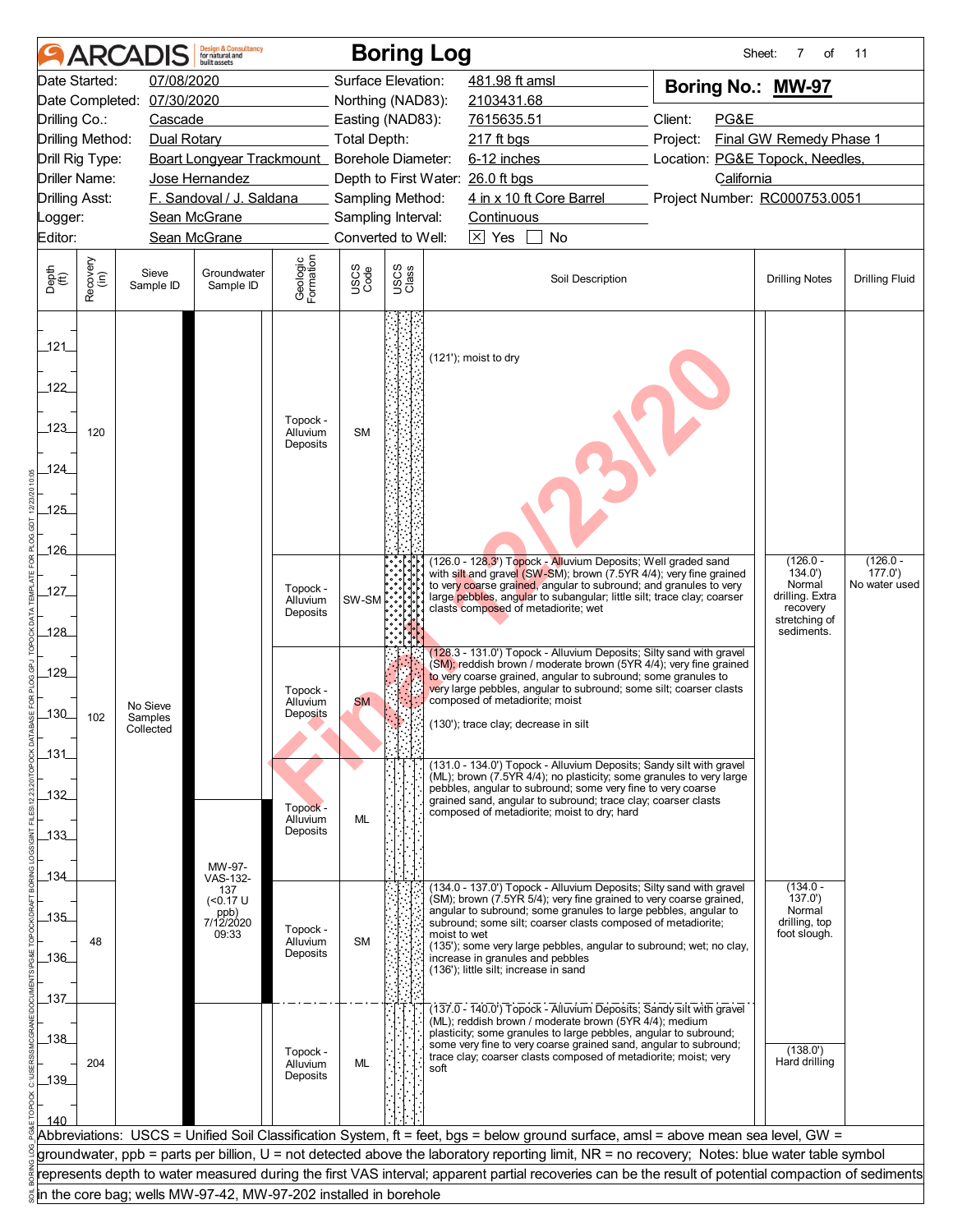|                             |                  | <b>ARCADIS</b>                   | <b>Design &amp; Consultancy</b><br>for natural and<br>huilt assets |                                         |                     | <b>Boring Log</b> |                                                                                                                                                                                                                                                                                                                     | Sheet:                          | 8<br>of                                               | 11                    |
|-----------------------------|------------------|----------------------------------|--------------------------------------------------------------------|-----------------------------------------|---------------------|-------------------|---------------------------------------------------------------------------------------------------------------------------------------------------------------------------------------------------------------------------------------------------------------------------------------------------------------------|---------------------------------|-------------------------------------------------------|-----------------------|
|                             | Date Started:    | 07/08/2020                       |                                                                    |                                         | Surface Elevation:  |                   | 481.98 ft amsl                                                                                                                                                                                                                                                                                                      | Boring No.: MW-97               |                                                       |                       |
|                             |                  | Date Completed: 07/30/2020       |                                                                    |                                         | Northing (NAD83):   |                   | 2103431.68                                                                                                                                                                                                                                                                                                          |                                 |                                                       |                       |
| Drilling Co.:               |                  | Cascade                          |                                                                    |                                         | Easting (NAD83):    |                   | 7615635.51                                                                                                                                                                                                                                                                                                          | Client:<br>PG&E                 |                                                       |                       |
|                             | Drilling Method: | Dual Rotary                      |                                                                    |                                         | <b>Total Depth:</b> |                   | 217 ft bgs                                                                                                                                                                                                                                                                                                          | Project:                        | Final GW Remedy Phase 1                               |                       |
|                             | Drill Rig Type:  |                                  | Boart Longyear Trackmount_ Borehole Diameter:                      |                                         |                     |                   | 6-12 inches                                                                                                                                                                                                                                                                                                         | Location: PG&E Topock, Needles, |                                                       |                       |
|                             | Driller Name:    |                                  | Jose Hernandez                                                     |                                         |                     |                   | Depth to First Water: 26.0 ft bgs                                                                                                                                                                                                                                                                                   | California                      |                                                       |                       |
| <b>Drilling Asst:</b>       |                  |                                  | F. Sandoval / J. Saldana                                           |                                         | Sampling Method:    |                   | 4 in x 10 ft Core Barrel                                                                                                                                                                                                                                                                                            | Project Number: RC000753.0051   |                                                       |                       |
| Logger:                     |                  |                                  | Sean McGrane                                                       |                                         | Sampling Interval:  |                   | Continuous                                                                                                                                                                                                                                                                                                          |                                 |                                                       |                       |
| Editor:                     |                  |                                  | Sean McGrane                                                       |                                         | Converted to Well:  |                   | $ \overline{X} $ Yes<br><b>No</b>                                                                                                                                                                                                                                                                                   |                                 |                                                       |                       |
| Depth<br>$\widetilde{f(t)}$ | Recovery<br>(in) | Sieve<br>Sample ID               | Groundwater<br>Sample ID                                           | Geologic<br>Formation                   | USCS<br>Code        | USCS<br>Class     | Soil Description                                                                                                                                                                                                                                                                                                    |                                 | <b>Drilling Notes</b>                                 | <b>Drilling Fluid</b> |
| 141                         |                  |                                  |                                                                    |                                         |                     |                   | (140.0 - 146.0') Topock - Alluvium Deposits; Silty sand with gravel<br>(SM); reddish brown (5YR 5/4); very fine grained to very coarse<br>grained, angular to subround; some granules to very large<br>pebbles, angular to subround; some silt; trace clay; coarser clasts<br>composed of metadiorite; moist to dry |                                 |                                                       |                       |
| 142                         |                  |                                  |                                                                    |                                         |                     |                   |                                                                                                                                                                                                                                                                                                                     |                                 | $(142.0 -$<br>147.0'                                  |                       |
| 143                         |                  |                                  |                                                                    | Topock -<br>Alluvium<br>Deposits        | <b>SM</b>           |                   |                                                                                                                                                                                                                                                                                                                     |                                 | Hard drilling                                         |                       |
| 144                         |                  |                                  |                                                                    |                                         |                     |                   | (144'); moist to wet                                                                                                                                                                                                                                                                                                |                                 |                                                       |                       |
| _145_                       |                  |                                  |                                                                    |                                         |                     |                   |                                                                                                                                                                                                                                                                                                                     |                                 |                                                       |                       |
| 146                         |                  |                                  |                                                                    |                                         |                     |                   | (146.0 - 154.0') Topock - Alluvium Deposits; Silty sand with gravel                                                                                                                                                                                                                                                 |                                 |                                                       |                       |
| 147                         | 204              |                                  |                                                                    |                                         |                     |                   | (SM); reddish brown / moderate brown (5YR 4/4); very fine grained<br>to very coarse grained, angular to subround; some granules to<br>very large pebbles, angular to subround; some silt; trace clay;<br>coarser clasts composed of metadiorite; moist to wet                                                       |                                 |                                                       |                       |
| 148                         |                  |                                  |                                                                    |                                         |                     |                   |                                                                                                                                                                                                                                                                                                                     |                                 |                                                       |                       |
| 149                         |                  |                                  |                                                                    |                                         |                     |                   |                                                                                                                                                                                                                                                                                                                     |                                 |                                                       |                       |
| 150                         |                  | No Sieve<br>Samples<br>Collected |                                                                    | Topock -<br>Alluvium<br><b>Deposits</b> | <b>SM</b>           |                   |                                                                                                                                                                                                                                                                                                                     |                                 | $(150.0 -$                                            |                       |
| 151                         |                  |                                  |                                                                    |                                         |                     |                   |                                                                                                                                                                                                                                                                                                                     |                                 | 152.0')<br>Core fell out of                           |                       |
| 152                         |                  |                                  |                                                                    |                                         |                     |                   |                                                                                                                                                                                                                                                                                                                     |                                 | bag and is<br>disturbed.<br>$(151.0 -$<br>154.0'      |                       |
| $-153$                      |                  |                                  |                                                                    |                                         |                     |                   |                                                                                                                                                                                                                                                                                                                     |                                 | Hard drilling                                         |                       |
|                             |                  |                                  |                                                                    |                                         |                     |                   |                                                                                                                                                                                                                                                                                                                     |                                 |                                                       |                       |
| 154                         |                  |                                  |                                                                    |                                         |                     |                   | $(154.0 - 157.0)$ No recovery (NR); see drilling notes                                                                                                                                                                                                                                                              |                                 | $(154.0 -$                                            |                       |
| $-155$                      |                  |                                  |                                                                    |                                         |                     |                   |                                                                                                                                                                                                                                                                                                                     |                                 | (157.0)<br>Sample was<br>accidently<br>vibed into the |                       |
| $-156$                      |                  |                                  |                                                                    |                                         | <b>NR</b>           |                   |                                                                                                                                                                                                                                                                                                                     |                                 | hopper.                                               |                       |
|                             |                  |                                  |                                                                    |                                         |                     |                   |                                                                                                                                                                                                                                                                                                                     |                                 |                                                       |                       |
| $-157$<br>$-158$            | 72               |                                  |                                                                    |                                         |                     |                   | (157.0 - 163.0") Topock - Alluvium Deposits; Silty sand with gravel<br>(SM); reddish brown / moderate brown (5YR 4/4); very fine grained<br>to very coarse grained, angular to subround; and silt; some                                                                                                             |                                 |                                                       |                       |
| $159$                       |                  |                                  |                                                                    | Topock -<br>Alluvium<br>Deposits        | <b>SM</b>           |                   | granules to very large pebbles, angular to subangular; trace clay;<br>moist to wet                                                                                                                                                                                                                                  |                                 |                                                       |                       |
| 160                         |                  |                                  |                                                                    |                                         |                     |                   |                                                                                                                                                                                                                                                                                                                     |                                 |                                                       |                       |
|                             |                  |                                  |                                                                    |                                         |                     |                   | Abbreviations: USCS = Unified Soil Classification System, ft = feet, bgs = below ground surface, amsl = above mean sea level, GW =                                                                                                                                                                                  |                                 |                                                       |                       |
|                             |                  |                                  |                                                                    |                                         |                     |                   | groundwater, ppb = parts per billion, U = not detected above the laboratory reporting limit, NR = no recovery; Notes: blue water table symbol                                                                                                                                                                       |                                 |                                                       |                       |
|                             |                  |                                  |                                                                    |                                         |                     |                   | represents depth to water measured during the first VAS interval; apparent partial recoveries can be the result of potential compaction of sediments                                                                                                                                                                |                                 |                                                       |                       |
|                             |                  |                                  | in the core bag; wells MW-97-42, MW-97-202 installed in borehole   |                                         |                     |                   |                                                                                                                                                                                                                                                                                                                     |                                 |                                                       |                       |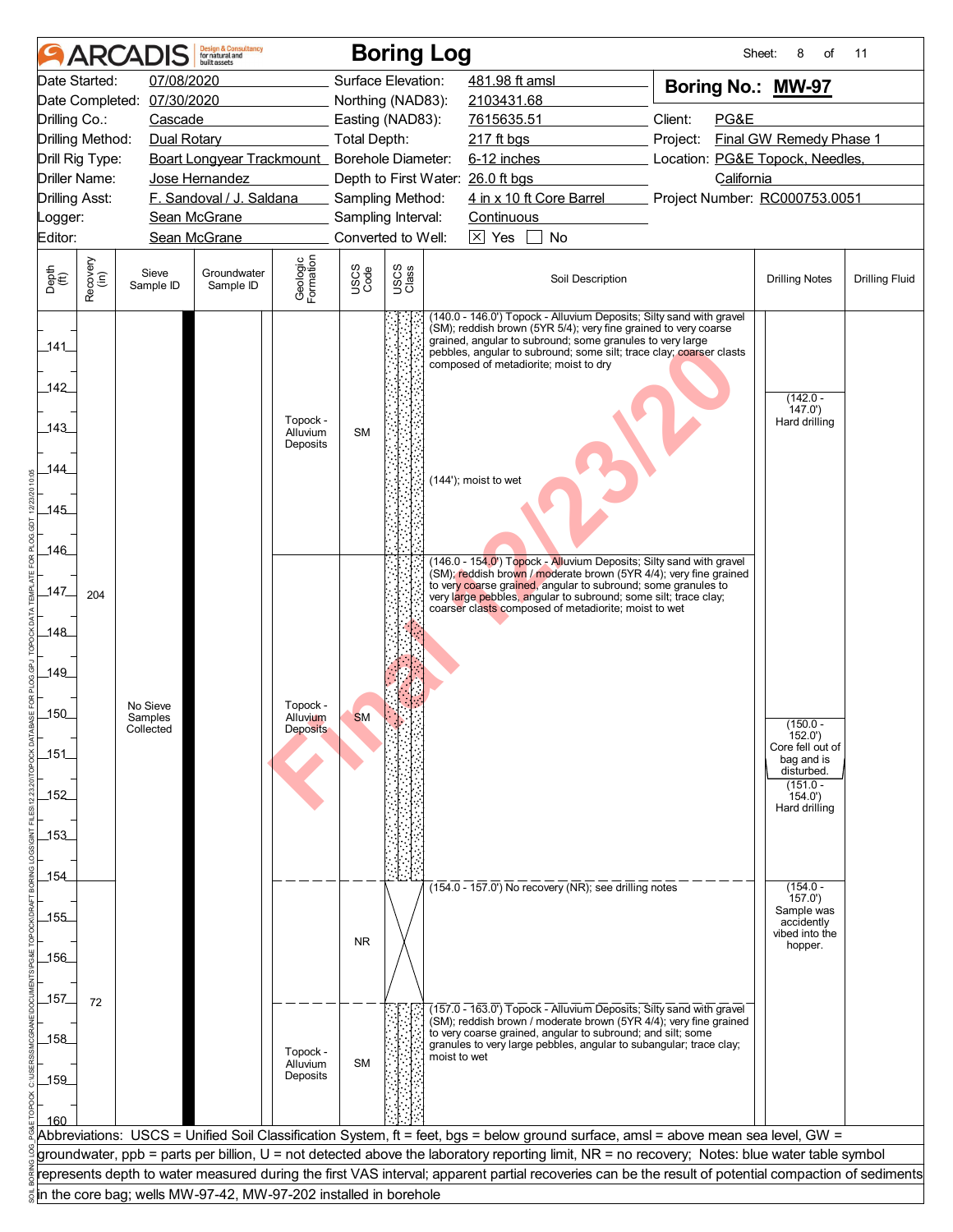|                             |                      | <b>ARCADIS</b>             | <b>Design &amp; Consultancy</b><br>for natural and<br>huilt assets |                                    |                     | <b>Boring Log</b> |                                                                                                                                                      | Sheet:                          | 9<br>of                     | 11                    |
|-----------------------------|----------------------|----------------------------|--------------------------------------------------------------------|------------------------------------|---------------------|-------------------|------------------------------------------------------------------------------------------------------------------------------------------------------|---------------------------------|-----------------------------|-----------------------|
|                             | Date Started:        | 07/08/2020                 |                                                                    |                                    | Surface Elevation:  |                   | 481.98 ft amsl                                                                                                                                       | Boring No.: MW-97               |                             |                       |
|                             |                      | Date Completed: 07/30/2020 |                                                                    |                                    | Northing (NAD83):   |                   | 2103431.68                                                                                                                                           |                                 |                             |                       |
| Drilling Co.:               |                      | Cascade                    |                                                                    |                                    | Easting (NAD83):    |                   | 7615635.51                                                                                                                                           | Client:<br>PG&E                 |                             |                       |
|                             | Drilling Method:     | Dual Rotary                |                                                                    |                                    | <b>Total Depth:</b> |                   | 217 ft bgs                                                                                                                                           | Project:                        | Final GW Remedy Phase 1     |                       |
|                             | Drill Rig Type:      |                            | Boart Longyear Trackmount_ Borehole Diameter:                      |                                    |                     |                   | 6-12 inches                                                                                                                                          | Location: PG&E Topock, Needles, |                             |                       |
|                             | <b>Driller Name:</b> |                            | Jose Hernandez                                                     |                                    |                     |                   | Depth to First Water: 26.0 ft bgs                                                                                                                    | California                      |                             |                       |
| <b>Drilling Asst:</b>       |                      |                            | F. Sandoval / J. Saldana                                           |                                    | Sampling Method:    |                   | 4 in x 10 ft Core Barrel                                                                                                                             | Project Number: RC000753.0051   |                             |                       |
| Logger:                     |                      |                            | Sean McGrane                                                       |                                    | Sampling Interval:  |                   | Continuous                                                                                                                                           |                                 |                             |                       |
| Editor:                     |                      | Sean McGrane               |                                                                    |                                    |                     |                   |                                                                                                                                                      |                                 |                             |                       |
| Depth<br>$\widetilde{f(t)}$ | Recovery<br>(in)     | Sieve<br>Sample ID         | Groundwater<br>Sample ID                                           | Geologic<br>Formation              | USCS<br>Code        | USCS<br>Class     | Soil Description                                                                                                                                     |                                 | <b>Drilling Notes</b>       | <b>Drilling Fluid</b> |
|                             |                      |                            |                                                                    |                                    |                     |                   |                                                                                                                                                      |                                 |                             |                       |
|                             |                      |                            |                                                                    |                                    |                     |                   |                                                                                                                                                      |                                 |                             |                       |
| 161                         |                      |                            |                                                                    |                                    |                     |                   |                                                                                                                                                      |                                 |                             |                       |
|                             | 72                   |                            |                                                                    | Topock -<br>Alluvium               | <b>SM</b>           |                   |                                                                                                                                                      |                                 |                             |                       |
| 162                         |                      |                            |                                                                    | Deposits                           |                     |                   |                                                                                                                                                      |                                 |                             |                       |
|                             |                      |                            |                                                                    |                                    |                     |                   |                                                                                                                                                      |                                 |                             |                       |
| .163                        |                      |                            |                                                                    |                                    |                     |                   |                                                                                                                                                      |                                 | $(163.0 -$                  |                       |
|                             |                      |                            |                                                                    | Topock -                           |                     |                   | (163.0 - 164.5') Topock - Alluvium Deposits; Silty sand with gravel<br>(SM); reddish brown / moderate brown (5YR 4/4); very fine grained             |                                 | (177.0)                     |                       |
| 164                         |                      |                            |                                                                    | Alluvium<br>Deposits               | <b>SM</b>           |                   | to very coarse grained, angular to subround; some small to large<br>pebbles, angular to subround; little silt; trace clay; coarser clasts            |                                 | Extra recovery<br>due to    |                       |
|                             |                      |                            |                                                                    |                                    |                     |                   | composed of metadiorite; wet                                                                                                                         |                                 | stretching of<br>sediments. |                       |
| _165_                       |                      |                            |                                                                    |                                    |                     |                   | (164.5 - 168.0') Topock - Alluvium Deposits; Silty sand with gravel<br>(SM); reddish brown / moderate brown (5YR 4/4); very fine grained             |                                 |                             |                       |
|                             |                      |                            |                                                                    |                                    |                     |                   | to very coarse grained, angular to subround; some granules to<br>very large pebbles, angular to subround; some silt; trace clay;                     |                                 |                             |                       |
| 166                         |                      |                            |                                                                    | Topock -                           |                     |                   | coarser clasts composed of metadiorite; moist to wet                                                                                                 |                                 |                             |                       |
|                             |                      |                            |                                                                    | Alluvium<br>Deposits               | <b>SM</b>           |                   |                                                                                                                                                      |                                 |                             |                       |
| _167_                       |                      |                            |                                                                    |                                    |                     |                   |                                                                                                                                                      |                                 |                             |                       |
|                             |                      |                            |                                                                    |                                    |                     |                   |                                                                                                                                                      |                                 |                             |                       |
| _168_                       |                      |                            |                                                                    |                                    |                     |                   |                                                                                                                                                      |                                 |                             |                       |
|                             |                      |                            |                                                                    |                                    |                     |                   | (168.0 - 173.5') Topock - Alluvium Deposits; Sandy silt with gravel<br>(ML); yellowish red (5YR 4/6); medium plasticity; and very fine to            |                                 |                             |                       |
| 169                         |                      |                            |                                                                    |                                    |                     |                   | very coarse grained sand, angular to subround; some granules to<br>very large pebbles, angular to subround; coarser clast composed                   |                                 |                             |                       |
|                             |                      |                            |                                                                    |                                    |                     |                   | of conglomerate; moist to wet; soft                                                                                                                  |                                 |                             |                       |
| $170$                       | 180                  | No Sieve<br>Samples        |                                                                    |                                    |                     |                   |                                                                                                                                                      |                                 |                             |                       |
|                             |                      | Collected                  |                                                                    | Topock -                           |                     |                   |                                                                                                                                                      |                                 |                             |                       |
| _171_                       |                      |                            |                                                                    | <b>Alluvium</b><br><b>Deposits</b> | ML                  |                   |                                                                                                                                                      |                                 |                             |                       |
|                             |                      |                            |                                                                    |                                    |                     |                   |                                                                                                                                                      |                                 |                             |                       |
| $172$                       |                      |                            |                                                                    |                                    |                     |                   |                                                                                                                                                      |                                 |                             |                       |
|                             |                      |                            |                                                                    |                                    |                     |                   | (172'); some very fine to very coarse grained sand, angular to<br>subround; little clay                                                              |                                 | $(172.0 -$<br>176.0'        |                       |
| $-173$                      |                      |                            |                                                                    |                                    |                     |                   |                                                                                                                                                      |                                 | Harder drilling             |                       |
|                             |                      |                            |                                                                    |                                    |                     |                   |                                                                                                                                                      |                                 |                             |                       |
| _174_                       |                      |                            | MW-97-<br>VAS-172-                                                 | Topock -                           |                     |                   | (173.5 - 175.0') Topock - Alluvium Deposits; Silty sand with gravel<br>(SM); yellowish red (5YR 4/6); very fine grained to very coarse               |                                 |                             |                       |
|                             |                      |                            | 177<br>$(0.17 \text{ U}$                                           | Alluvium                           | <b>SM</b>           |                   | grained, angular to subround; some granules to very large<br>pebbles, angular to subround; some silt; trace clay; coarser clasts                     |                                 |                             |                       |
| $175$                       |                      |                            | ppb)                                                               | Deposits                           |                     |                   | composed of metadiorite: moist to wet                                                                                                                |                                 |                             |                       |
|                             |                      |                            | 7/13/2020<br>11:58                                                 | Topock -<br>Alluvium               | <b>SM</b>           |                   | (175.0 - 175.5') Topock - Alluvium Deposits; Silty sand with gravel<br>(SM); yellowish red (5YR 4/6); very fine grained to medium                    |                                 |                             |                       |
| 176                         |                      |                            |                                                                    | Deposits<br>Topock -               |                     |                   | grained, angular to subround; some granules to very large                                                                                            |                                 |                             |                       |
|                             |                      |                            |                                                                    | Alluvium                           | <b>SM</b>           |                   | pebbles, angular to subround; some coarse to very coarse grained<br>sand, angular to subround; little silt; trace clay; coarser clasts               |                                 | $(176.0 -$<br>177.0'        |                       |
| _177_                       |                      |                            |                                                                    | Deposits                           |                     |                   | composed of metadiorite; moist to wet<br>(175.5 - 177.0') Topock - Alluvium Deposits; Silty sand with gravel                                         |                                 | Drilling                    |                       |
|                             |                      |                            |                                                                    |                                    |                     |                   | (SM); reddish brown / moderate brown (5YR 4/4); very fine grained                                                                                    |                                 | became<br>harder.           | $(177.0 -$<br>187.0'  |
| $178$                       |                      |                            | MW-97-<br>VAS-177-                                                 |                                    |                     |                   | to medium grained, angular to subround; some granules to very<br>large pebbles, angular to subround; some coarse to very coarse                      |                                 |                             | No water used         |
|                             |                      |                            | 182                                                                | Topock -                           |                     |                   | grained sand, angular to subround; little silt; coarser clasts<br>composed of metadiorite; wet                                                       |                                 | (178.0')<br>Hard drilling   |                       |
| $-179$                      | 120                  |                            | (<0.17 U<br>ppb)                                                   | Alluvium<br>Deposits               | SW-SM               |                   | (177.0 - 180.0') Topock - Alluvium Deposits; Well graded sand                                                                                        |                                 |                             |                       |
|                             |                      |                            | 7/14/2020<br>09:58                                                 |                                    |                     |                   | with silt and gravel (SW-SM); brown (7.5YR 5/4); very fine grained<br>to very coarse grained, angular to subround; and granules to very              |                                 |                             |                       |
| 180                         |                      |                            |                                                                    |                                    |                     |                   | large pebbles, angular to subangular; little silt; coarser clasts                                                                                    |                                 |                             |                       |
|                             |                      |                            |                                                                    |                                    |                     |                   | Abbreviations: USCS = Unified Soil Classification System, ft = feet, bgs = below ground surface, amsl = above mean sea level, GW =                   |                                 |                             |                       |
|                             |                      |                            |                                                                    |                                    |                     |                   | groundwater, ppb = parts per billion, U = not detected above the laboratory reporting limit, NR = no recovery; Notes: blue water table symbol        |                                 |                             |                       |
|                             |                      |                            |                                                                    |                                    |                     |                   | represents depth to water measured during the first VAS interval; apparent partial recoveries can be the result of potential compaction of sediments |                                 |                             |                       |
|                             |                      |                            | in the core bag; wells MW-97-42, MW-97-202 installed in borehole   |                                    |                     |                   |                                                                                                                                                      |                                 |                             |                       |
|                             |                      |                            |                                                                    |                                    |                     |                   |                                                                                                                                                      |                                 |                             |                       |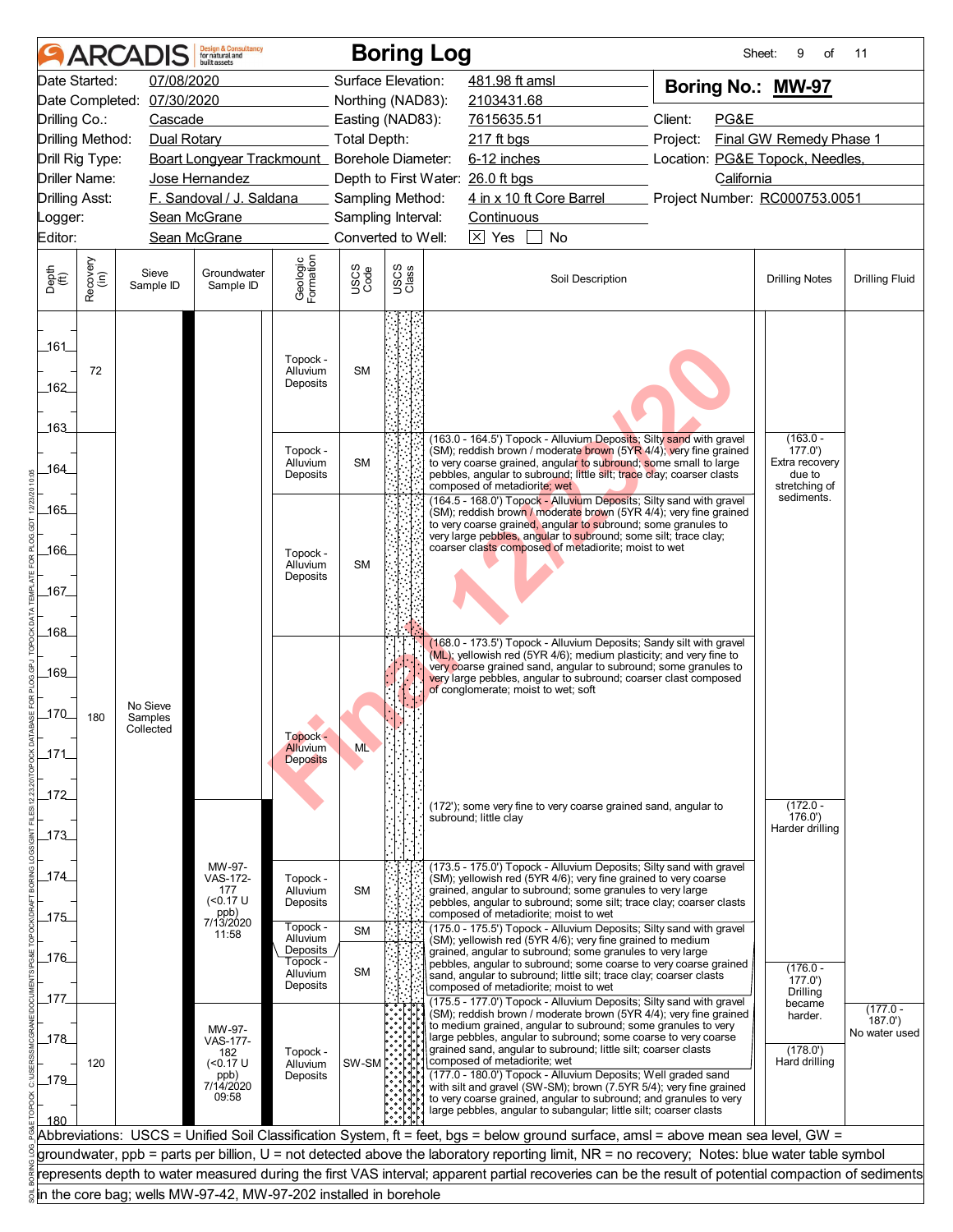|                       |                  | <b>ARCADIS</b>             | <b>Design &amp; Consultancy</b><br>for natural and<br>huilt assets |                                  |                     |               | <b>Boring Log</b>                                                                                                                                                                                                                                                          | Sheet:                          | 10<br>of                                                                          | 11                      |
|-----------------------|------------------|----------------------------|--------------------------------------------------------------------|----------------------------------|---------------------|---------------|----------------------------------------------------------------------------------------------------------------------------------------------------------------------------------------------------------------------------------------------------------------------------|---------------------------------|-----------------------------------------------------------------------------------|-------------------------|
|                       | Date Started:    | 07/08/2020                 |                                                                    |                                  | Surface Elevation:  |               | 481.98 ft amsl                                                                                                                                                                                                                                                             | Boring No.: MW-97               |                                                                                   |                         |
|                       |                  | Date Completed: 07/30/2020 |                                                                    |                                  | Northing (NAD83):   |               | 2103431.68                                                                                                                                                                                                                                                                 |                                 |                                                                                   |                         |
| Drilling Co.:         |                  | Cascade                    |                                                                    | <u> 1999 - Jan Jawa</u>          | Easting (NAD83):    |               | 7615635.51                                                                                                                                                                                                                                                                 | Client:<br>PG&E                 |                                                                                   |                         |
|                       | Drilling Method: | Dual Rotary                |                                                                    |                                  | <b>Total Depth:</b> |               | 217 ft bgs                                                                                                                                                                                                                                                                 | Project:                        | Final GW Remedy Phase 1                                                           |                         |
|                       | Drill Rig Type:  |                            | Boart Longyear Trackmount_ Borehole Diameter:                      |                                  |                     |               | 6-12 inches                                                                                                                                                                                                                                                                | Location: PG&E Topock, Needles, |                                                                                   |                         |
|                       | Driller Name:    |                            | Jose Hernandez                                                     |                                  |                     |               | Depth to First Water: 26.0 ft bgs                                                                                                                                                                                                                                          | California                      |                                                                                   |                         |
| <b>Drilling Asst:</b> |                  |                            | F. Sandoval / J. Saldana                                           |                                  | Sampling Method:    |               | 4 in x 10 ft Core Barrel                                                                                                                                                                                                                                                   | Project Number: RC000753.0051   |                                                                                   |                         |
| _ogger:               |                  |                            | Sean McGrane                                                       |                                  | Sampling Interval:  |               | Continuous                                                                                                                                                                                                                                                                 |                                 |                                                                                   |                         |
| Editor:               |                  |                            | Sean McGrane                                                       |                                  | Converted to Well:  |               | $ \overline{X} $ Yes<br><b>No</b>                                                                                                                                                                                                                                          |                                 |                                                                                   |                         |
| Depth<br>(ft)         | Recovery<br>(in) | Sieve<br>Sample ID         | Groundwater<br>Sample ID                                           | Geologic<br>Formation            | USCS<br>Code        | USCS<br>Class | Soil Description                                                                                                                                                                                                                                                           |                                 | <b>Drilling Notes</b>                                                             | <b>Drilling Fluid</b>   |
|                       |                  |                            | MW-97-<br><b>VAS-177-</b><br>182                                   | Topock -<br>Alluvium<br>Deposits | <b>SM</b>           |               | composed of metadiorite; wet<br>(180.0 - 180.8') Topock - Alluvium Deposits; Silty sand with gravel                                                                                                                                                                        |                                 | (180.0')<br>Formation<br>caving in when                                           |                         |
| _181_                 |                  |                            | (50.17)<br>ppb)<br>7/14/2020                                       | Topock -<br>Alluvium<br>Deposits | <b>SM</b>           |               | (SM); strong brown (7.5YR 4/6); very fine grained to very coarse<br>grained, angular to subround; some granules to large pebbles,<br>angular to subangular; some silt; coarser clasts composed of                                                                          |                                 |                                                                                   |                         |
| 182                   |                  |                            | 09:58                                                              | Topock -<br>Alluvium<br>Deposits | <b>SM</b>           |               | metadiorite; wet<br>(180.8 - 181.8') Topock - Alluvium Deposits; Silty sand with gravel<br>(SM); moderate red (5R 4/6); very fine grained to medium grained,<br>angular to round; and silt; some granules to large pebbles,                                                |                                 | casing.<br>$(182.0 -$<br>186.0'<br>Hard drilling                                  |                         |
| 183                   | 120              |                            | MW-97-                                                             | Topock -<br>Alluvium             | <b>SM</b>           |               | angular to subround; some coarse to very coarse grained sand,<br>angular to subround; coarser clasts composed of metadiorite;<br>moist to dry                                                                                                                              |                                 | on and off.                                                                       |                         |
| 184                   |                  |                            | VAS-182-<br>187                                                    | Deposits                         |                     |               | (181.8 - 183.0') Topock - Alluvium Deposits; Silty sand with gravel<br>(SM); brown (7.5YR 4/3); very fine grained to medium grained,<br>angular to subround; some granules to medium pebbles, angular                                                                      |                                 |                                                                                   |                         |
| $-185$                |                  |                            | $(0.17 \text{ U}$<br>ppb)<br>7/14/2020                             | Topock -                         |                     |               | to subround; some coarse to very coarse grained sand, angular to<br>subround; some silt; trace clay; coarser clasts composed of                                                                                                                                            |                                 |                                                                                   |                         |
| 186                   |                  |                            | 14:38                                                              | Alluvium<br>Deposits             | ML                  |               | metadiorite; moist<br>(182.5'); dry<br>(183.0 - 184.0') Topock - Alluvium Deposits; Silty sand with gravel                                                                                                                                                                 |                                 |                                                                                   |                         |
|                       |                  |                            |                                                                    |                                  |                     |               | (SM); brown (7.5YR 4/3); very fine grained to very coarse grained,<br>angular to subround; some granules to small pebbles, angular to                                                                                                                                      |                                 | $(186.0 -$<br>187.0'<br>Hard drilling                                             |                         |
| 187                   |                  |                            |                                                                    |                                  |                     |               | subround; little silt; trace clay; coarser clasts composed of<br>metadiorite; moist                                                                                                                                                                                        |                                 | $(187.0 -$                                                                        | $(187.0 -$              |
| _188_                 |                  |                            |                                                                    | Topock -<br>Alluvium<br>Deposits | SW-SM               |               | (184.0 - 187.0') Topock - Alluvium Deposits; Sandy silt with gravel<br>(ML); yellowish red (5YR 4/6) with dark red (2.5YR 3/6); low<br>plasticity; and very fine to very coarse grained sand, angular to<br>subround; some granules to small pebbles, angular to subround; |                                 | 197.0'<br>Lost 2 ft of<br>core<br>downhole,                                       | 206.6'<br>No water used |
| 189<br>190            |                  | No Sieve<br>Samples        |                                                                    | Topock -<br>Alluvium<br>Deposits | <b>SM</b>           |               | some silt; trace clay; coarser clasts composed of metadiorite; dry;<br>hard<br>(185'); some granules to medium pebbles, angular to subround;<br>sight increase in clay<br>(186'); some very fine to very coarse grained sand, angular to<br>subround; little clay          |                                 | attempt to<br>retrieve it was<br>unsuccessful,<br>top foot<br>slough.<br>(190.0') |                         |
| 191                   |                  | Collected                  | MW-97-<br>VAS-189-<br>194                                          | Topock -<br>Alluvium             | <b>ML</b>           |               | (187.0 - 188.5') Topock - Alluvium Deposits; Well graded sand<br>with silt and gravel (SW-SM); yellowish red (5YR 4/6); very fine<br>grained to very coarse grained, angular to subangular; and<br>granules to very large pebbles, angular to subangular; little silt;     |                                 | Formation<br>tight and<br>caving in when                                          |                         |
| $-192$                | 96               |                            | $(0.17 \text{ U}$<br>ppb)<br>7/15/2020                             | <b>Deposits</b><br>Topock -      |                     |               | coarser clasts composed of metadiorite; moist<br>(188.5 - 190.5') Topock - Alluvium Deposits; Silty sand with gravel<br>(SM); yellowish red (5YR 4/6); very fine grained to very coarse                                                                                    |                                 | drilling with<br>10-inch<br>casing.                                               |                         |
| $-193$                |                  |                            | 11:04                                                              | Alluvium<br>Deposits             | <b>SM</b>           |               | grained, angular to subround; and silt; some granules to very large<br>pebbles, angular to subround; trace clay; coarser clasts<br>composed of metadiorite; moist to wet                                                                                                   |                                 | $(190.1 -$<br>200.0'<br>Formation<br>tight when                                   |                         |
|                       |                  |                            |                                                                    | Topock -<br>Alluvium             | <b>SM</b>           |               | (190.5 - 191.8') Topock - Alluvium Deposits; Sandy silt with gravel                                                                                                                                                                                                        |                                 | drilling with                                                                     |                         |
| _194_                 |                  |                            |                                                                    | Deposits                         |                     |               | (ML); yellowish red (5YR 4/6); low plasticity; some granules to very<br>arge pebbles, angular to subround; some very fine to very coarse                                                                                                                                   |                                 | 10-inch<br>casing.                                                                |                         |
|                       |                  |                            |                                                                    | Topock -<br>Alluvium             | SW-SM               |               | grained sand, angular to subround; trace clay; coarser clasts<br>composed of metadiorite; moist                                                                                                                                                                            |                                 | $(193.0 -$<br>197.0'                                                              |                         |
| 195                   |                  |                            |                                                                    | Deposits                         |                     |               | (191.8 - 193.0') Topock - Alluvium Deposits; Silty sand with gravel<br>(SM); yellowish red (5YR 4/6); very fine grained to very coarse                                                                                                                                     |                                 | Hard drilling                                                                     |                         |
| _196_                 |                  |                            |                                                                    |                                  | <b>NR</b>           |               | grained, angular to subround; some granules to very large<br>pebbles, angular to subround; some silt; little clay; coarser clasts<br>composed of metadiorite; moist                                                                                                        |                                 |                                                                                   |                         |
|                       |                  |                            |                                                                    |                                  |                     |               | (193.0 - 194.0') Topock - Alluvium Deposits; Silty sand with gravel                                                                                                                                                                                                        |                                 |                                                                                   |                         |
| _197_                 |                  |                            |                                                                    |                                  |                     |               | (SM); yellowish red (5YR 4/6); very fine grained to very coarse<br>grained, angular to subround; some granules to very large                                                                                                                                               |                                 |                                                                                   |                         |
| 198                   |                  |                            | MW-97-                                                             |                                  |                     |               | pebbles, angular to subround; some silt; trace clay; coarser clasts<br>composed of metadiorite; dry<br>(194.0 - 195.0') Topock - Alluvium Deposits; Well graded sand                                                                                                       |                                 |                                                                                   |                         |
|                       |                  |                            | VAS-197-<br>202                                                    | Topock -                         |                     |               | with silt and gravel (SW-SM); yellowish red (5YR 4/6); very fine                                                                                                                                                                                                           |                                 |                                                                                   |                         |
| 199                   | 84               |                            | $(1.1$ ppb)<br>7/16/2020                                           | Alluvium<br>Deposits             | <b>SM</b>           |               | grained to very coarse grained, angular to subround; some<br>granules to very large pebbles, angular to subround; little silt;                                                                                                                                             |                                 |                                                                                   |                         |
|                       |                  |                            | 08:47                                                              |                                  |                     |               | trace clay; coarser clasts composed of metadiorite; moist to wet<br>(195.0 - 197.0') No recovery (NR); see drilling notes<br>(197.0 - 201.0) Topock - Alluvium Deposits; Silty sand with gravel                                                                            |                                 |                                                                                   |                         |
| 200                   |                  |                            |                                                                    |                                  |                     |               | Abbreviations: USCS = Unified Soil Classification System, ft = feet, bgs = below ground surface, amsl = above mean sea level, GW =                                                                                                                                         |                                 |                                                                                   |                         |
|                       |                  |                            |                                                                    |                                  |                     |               | groundwater, ppb = parts per billion, U = not detected above the laboratory reporting limit, NR = no recovery; Notes: blue water table symbol                                                                                                                              |                                 |                                                                                   |                         |
|                       |                  |                            |                                                                    |                                  |                     |               | represents depth to water measured during the first VAS interval; apparent partial recoveries can be the result of potential compaction of sediments                                                                                                                       |                                 |                                                                                   |                         |
|                       |                  |                            | in the core bag; wells MW-97-42, MW-97-202 installed in borehole   |                                  |                     |               |                                                                                                                                                                                                                                                                            |                                 |                                                                                   |                         |
|                       |                  |                            |                                                                    |                                  |                     |               |                                                                                                                                                                                                                                                                            |                                 |                                                                                   |                         |